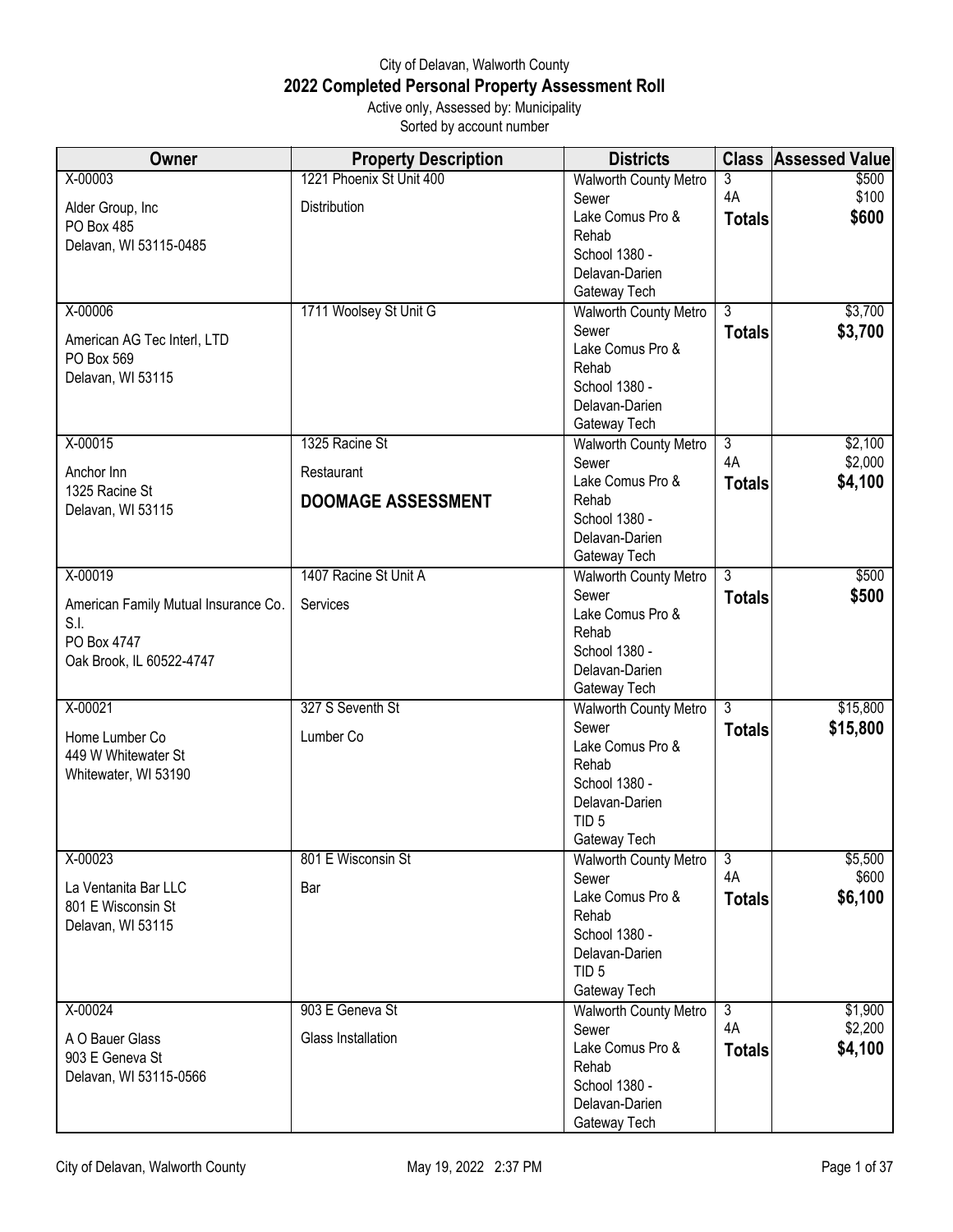| Owner                                   | <b>Property Description</b> | <b>Districts</b>                |                | <b>Class Assessed Value</b> |
|-----------------------------------------|-----------------------------|---------------------------------|----------------|-----------------------------|
| X-00025                                 | 305 E Walworth Ave          | <b>Walworth County Metro</b>    | 3              | \$8,600                     |
| Beall Jewelers, Inc                     | Retail                      | Sewer                           | <b>Totals</b>  | \$8,600                     |
| 305 E Walworth Ave                      |                             | Lake Comus Pro &                |                |                             |
| Delavan, WI 53115                       | <b>DOOMAGE ASSESSMENT</b>   | Rehab                           |                |                             |
|                                         |                             | School 1380 -<br>Delavan-Darien |                |                             |
|                                         |                             | TID <sub>5</sub>                |                |                             |
|                                         |                             | Gateway Tech                    |                |                             |
| X-00030                                 | 118 S Second St             | <b>Walworth County Metro</b>    | $\overline{3}$ | \$1,100                     |
|                                         |                             | Sewer                           | <b>Totals</b>  | \$1,100                     |
| Steven R Lazarzyic FH, Inc 2            | <b>Funeral Services</b>     | Lake Comus Pro &                |                |                             |
| 515 Center St                           |                             | Rehab                           |                |                             |
| Lake Geneva, WI 53147                   |                             | School 1380 -                   |                |                             |
|                                         |                             | Delavan-Darien                  |                |                             |
|                                         |                             | Gateway Tech                    |                |                             |
| $X - 00032$                             | 1632 Hobbs Dr               | <b>Walworth County Metro</b>    | $\overline{3}$ | \$8,500                     |
| <b>Bergamont Brass</b>                  | Manufacturing               | Sewer                           | 4A             | \$2,500                     |
| Attn: Daniel Baughman                   |                             | Lake Comus Pro &                | <b>Totals</b>  | \$11,000                    |
| 1632 Hobbs Dr                           | <b>DOOMAGE ASSESSMENT</b>   | Rehab                           |                |                             |
| Delavan, WI 53115                       |                             | School 1380 -<br>Delavan-Darien |                |                             |
|                                         |                             | Gateway Tech                    |                |                             |
| X-00037                                 | 1116 E Geneva St            | <b>Walworth County Metro</b>    | $\overline{3}$ | \$43,700                    |
|                                         |                             | Sewer                           | 4A             | \$4,600                     |
| <b>Blackhawk Community Credit Union</b> | <b>Credit Union</b>         | Lake Comus Pro &                | <b>Totals</b>  | \$48,300                    |
| PO Box 1366                             |                             | Rehab                           |                |                             |
| Janesville, WI 53547-1366               |                             | School 1380 -                   |                |                             |
|                                         |                             | Delavan-Darien                  |                |                             |
|                                         |                             | Gateway Tech                    |                |                             |
| X-00041                                 | 136 E Walworth Ave          | Walworth County Metro           | $\overline{3}$ | \$3,000                     |
| Qiao Qiao LLC                           | Restaurant                  | Sewer                           | 4A             | \$1,400                     |
| 136 E Walworth Ave                      |                             | Lake Comus Pro &                | <b>Totals</b>  | \$4,400                     |
| Delavan, WI 53115                       | <b>DOOMAGE ASSESSMENT</b>   | Rehab                           |                |                             |
|                                         |                             | School 1380 -<br>Delavan-Darien |                |                             |
|                                         |                             | TID <sub>5</sub>                |                |                             |
|                                         |                             | Gateway Tech                    |                |                             |
| X-00043                                 | 746 E Geneva St             | <b>Walworth County Metro</b>    | 3              | \$4,800                     |
|                                         |                             | Sewer                           | <b>Totals</b>  | \$4,800                     |
| Evergreen Mobil Mart, LTD               | Gas/C-Store                 | Lake Comus Pro &                |                |                             |
| 746 E Geneva St<br>Delavan, WI 53115    | <b>DOOMAGE ASSESSMENT</b>   | Rehab                           |                |                             |
|                                         |                             | School 1380 -                   |                |                             |
|                                         |                             | Delavan-Darien                  |                |                             |
|                                         |                             | Gateway Tech                    |                |                             |
| X-00044                                 | 1421 Racine St Unit A 9     | <b>Walworth County Metro</b>    | $\overline{3}$ | \$2,000                     |
| Carefree Travel Agency                  | Travel                      | Sewer                           | 4A             | \$300                       |
| 1421 Racine St Ste A                    |                             | Lake Comus Pro &                | <b>Totals</b>  | \$2,300                     |
| Delavan, WI 53115                       |                             | Rehab<br>School 1380 -          |                |                             |
|                                         |                             | Delavan-Darien                  |                |                             |
|                                         |                             | Gateway Tech                    |                |                             |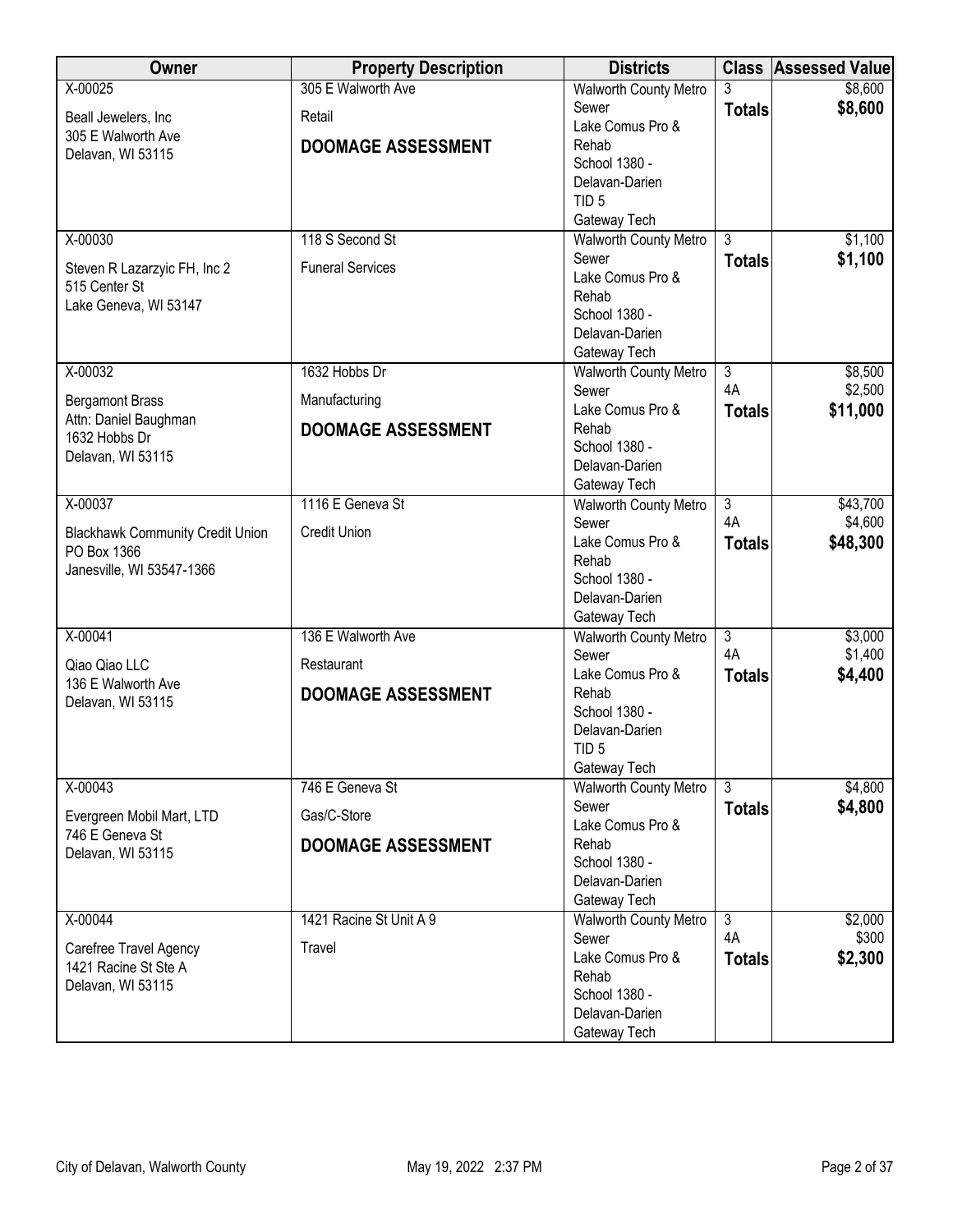| Owner                                           | <b>Property Description</b>  | <b>Districts</b>                             |                | <b>Class Assessed Value</b> |
|-------------------------------------------------|------------------------------|----------------------------------------------|----------------|-----------------------------|
| X-00049                                         | 1711 Woolsey St Unit A       | <b>Walworth County Metro</b>                 | 3              | \$9,100                     |
| Advantage Chiropractic Natural Health &         | <b>Chiropractic Services</b> | Sewer                                        | 4A             | \$1,800                     |
| Wellness                                        |                              | Lake Comus Pro &                             | <b>Totals</b>  | \$10,900                    |
| 1711 Woolsey St                                 | <b>DOOMAGE ASSESSMENT</b>    | Rehab<br>School 1380 -                       |                |                             |
| Ste A                                           |                              | Delavan-Darien                               |                |                             |
| Delavan, WI 53115                               |                              | Gateway Tech                                 |                |                             |
| X-00050                                         | 617 E Walworth Ave           | Walworth County Metro                        | $\overline{3}$ | \$9,600                     |
| Clair Thompson and Pollard S.C.                 | <b>Professional Services</b> | Sewer                                        | 4A             | \$600                       |
| PO Box 445                                      |                              | Lake Comus Pro &                             | <b>Totals</b>  | \$10,200                    |
| Delavan, WI 53115-0445                          | <b>DOOMAGE ASSESSMENT</b>    | Rehab                                        |                |                             |
|                                                 |                              | School 1380 -<br>Delavan-Darien              |                |                             |
|                                                 |                              | Gateway Tech                                 |                |                             |
| X-00056                                         | 668 E Geneva St              | Walworth County Metro                        | $\overline{3}$ | \$300                       |
| C-Water                                         | Services                     | Sewer                                        | 4A             | \$600                       |
| PO Box 486                                      |                              | Lake Comus Pro &                             | <b>Totals</b>  | \$900                       |
| Delavan, WI 53115-0486                          | <b>DOOMAGE ASSESSMENT</b>    | Rehab                                        |                |                             |
|                                                 |                              | School 1380 -<br>Delavan-Darien              |                |                             |
|                                                 |                              | Gateway Tech                                 |                |                             |
| X-00059                                         | (scattered)                  | Walworth County Metro                        | $\overline{3}$ | \$2,100                     |
|                                                 |                              | Sewer                                        | <b>Totals</b>  | \$2,100                     |
| Hallmark Marketing Company LLC<br>Attn: Tax 407 | Marketing                    | Lake Comus Pro &                             |                |                             |
| PO Box 419479                                   |                              | Rehab                                        |                |                             |
| Kansas City, MO 64141-6479                      |                              | School 1380 -                                |                |                             |
|                                                 |                              | Delavan-Darien                               |                |                             |
| X-00064                                         | 432 Bauer Pkwy               | Gateway Tech<br><b>Walworth County Metro</b> | $\overline{3}$ | \$36,800                    |
|                                                 |                              | Sewer                                        | 4A             | \$18,700                    |
| Motor Parts & Equipment Corporation             | Sales & Service              | Lake Comus Pro &                             | <b>Totals</b>  | \$55,500                    |
| d.b.a. NAPA Auto Parts                          |                              | Rehab                                        |                |                             |
| 1670 Northrock Ct<br>Rockford, IL 61103         |                              | School 1380 -                                |                |                             |
|                                                 |                              | Delavan-Darien                               |                |                             |
|                                                 |                              | Gateway Tech                                 |                |                             |
| X-00066                                         | 1265 E Geneva St             | <b>Walworth County Metro</b><br>Sewer        | $\sqrt{4A}$    | \$19,200<br>\$19,200        |
| Bridgeman Foods II                              | Restaurant                   | Lake Comus Pro &                             | <b>Totals</b>  |                             |
| d.b.a. Wendy's #40-WI-BFII-040                  |                              | Rehab                                        |                |                             |
| 3309 Collins Ln                                 |                              | School 1380 -                                |                |                             |
| Louisville, KY 40245                            |                              | Delavan-Darien                               |                |                             |
|                                                 |                              | Gateway Tech                                 |                |                             |
| X-00071                                         | 1107 Ann St                  | <b>Walworth County Metro</b>                 | 3              | \$2,800                     |
| Carevet TMS, LLC                                | <b>Veterinary Services</b>   | Sewer                                        | <b>Totals</b>  | \$2,800                     |
| 8008 Cardonelet Ste 101                         | <b>DOOMAGE ASSESSMENT</b>    | Lake Comus Pro &<br>Rehab                    |                |                             |
| Clayton, MO 63105                               |                              | School 1380 -                                |                |                             |
|                                                 |                              | Delavan-Darien                               |                |                             |
|                                                 |                              | Gateway Tech                                 |                |                             |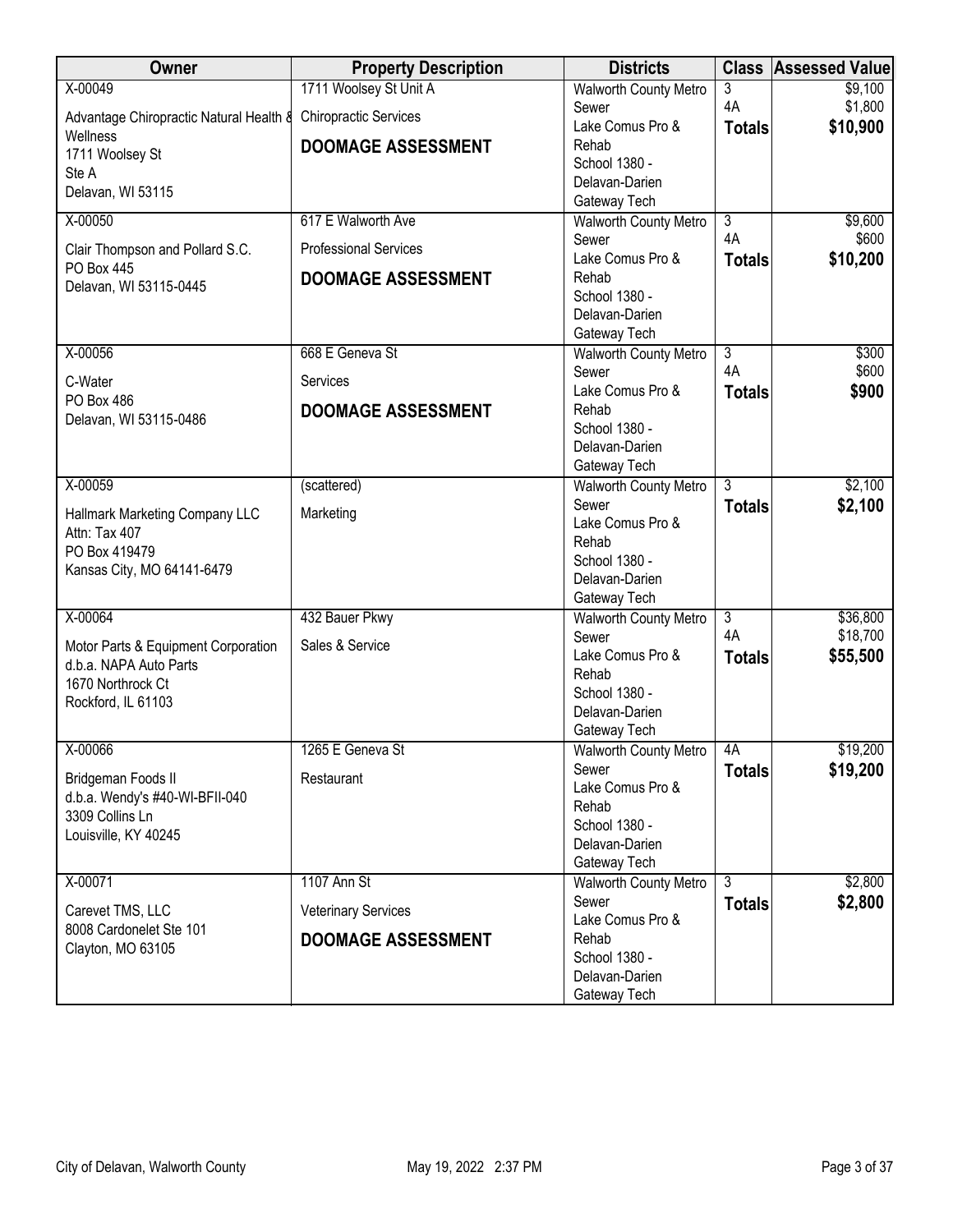| Owner                                     | <b>Property Description</b> | <b>Districts</b>                      |                      | <b>Class Assessed Value</b> |
|-------------------------------------------|-----------------------------|---------------------------------------|----------------------|-----------------------------|
| X-00077                                   | 304 S Seventh St            | <b>Walworth County Metro</b>          | 4A                   | \$200                       |
| Delavan Beverage Corp                     | Retail                      | Sewer                                 | <b>Totals</b>        | \$200                       |
| 304 S Seventh St                          |                             | Lake Comus Pro &                      |                      |                             |
| Delavan, WI 53115-1904                    | <b>DOOMAGE ASSESSMENT</b>   | Rehab                                 |                      |                             |
|                                           |                             | School 1380 -                         |                      |                             |
|                                           |                             | Delavan-Darien                        |                      |                             |
|                                           |                             | TID <sub>5</sub>                      |                      |                             |
|                                           |                             | Gateway Tech                          |                      |                             |
| X-00079                                   | 540 Bowers Blvd             | <b>Walworth County Metro</b>          | $\overline{3}$<br>4A | \$4,300                     |
| Dean Medical Center                       | <b>Medical Services</b>     | Sewer<br>Lake Comus Pro &             |                      | \$12,000<br>\$16,300        |
| PO Box 259443                             |                             | Rehab                                 | <b>Totals</b>        |                             |
| Madison, WI 53725-9443                    |                             | School 1380 -                         |                      |                             |
|                                           |                             | Delavan-Darien                        |                      |                             |
|                                           |                             | Gateway Tech                          |                      |                             |
| X-00085                                   | 625 E Wisconsin St          | <b>Walworth County Metro</b>          | $\overline{3}$       | \$1,800                     |
|                                           |                             | Sewer                                 | <b>Totals</b>        | \$1,800                     |
| Dutch Maid Cleaners<br>625 E Wisconsin St | Dry Cleaning/Laundry        | Lake Comus Pro &                      |                      |                             |
| Delavan, WI 53115                         |                             | Rehab                                 |                      |                             |
|                                           |                             | School 1380 -                         |                      |                             |
|                                           |                             | Delavan-Darien                        |                      |                             |
|                                           |                             | TID <sub>5</sub>                      |                      |                             |
|                                           |                             | Gateway Tech                          |                      |                             |
| X-00087                                   | 502 Borg Rd                 | <b>Walworth County Metro</b>          | $\overline{3}$       | \$39,000                    |
| Delavan Mobile Mart & Car Wash            | Gas/C-Store                 | Sewer<br>Lake Comus Pro &             | <b>Totals</b>        | \$39,000                    |
| 502 Borg Rd                               |                             | Rehab                                 |                      |                             |
| Delavan, WI 53115                         | <b>DOOMAGE ASSESSMENT</b>   | School 1380 -                         |                      |                             |
|                                           |                             | Delavan-Darien                        |                      |                             |
|                                           |                             | Gateway Tech                          |                      |                             |
| X-00096                                   | 500 E Walworth Ave          | <b>Walworth County Metro</b>          | $\overline{3}$       | \$90,400                    |
|                                           | <b>Financial Services</b>   | Sewer                                 | 4A                   | \$100                       |
| Old National Bank<br>PO Box 80615         |                             | Lake Comus Pro &                      | <b>Totals</b>        | \$90,500                    |
| Indianapolis, IN 46280                    |                             | Rehab                                 |                      |                             |
|                                           |                             | School 1380 -                         |                      |                             |
|                                           |                             | Delavan-Darien                        |                      |                             |
|                                           |                             | TID <sub>5</sub>                      |                      |                             |
|                                           |                             | Gateway Tech                          |                      |                             |
| X-00098                                   | 210 E Walworth Ave          | <b>Walworth County Metro</b><br>Sewer | $\overline{3}$       | \$3,700                     |
| Pet Pals Pet Store                        | Retail                      | Lake Comus Pro &                      | <b>Totals</b>        | \$3,700                     |
| 210 E Walworth Ave                        | <b>DOOMAGE ASSESSMENT</b>   | Rehab                                 |                      |                             |
| Delavan, WI 53115                         |                             | School 1380 -                         |                      |                             |
|                                           |                             | Delavan-Darien                        |                      |                             |
|                                           |                             | TID <sub>5</sub>                      |                      |                             |
|                                           |                             | Gateway Tech                          |                      |                             |
| X-00100                                   | 416 Bauer Pkwy              | <b>Walworth County Metro</b>          | $\overline{3}$       | \$9,700                     |
| Enterprise Rent A Car                     | <b>Auto Rentals</b>         | Sewer                                 | 4A                   | \$100                       |
| S17 W22650 Lincoln Ave                    |                             | Lake Comus Pro &                      | <b>Totals</b>        | \$9,800                     |
| Waukesha, WI 53186                        |                             | Rehab                                 |                      |                             |
|                                           |                             | School 1380 -                         |                      |                             |
|                                           |                             | Delavan-Darien                        |                      |                             |
|                                           |                             | Gateway Tech                          |                      |                             |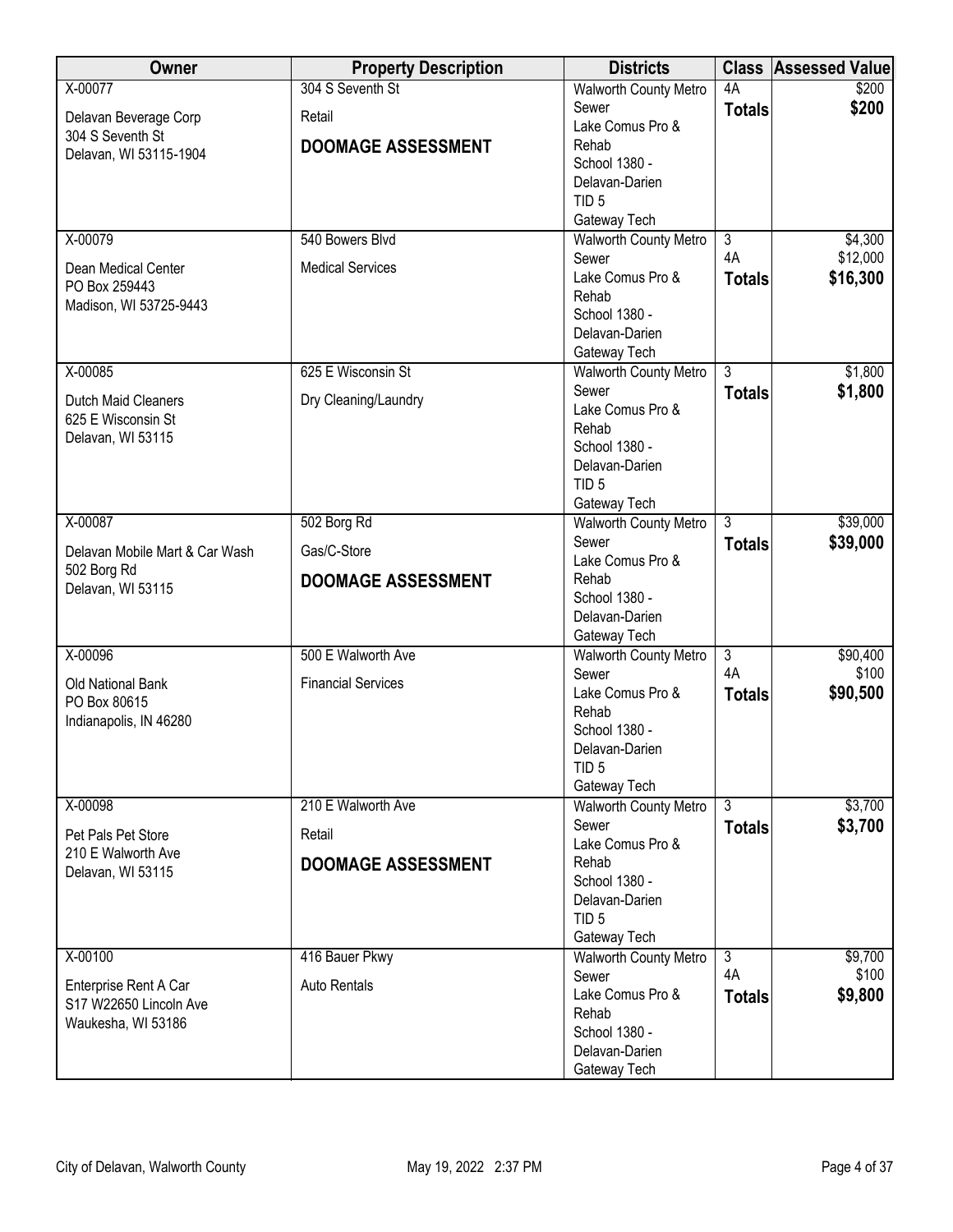| Owner                                             | <b>Property Description</b>  | <b>Districts</b>                      |                | <b>Class Assessed Value</b> |
|---------------------------------------------------|------------------------------|---------------------------------------|----------------|-----------------------------|
| X-00104                                           | 1414 E Geneva St             | Walworth County Metro                 | 3              | \$14,300                    |
| Lake Geneva Foods Inc                             | Grocery                      | Sewer                                 | 4A             | \$17,800                    |
| Attn: Mark Stinebrink                             |                              | Lake Comus Pro &                      | <b>Totals</b>  | \$32,100                    |
| 1414 E Geneva St                                  |                              | Rehab                                 |                |                             |
| Delavan, WI 53115                                 |                              | School 1380 -                         |                |                             |
|                                                   |                              | Delavan-Darien                        |                |                             |
|                                                   |                              | Gateway Tech                          |                |                             |
| X-00110                                           | 416 E Walworth Ave           | <b>Walworth County Metro</b>          | $\overline{3}$ | \$33,100                    |
| Family Dollar Stores of WI                        | Retail                       | Sewer                                 | 4A             | \$37,500                    |
| d.b.a. Family Dollar #01395                       |                              | Lake Comus Pro &<br>Rehab             | <b>Totals</b>  | \$70,600                    |
| Attn: Dept 120                                    |                              | School 1380 -                         |                |                             |
| PO Box 460389                                     |                              | Delavan-Darien                        |                |                             |
| Houston, TX 77056                                 |                              | TID <sub>5</sub>                      |                |                             |
|                                                   |                              | Gateway Tech                          |                |                             |
| X-00113                                           | 107 N Fourth St              | <b>Walworth County Metro</b>          | $\overline{3}$ | \$900                       |
|                                                   |                              | Sewer                                 | 4A             | \$400                       |
| <b>Headlines Styling Salon</b><br>107 N Fourth St | Salon                        | Lake Comus Pro &                      | <b>Totals</b>  | \$1,300                     |
| Delavan, WI 53115                                 |                              | Rehab                                 |                |                             |
|                                                   |                              | School 1380 -                         |                |                             |
|                                                   |                              | Delavan-Darien                        |                |                             |
|                                                   |                              | Gateway Tech                          |                |                             |
| X-00114                                           | 137 Park PI                  | <b>Walworth County Metro</b>          | $\overline{3}$ | \$2,000                     |
| Hair Techniques, Inc                              | Salon                        | Sewer<br>Lake Comus Pro &             | 4A             | \$300                       |
| 137 Park PI                                       |                              | Rehab                                 | <b>Totals</b>  | \$2,300                     |
| Delavan, WI 53115                                 |                              | School 1380 -                         |                |                             |
|                                                   |                              | Delavan-Darien                        |                |                             |
|                                                   |                              | TID <sub>5</sub>                      |                |                             |
|                                                   |                              | Gateway Tech                          |                |                             |
| X-00115                                           | 1114 Ann St Unit 2           | Walworth County Metro                 | $\overline{3}$ | \$100                       |
| Sorge CPA                                         | <b>Professional Services</b> | Sewer                                 | <b>Totals</b>  | \$100                       |
| 5221 Monona Dr                                    |                              | Lake Comus Pro &                      |                |                             |
| Monona, WI 53716                                  |                              | Rehab                                 |                |                             |
|                                                   |                              | School 1380 -                         |                |                             |
|                                                   |                              | Delavan-Darien                        |                |                             |
|                                                   |                              | Gateway Tech                          |                |                             |
| X-00117                                           | 1647 Mound Rd                | <b>Walworth County Metro</b><br>Sewer | 3              | \$1,700<br>\$1,700          |
| <b>Pioneer Landscaping Services</b>               | Landscaping                  | Lake Comus Pro &                      | <b>Totals</b>  |                             |
| 1647 Mound Rd                                     | <b>DOOMAGE ASSESSMENT</b>    | Rehab                                 |                |                             |
| Delavan, WI 53115                                 |                              | School 1380 -                         |                |                             |
|                                                   |                              | Delavan-Darien                        |                |                             |
|                                                   |                              | Gateway Tech                          |                |                             |
| X-00118                                           | (scattered)                  | <b>Walworth County Metro</b>          | $\overline{3}$ | \$36,800                    |
| GreatAmerica Financial Services Corp              | Leasing                      | Sewer                                 | <b>Totals</b>  | \$36,800                    |
| 625 First St SE Ste 800                           |                              | Lake Comus Pro &                      |                |                             |
| Cedar Rapids, IA 52401                            |                              | Rehab                                 |                |                             |
|                                                   |                              | School 1380 -                         |                |                             |
|                                                   |                              | Delavan-Darien                        |                |                             |
|                                                   |                              | Gateway Tech                          |                |                             |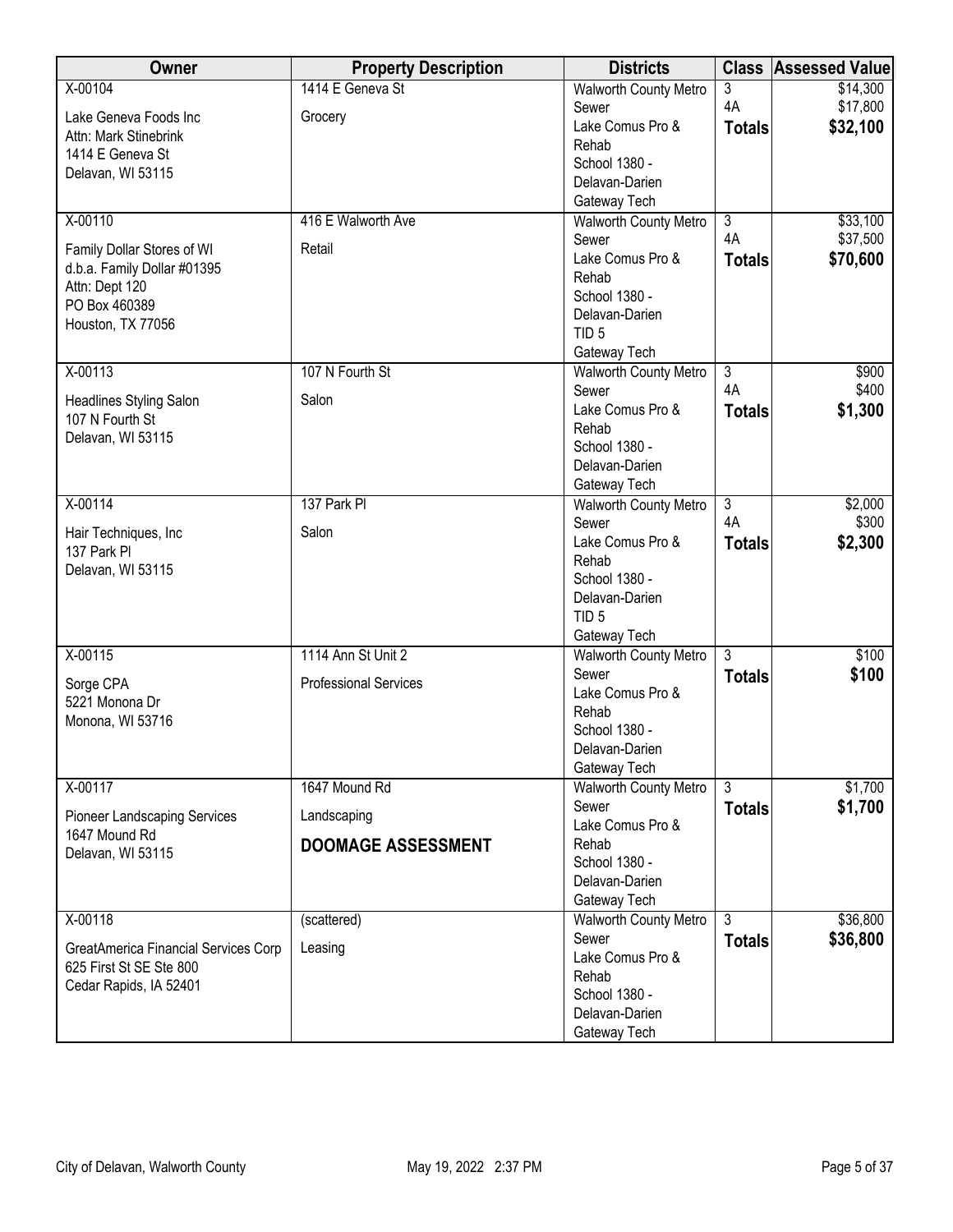| Owner                               | <b>Property Description</b> | <b>Districts</b>                             | <b>Class</b>         | <b>Assessed Value</b> |
|-------------------------------------|-----------------------------|----------------------------------------------|----------------------|-----------------------|
| X-00120                             | 212 S Seventh St            | <b>Walworth County Metro</b>                 | 3                    | \$6,500               |
| Hernandez Restaurant Inc            | Restaurant                  | Sewer                                        | 4A                   | \$1,400               |
| 212 S Seventh St                    |                             | Lake Comus Pro &                             | <b>Totals</b>        | \$7,900               |
| Delavan, WI 53115                   |                             | Rehab                                        |                      |                       |
|                                     |                             | School 1380 -                                |                      |                       |
|                                     |                             | Delavan-Darien                               |                      |                       |
|                                     |                             | TID <sub>5</sub>                             |                      |                       |
| X-00132                             | 740 E Geneva St             | Gateway Tech<br><b>Walworth County Metro</b> | $\overline{3}$       | \$3,100               |
|                                     |                             | Sewer                                        | <b>Totals</b>        | \$3,100               |
| Evergreen Motel, LTD                | Hotel/Motel                 | Lake Comus Pro &                             |                      |                       |
| 740 E Geneva St                     | <b>DOOMAGE ASSESSMENT</b>   | Rehab                                        |                      |                       |
| Delavan, WI 53115                   |                             | School 1380 -                                |                      |                       |
|                                     |                             | Delavan-Darien                               |                      |                       |
|                                     |                             | Gateway Tech                                 |                      |                       |
| X-00134                             | 311 S Seventh St            | <b>Walworth County Metro</b>                 | $\overline{3}$       | \$100                 |
|                                     | Sales & Service             | Sewer                                        | 4A                   | \$100                 |
| Kaco Consulting<br>311 S Seventh St |                             | Lake Comus Pro &                             | <b>Totals</b>        | \$200                 |
| Delavan, WI 53115                   |                             | Rehab                                        |                      |                       |
|                                     |                             | School 1380 -                                |                      |                       |
|                                     |                             | Delavan-Darien                               |                      |                       |
|                                     |                             | TID <sub>5</sub>                             |                      |                       |
|                                     | 1234 E Geneva St            | Gateway Tech                                 |                      |                       |
| X-00136                             |                             | <b>Walworth County Metro</b><br>Sewer        | $\overline{3}$<br>4A | \$62,900<br>\$100     |
| Kunes Country Ford                  | Auto Sales & Service        | Lake Comus Pro &                             | <b>Totals</b>        | \$63,000              |
| 1234 E Geneva St                    |                             | Rehab                                        |                      |                       |
| Delavan, WI 53115                   |                             | School 1380 -                                |                      |                       |
|                                     |                             | Delavan-Darien                               |                      |                       |
|                                     |                             | Gateway Tech                                 |                      |                       |
| X-00137                             | 512 E Walworth Ave          | <b>Walworth County Metro</b>                 | $\overline{3}$       | \$19,400              |
|                                     | Insurance Sale & Service    | Sewer                                        | 4A                   | \$700                 |
| Johannesen-Farrar<br>PO Box 347     |                             | Lake Comus Pro &                             | <b>Totals</b>        | \$20,100              |
| Delavan, WI 53115-0347              |                             | Rehab                                        |                      |                       |
|                                     |                             | School 1380 -                                |                      |                       |
|                                     |                             | Delavan-Darien                               |                      |                       |
|                                     |                             | TID <sub>5</sub>                             |                      |                       |
|                                     |                             | Gateway Tech                                 |                      |                       |
| X-00160                             | 124 E Walworth Ave          | <b>Walworth County Metro</b><br>Sewer        | $\overline{3}$       | \$1,800               |
| XCS, Inc                            | Restaurant                  | Lake Comus Pro &                             | <b>Totals</b>        | \$1,800               |
| Attn: Delavan Downtown Deli         |                             | Rehab                                        |                      |                       |
| 124 E Walworth Ave                  |                             | School 1380 -                                |                      |                       |
| Delavan, WI 53115                   |                             | Delavan-Darien                               |                      |                       |
|                                     |                             | TID <sub>5</sub>                             |                      |                       |
|                                     |                             | Gateway Tech                                 |                      |                       |
| X-00167                             | 1043 Ann St                 | <b>Walworth County Metro</b>                 | $\overline{3}$       | \$400                 |
| Four Seasons Home Care LLC          | Lawn Care                   | Sewer                                        | <b>Totals</b>        | \$400                 |
| PO Box 2                            |                             | Lake Comus Pro &                             |                      |                       |
| Delavan, WI 53115-0002              |                             | Rehab                                        |                      |                       |
|                                     |                             | School 1380 -                                |                      |                       |
|                                     |                             | Delavan-Darien                               |                      |                       |
|                                     |                             | Gateway Tech                                 |                      |                       |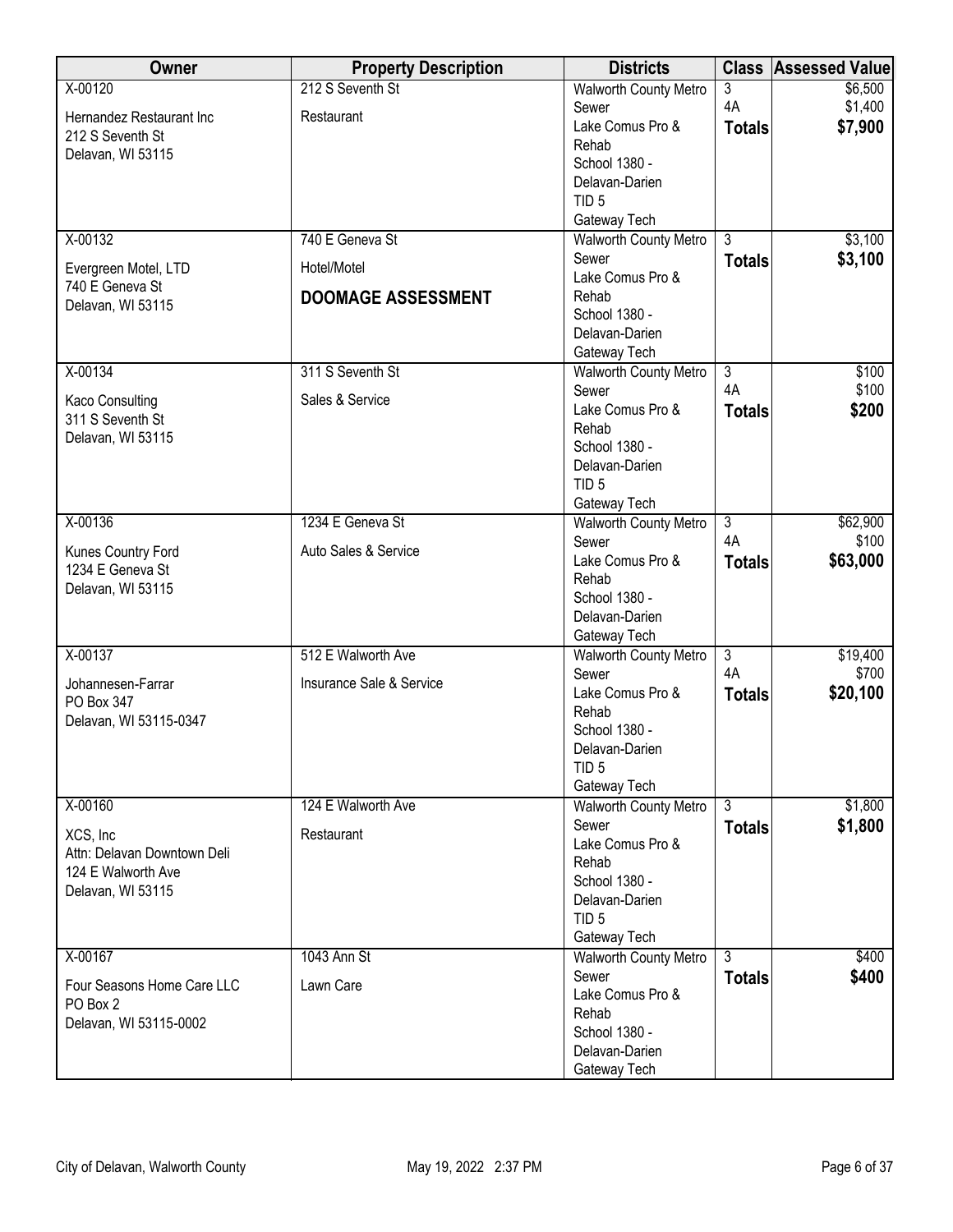| Owner                               | <b>Property Description</b>  | <b>Districts</b>                |                | <b>Class Assessed Value</b> |
|-------------------------------------|------------------------------|---------------------------------|----------------|-----------------------------|
| X-00172                             | 1221 Phoenix St              | <b>Walworth County Metro</b>    | 3              | \$40,500                    |
| Morrison Eye Clinic                 | Optometry                    | Sewer                           | 4A             | \$12,300                    |
| PO Box 910                          |                              | Lake Comus Pro &                | <b>Totals</b>  | \$52,800                    |
| Delavan, WI 53115-0910              | <b>DOOMAGE ASSESSMENT</b>    | Rehab                           |                |                             |
|                                     |                              | School 1380 -                   |                |                             |
|                                     |                              | Delavan-Darien                  |                |                             |
|                                     |                              | Gateway Tech                    |                |                             |
| X-00174                             | (scattered)                  | <b>Walworth County Metro</b>    | $\overline{3}$ | \$15,400                    |
| Gordon Flesch Co Inc/GFC Leasing    | Leasing                      | Sewer                           | <b>Totals</b>  | \$15,400                    |
| 2675 Research Park Dr               |                              | Lake Comus Pro &                |                |                             |
| Madison, WI 53711                   |                              | Rehab                           |                |                             |
|                                     |                              | School 1380 -<br>Delavan-Darien |                |                             |
|                                     |                              | Gateway Tech                    |                |                             |
| X-00189                             | 1624 Hobbs Dr Unit 2         | <b>Walworth County Metro</b>    | $\overline{3}$ | \$87,100                    |
|                                     |                              | Sewer                           | 4A             | \$400                       |
| Delavan Family Dentistry            | Dentistry                    | Lake Comus Pro &                | <b>Totals</b>  | \$87,500                    |
| 4607 Royal Dr                       |                              | Rehab                           |                |                             |
| Eau Claire, WI 54701                |                              | School 1380 -                   |                |                             |
|                                     |                              | Delavan-Darien                  |                |                             |
|                                     |                              | Gateway Tech                    |                |                             |
| X-00199                             | 442 S Wright St              | <b>Walworth County Metro</b>    | $\overline{3}$ | \$13,000                    |
|                                     |                              | Sewer                           | 4A             | \$4,500                     |
| Mitra QSR KNE, LLC                  | Restaurant                   | Lake Comus Pro &                | <b>Totals</b>  | \$17,500                    |
| d.b.a. KFC #105<br>8333 Douglas Ave |                              | Rehab                           |                |                             |
| Ste 1370 LB 21                      |                              | School 1380 -                   |                |                             |
| Dallas, TX 75225                    |                              | Delavan-Darien                  |                |                             |
|                                     |                              | Gateway Tech                    |                |                             |
| X-00201                             | 107 N Third St               | <b>Walworth County Metro</b>    | $\overline{3}$ | \$1,600                     |
| Joel Sperling, DC, LLC              | <b>Chiropractic Services</b> | Sewer                           | 4A             | \$2,100                     |
| 107 N Third St                      |                              | Lake Comus Pro &                | <b>Totals</b>  | \$3,700                     |
| Delavan, WI 53115                   | <b>DOOMAGE ASSESSMENT</b>    | Rehab<br>School 1380 -          |                |                             |
|                                     |                              | Delavan-Darien                  |                |                             |
|                                     |                              | TID <sub>5</sub>                |                |                             |
|                                     |                              | Gateway Tech                    |                |                             |
| X-00216                             | 107 S Third St               | <b>Walworth County Metro</b>    | $\overline{3}$ | \$5,000                     |
|                                     |                              | Sewer                           | <b>Totals</b>  | \$5,000                     |
| Jan's Hallmark Inc                  | Retail                       | Lake Comus Pro &                |                |                             |
| 107 S Third St                      |                              | Rehab                           |                |                             |
| Delavan, WI 53115                   |                              | School 1380 -                   |                |                             |
|                                     |                              | Delavan-Darien                  |                |                             |
|                                     |                              | Gateway Tech                    |                |                             |
| X-00220                             | 1407 Racine St Unit 4        | <b>Walworth County Metro</b>    | $\overline{3}$ | \$700                       |
| Delavan Chiropractic                | <b>Chiropractic Services</b> | Sewer                           | 4A             | \$600                       |
| 1407 Racine St Unit 4               |                              | Lake Comus Pro &                | <b>Totals</b>  | \$1,300                     |
| Delavan, WI 53115                   |                              | Rehab                           |                |                             |
|                                     |                              | School 1380 -                   |                |                             |
|                                     |                              | Delavan-Darien                  |                |                             |
|                                     |                              | Gateway Tech                    |                |                             |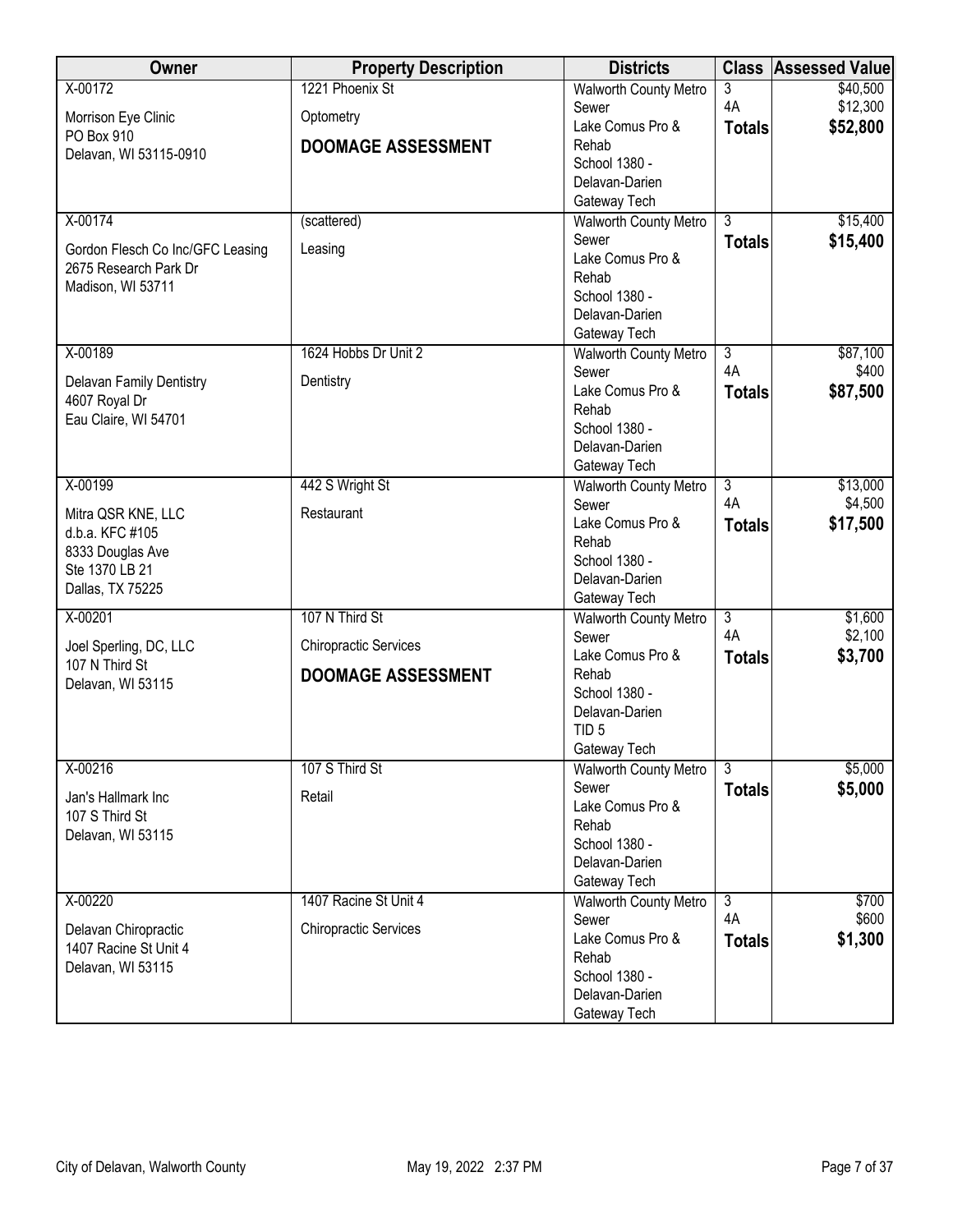| Owner                                   | <b>Property Description</b>    | <b>Districts</b>                             |                | <b>Class Assessed Value</b> |
|-----------------------------------------|--------------------------------|----------------------------------------------|----------------|-----------------------------|
| X-00231                                 | 322 E Walworth Ave             | <b>Walworth County Metro</b>                 | 4A             | \$1,200                     |
| Elizabeth's Cafe                        | Restaurant                     | Sewer                                        | <b>Totals</b>  | \$1,200                     |
| 322 E Walworth St                       |                                | Lake Comus Pro &                             |                |                             |
| Delavan, WI 53115                       |                                | Rehab                                        |                |                             |
|                                         |                                | School 1380 -<br>Delavan-Darien              |                |                             |
|                                         |                                | TID <sub>5</sub>                             |                |                             |
|                                         |                                | Gateway Tech                                 |                |                             |
| X-00239                                 | 321 E Walworth Ave             | <b>Walworth County Metro</b>                 | $\overline{3}$ | \$200                       |
|                                         |                                | Sewer                                        | <b>Totals</b>  | \$200                       |
| Utiger Jewelry, Inc                     | Retail Jewelry Sales & Repairs | Lake Comus Pro &                             |                |                             |
| 321 E Walworth Ave<br>Delavan, WI 53115 |                                | Rehab                                        |                |                             |
|                                         |                                | School 1380 -                                |                |                             |
|                                         |                                | Delavan-Darien                               |                |                             |
|                                         |                                | TID <sub>5</sub>                             |                |                             |
|                                         |                                | Gateway Tech                                 |                |                             |
| X-00248                                 | 134 S Fourth St                | Walworth County Metro                        | $\overline{3}$ | \$150,100                   |
| Johnson, Benjamin S                     | Dentistry                      | Sewer<br>Lake Comus Pro &                    | <b>Totals</b>  | \$150,100                   |
| 134 S Fourth St                         |                                | Rehab                                        |                |                             |
| Delavan, WI 53115                       |                                | School 1380 -                                |                |                             |
|                                         |                                | Delavan-Darien                               |                |                             |
|                                         |                                | Gateway Tech                                 |                |                             |
| X-00258                                 | 306 E Walworth Ave             | <b>Walworth County Metro</b>                 | $\overline{3}$ | \$2,000                     |
|                                         |                                | Sewer                                        | 4A             | \$4,200                     |
| Kimberly's Place<br>306 E Walworth Ave  | Bar                            | Lake Comus Pro &                             | <b>Totals</b>  | \$6,200                     |
| Delavan, WI 53115                       |                                | Rehab                                        |                |                             |
|                                         |                                | School 1380 -                                |                |                             |
|                                         |                                | Delavan-Darien                               |                |                             |
|                                         |                                | TID <sub>5</sub>                             |                |                             |
| X-00262                                 | 114 N Third St                 | Gateway Tech<br><b>Walworth County Metro</b> | $\overline{3}$ | \$4,100                     |
|                                         |                                | Sewer                                        |                | \$4,100                     |
| Delavan Fitness Center, Inc             | <b>Fitness</b>                 | Lake Comus Pro &                             | <b>Totals</b>  |                             |
| 114 N Third St                          |                                | Rehab                                        |                |                             |
| Delavan, WI 53115                       |                                | School 1380 -                                |                |                             |
|                                         |                                | Delavan-Darien                               |                |                             |
|                                         |                                | TID <sub>5</sub>                             |                |                             |
|                                         |                                | Gateway Tech                                 |                |                             |
| X-00266                                 | 509 S Seventh St               | <b>Walworth County Metro</b>                 | $\overline{3}$ | \$1,100                     |
| Delavan Lanes                           | Recreation                     | Sewer                                        | 4A             | \$7,000                     |
| 509 S Seventh St                        |                                | Lake Comus Pro &                             | <b>Totals</b>  | \$8,100                     |
| Delavan, WI 53115                       | <b>DOOMAGE ASSESSMENT</b>      | Rehab<br>School 1380 -                       |                |                             |
|                                         |                                | Delavan-Darien                               |                |                             |
|                                         |                                | Gateway Tech                                 |                |                             |
| X-00267                                 | 445 S Wright St                | <b>Walworth County Metro</b>                 | $\overline{3}$ | \$128,300                   |
|                                         |                                | Sewer                                        | 4A             | \$400                       |
| Walgreens #09210-S-PPT                  | Retail                         | Lake Comus Pro &                             | <b>Totals</b>  | \$128,700                   |
| 300 Wilmot Rd<br>Ms 3301                |                                | Rehab                                        |                |                             |
| Deerfield, IL 60015                     |                                | School 1380 -                                |                |                             |
|                                         |                                | Delavan-Darien                               |                |                             |
|                                         |                                | Gateway Tech                                 |                |                             |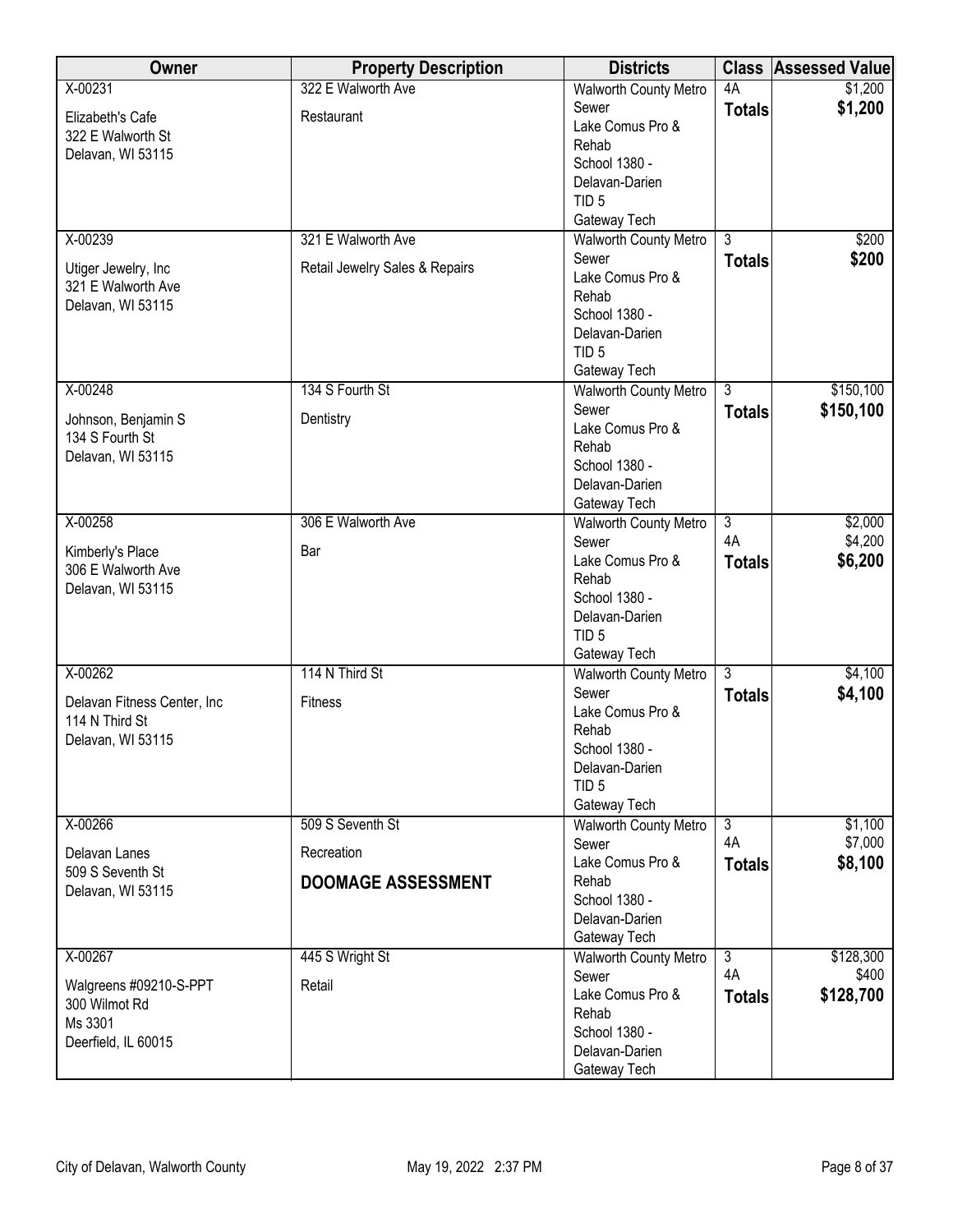| Owner                                            | <b>Property Description</b> | <b>Districts</b>                             | <b>Class</b>   | <b>Assessed Value</b> |
|--------------------------------------------------|-----------------------------|----------------------------------------------|----------------|-----------------------|
| X-00269                                          | 125 N Second St             | <b>Walworth County Metro</b>                 | 3              | \$800                 |
| KVS Insurance Solutions, LLC                     | Insurance Sale & Service    | Sewer                                        | 4A             | \$400                 |
| 7431 W Coldspring Rd                             |                             | Lake Comus Pro &                             | <b>Totals</b>  | \$1,200               |
| Greenfield, WI 53220                             | <b>DOOMAGE ASSESSMENT</b>   | Rehab                                        |                |                       |
|                                                  |                             | School 1380 -                                |                |                       |
|                                                  |                             | Delavan-Darien                               |                |                       |
|                                                  |                             | Gateway Tech                                 |                |                       |
| X-00273                                          | 1823 E Geneva St Unit D     | <b>Walworth County Metro</b>                 | $\overline{3}$ | \$3,700               |
| JDF, Inc                                         | Salon                       | Sewer                                        | 4A             | \$7,400               |
| d.b.a. Great Clips                               |                             | Lake Comus Pro &                             | <b>Totals</b>  | \$11,100              |
| 1346 Dyke Ave                                    | <b>DOOMAGE ASSESSMENT</b>   | Rehab                                        |                |                       |
| Adams, WI 53910-9442                             |                             | School 1380 -<br>Delavan-Darien              |                |                       |
|                                                  |                             | Gateway Tech                                 |                |                       |
| X-00276                                          | 1034 Ann St Unit B          | Walworth County Metro                        | $\overline{3}$ | \$800                 |
|                                                  |                             | Sewer                                        | <b>Totals</b>  | \$800                 |
| Hibl Real Estate Sales, Inc.                     | Realty                      | Lake Comus Pro &                             |                |                       |
| 1034B Ann St                                     |                             | Rehab                                        |                |                       |
| Delavan, WI 53115                                |                             | School 1380 -                                |                |                       |
|                                                  |                             | Delavan-Darien                               |                |                       |
|                                                  |                             | Gateway Tech                                 |                |                       |
| X-00280                                          | 517 E Walworth Ave          | <b>Walworth County Metro</b>                 | $\overline{3}$ | \$4,700               |
|                                                  |                             | Sewer                                        | <b>Totals</b>  | \$4,700               |
| Financial Advisors, Inc.                         | Accounting/Tax Prep         | Lake Comus Pro &                             |                |                       |
| PO Box 407                                       |                             | Rehab                                        |                |                       |
| Delavan, WI 53115-0407                           |                             | School 1380 -                                |                |                       |
|                                                  |                             | Delavan-Darien                               |                |                       |
|                                                  |                             | TID <sub>5</sub>                             |                |                       |
|                                                  |                             | Gateway Tech                                 |                |                       |
| X-00282                                          | 518 Borg Rd                 | <b>Walworth County Metro</b>                 | $\overline{3}$ | \$18,100              |
| Delavan Super 8 Motel                            | Hotel/Motel                 | Sewer                                        | <b>Totals</b>  | \$18,100              |
| 518 Borg Rd                                      |                             | Lake Comus Pro &                             |                |                       |
| Delavan, WI 53115                                |                             | Rehab                                        |                |                       |
|                                                  |                             | School 1380 -<br>Delavan-Darien              |                |                       |
|                                                  |                             |                                              |                |                       |
| X-00287                                          | 415 Hallberg St Unit A      | Gateway Tech<br><b>Walworth County Metro</b> | $\overline{3}$ | \$200                 |
|                                                  |                             | Sewer                                        | 4A             | \$400                 |
| J B Wire Service, Inc                            | Sales & Service             | Lake Comus Pro &                             | <b>Totals</b>  | \$600                 |
| 415 Hallberg St Unit A                           |                             | Rehab                                        |                |                       |
| Delavan, WI 53115                                |                             | School 1380 -                                |                |                       |
|                                                  |                             | Delavan-Darien                               |                |                       |
|                                                  |                             | Gateway Tech                                 |                |                       |
| X-00288                                          | 125 N Second St Unit 4      | <b>Walworth County Metro</b>                 | $\overline{3}$ | \$2,600               |
|                                                  |                             | Sewer                                        | 4A             | \$2,400               |
| Lettenberger & Glasbrenner SC<br>125 N Second St | Attorney                    | Lake Comus Pro &                             | <b>Totals</b>  | \$5,000               |
| Delavan, WI 53115                                | <b>DOOMAGE ASSESSMENT</b>   | Rehab                                        |                |                       |
|                                                  |                             | School 1380 -                                |                |                       |
|                                                  |                             | Delavan-Darien                               |                |                       |
|                                                  |                             | Gateway Tech                                 |                |                       |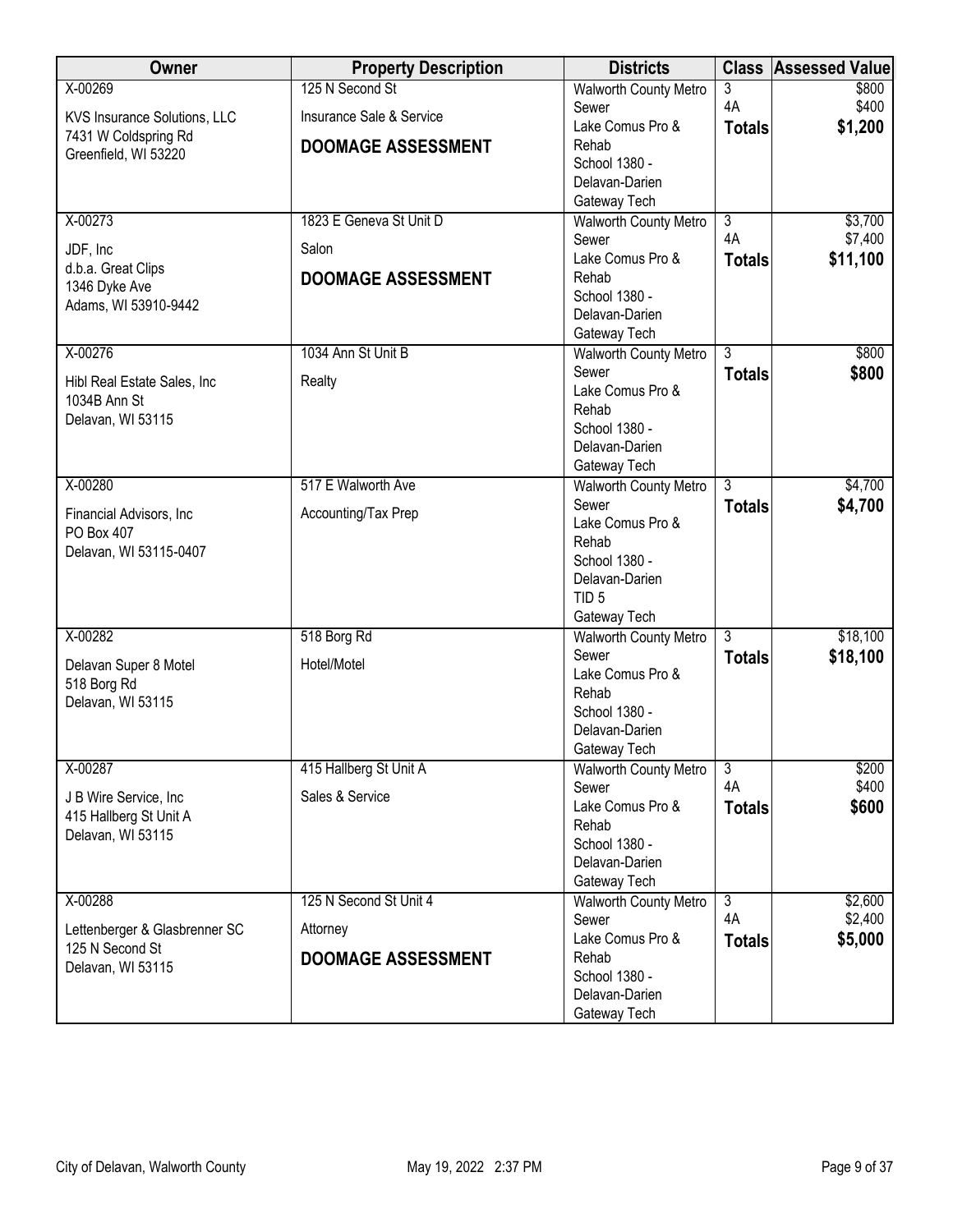| Owner                                 | <b>Property Description</b> | <b>Districts</b>                   |                | <b>Class Assessed Value</b> |
|---------------------------------------|-----------------------------|------------------------------------|----------------|-----------------------------|
| X-00293                               | 2121/2 E Walworth Ave       | <b>Walworth County Metro</b>       | 3              | \$1,900                     |
| Depietro Design Associates Inc        | Architect                   | Sewer                              | 4A             | \$2,100                     |
| PO Box 451                            |                             | Lake Comus Pro &                   | <b>Totals</b>  | \$4,000                     |
| Delavan, WI 53115-0451                |                             | Rehab                              |                |                             |
|                                       |                             | School 1380 -                      |                |                             |
|                                       |                             | Delavan-Darien<br>TID <sub>5</sub> |                |                             |
|                                       |                             | Gateway Tech                       |                |                             |
| X-00295                               | 1232 Phoenix St             | <b>Walworth County Metro</b>       | $\overline{3}$ | \$5,000                     |
|                                       |                             | Sewer                              | 4A             | \$600                       |
| Scheurell Insurance Agency            | Insurance Sale & Service    | Lake Comus Pro &                   | <b>Totals</b>  | \$5,600                     |
| PO Box 489                            | <b>DOOMAGE ASSESSMENT</b>   | Rehab                              |                |                             |
| Delavan, WI 53115-0489                |                             | School 1380 -                      |                |                             |
|                                       |                             | Delavan-Darien                     |                |                             |
|                                       |                             | Gateway Tech                       |                |                             |
| X-00296                               | 104 N Fifth St              | <b>Walworth County Metro</b>       | $\overline{3}$ | \$12,500                    |
| BMO Harris Bank NA (#10)              | <b>Financial Services</b>   | Sewer                              | <b>Totals</b>  | \$12,500                    |
| 111 W Monroe St 5C                    |                             | Lake Comus Pro &                   |                |                             |
| Chicago, IL 60603                     |                             | Rehab                              |                |                             |
|                                       |                             | School 1380 -                      |                |                             |
|                                       |                             | Delavan-Darien<br>Gateway Tech     |                |                             |
| X-00300                               | 208 Hallberg St             | <b>Walworth County Metro</b>       | $\overline{3}$ | \$2,200                     |
|                                       |                             | Sewer                              | 4A             | \$100                       |
| <b>PJ</b> Electric                    | Electrician                 | Lake Comus Pro &                   | <b>Totals</b>  | \$2,300                     |
| PO Box 545                            |                             | Rehab                              |                |                             |
| Williams Bay, WI 53191-0545           |                             | School 1380 -                      |                |                             |
|                                       |                             | Delavan-Darien                     |                |                             |
|                                       |                             | Gateway Tech                       |                |                             |
| X-00305                               | 617 E Washington St         | <b>Walworth County Metro</b>       | $\overline{3}$ | \$1,300                     |
| Vesuvio's Little Italy LLC            | Restaurant                  | Sewer                              | 4A             | \$200                       |
| 617 E Washington St                   |                             | Lake Comus Pro &                   | <b>Totals</b>  | \$1,500                     |
| Delavan, WI 53115                     | <b>DOOMAGE ASSESSMENT</b>   | Rehab<br>School 1380 -             |                |                             |
|                                       |                             | Delavan-Darien                     |                |                             |
|                                       |                             | TID <sub>5</sub>                   |                |                             |
|                                       |                             | Gateway Tech                       |                |                             |
| X-00306                               | 750 Beloit St               | <b>Walworth County Metro</b>       | $\overline{3}$ | \$181,400                   |
|                                       |                             | Sewer                              | 4A             | \$100                       |
| Kwik Trip, Inc                        | Gas/C-Store                 | Lake Comus Pro &                   | <b>Totals</b>  | \$181,500                   |
| d.b.a. Kwik Trip #1504<br>1626 Oak St |                             | Rehab                              |                |                             |
| LaCrosse, WI 54602                    |                             | School 1380 -                      |                |                             |
|                                       |                             | Delavan-Darien                     |                |                             |
|                                       |                             | Gateway Tech                       |                |                             |
| X-00312                               | 1607 Hobbs Dr               | <b>Walworth County Metro</b>       | $\overline{3}$ | \$2,500                     |
| Wilmar Pump & Supply                  | Retail                      | Sewer                              | 4A             | \$100                       |
| 1607 Hobbs Dr                         |                             | Lake Comus Pro &<br>Rehab          | <b>Totals</b>  | \$2,600                     |
| Delavan, WI 53115                     |                             | School 1380 -                      |                |                             |
|                                       |                             | Delavan-Darien                     |                |                             |
|                                       |                             | Gateway Tech                       |                |                             |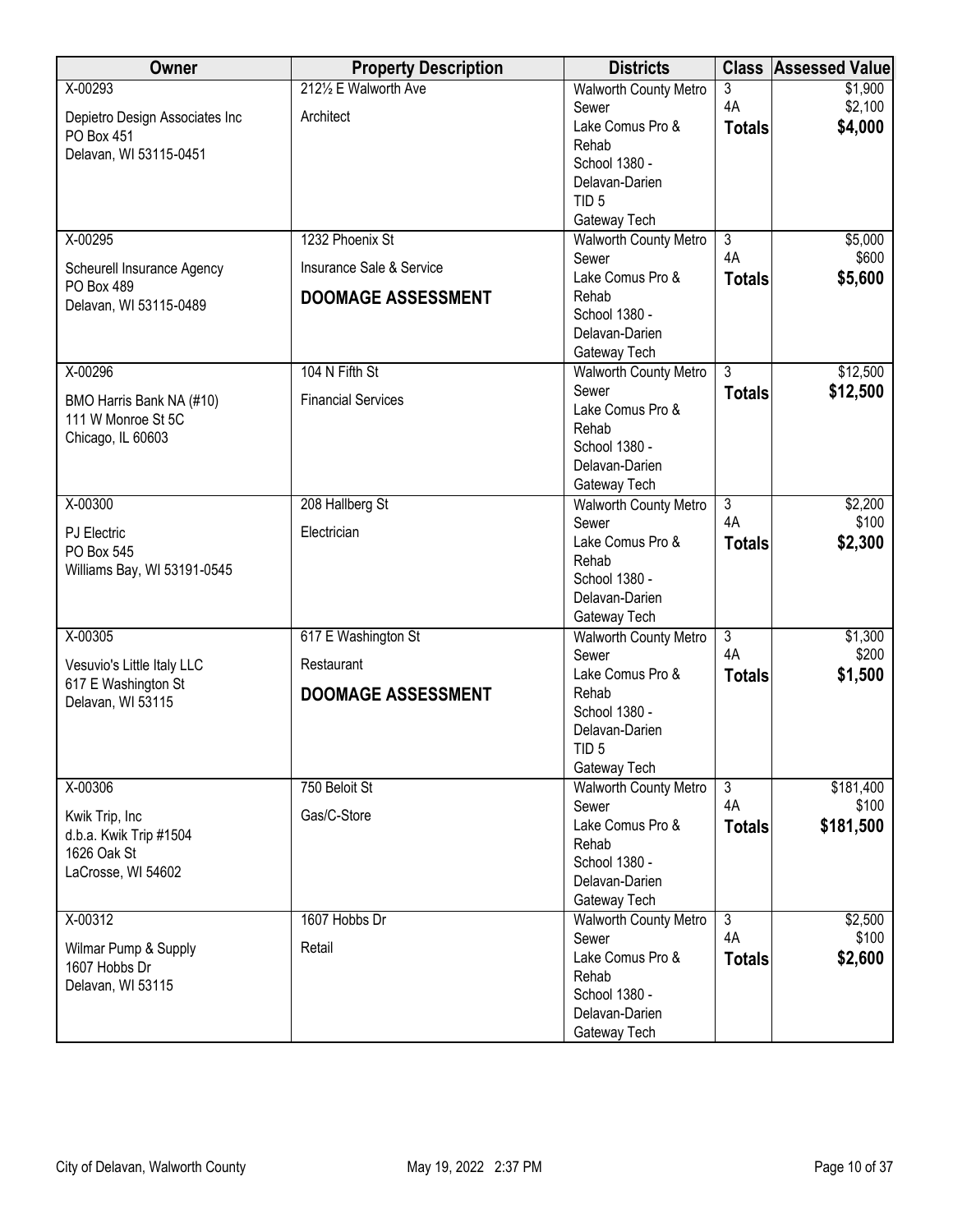| Owner                                 | <b>Property Description</b>  | <b>Districts</b>                             |                      | <b>Class Assessed Value</b> |
|---------------------------------------|------------------------------|----------------------------------------------|----------------------|-----------------------------|
| X-00323                               | 106 E Walworth Ave           | <b>Walworth County Metro</b>                 | 3                    | \$7,500                     |
| Juniors Auto Care, Inc                | <b>Auto Services</b>         | Sewer                                        | 4A                   | \$3,600                     |
| 106 E Walworth Ave                    |                              | Lake Comus Pro &                             | <b>Totals</b>        | \$11,100                    |
| Delavan, WI 53115                     | <b>DOOMAGE ASSESSMENT</b>    | Rehab                                        |                      |                             |
|                                       |                              | School 1380 -                                |                      |                             |
|                                       |                              | Delavan-Darien                               |                      |                             |
|                                       |                              | TID <sub>5</sub>                             |                      |                             |
| X-00327                               | 820 E Geneva St              | Gateway Tech<br><b>Walworth County Metro</b> | $\overline{3}$       | \$44,300                    |
|                                       |                              | Sewer                                        | 4A                   | \$2,000                     |
| <b>Town Bank</b>                      | <b>Financial Services</b>    | Lake Comus Pro &                             | <b>Totals</b>        | \$46,300                    |
| 850 W North Shore Dr                  |                              | Rehab                                        |                      |                             |
| Hartland, WI 53029                    |                              | School 1380 -                                |                      |                             |
|                                       |                              | Delavan-Darien                               |                      |                             |
|                                       |                              | Gateway Tech                                 |                      |                             |
| X-00328                               | 380 Bradley Ave              | <b>Walworth County Metro</b>                 | $\overline{3}$       | \$5,000                     |
| Dr LF Moyer, DC                       | <b>Chiropractic Services</b> | Sewer                                        | 4A                   | \$200                       |
| 380 Bradley Ave                       |                              | Lake Comus Pro &                             | <b>Totals</b>        | \$5,200                     |
| Delavan, WI 53115                     | <b>DOOMAGE ASSESSMENT</b>    | Rehab                                        |                      |                             |
|                                       |                              | School 1380 -                                |                      |                             |
|                                       |                              | Delavan-Darien                               |                      |                             |
|                                       |                              | Gateway Tech                                 |                      |                             |
| X-00333                               | 1450 E Geneva St Unit 4      | <b>Walworth County Metro</b><br>Sewer        | $\overline{3}$<br>4A | \$2,600<br>\$100            |
| GNC Holdings, LLC                     | Retail                       | Lake Comus Pro &                             | <b>Totals</b>        | \$2,700                     |
| d.b.a. General Nutrition Center #3900 | <b>DOOMAGE ASSESSMENT</b>    | Rehab                                        |                      |                             |
| 300 6th Ave                           |                              | School 1380 -                                |                      |                             |
| Pittsburg, PA 15222-2514              |                              | Delavan-Darien                               |                      |                             |
|                                       |                              | Gateway Tech                                 |                      |                             |
| X-00338                               | 125 N Second St              | <b>Walworth County Metro</b>                 | $\overline{3}$       | \$500                       |
| Kilkenny Law Offices                  | Attorney                     | Sewer                                        | <b>Totals</b>        | \$500                       |
| PO Box 447                            |                              | Lake Comus Pro &                             |                      |                             |
| Delavan, WI 53115-0447                |                              | Rehab                                        |                      |                             |
|                                       |                              | School 1380 -                                |                      |                             |
|                                       |                              | Delavan-Darien                               |                      |                             |
| X-00339                               | 1244 E Geneva St             | Gateway Tech<br><b>Walworth County Metro</b> | $\overline{3}$       | \$130,400                   |
|                                       |                              | Sewer                                        | 4A                   | \$14,600                    |
| McDonald's #6241                      | Restaurant                   | Lake Comus Pro &                             | <b>Totals</b>        | \$145,000                   |
| 1025 W Everett Rd                     |                              | Rehab                                        |                      |                             |
| Lake Forest, IL 60045                 |                              | School 1380 -                                |                      |                             |
|                                       |                              | Delavan-Darien                               |                      |                             |
|                                       |                              | Gateway Tech                                 |                      |                             |
| X-00346                               | 1025 S Second St             | <b>Walworth County Metro</b>                 | $\overline{3}$       | \$5,200                     |
| Ridgestone Village Ltd                | Senior Housing               | Sewer                                        | 4A                   | \$100                       |
| 1025 S Second St                      |                              | Lake Comus Pro &                             | <b>Totals</b>        | \$5,300                     |
| Delavan, WI 53115                     |                              | Rehab                                        |                      |                             |
|                                       |                              | School 1380 -                                |                      |                             |
|                                       |                              | Delavan-Darien                               |                      |                             |
|                                       |                              | Gateway Tech                                 |                      |                             |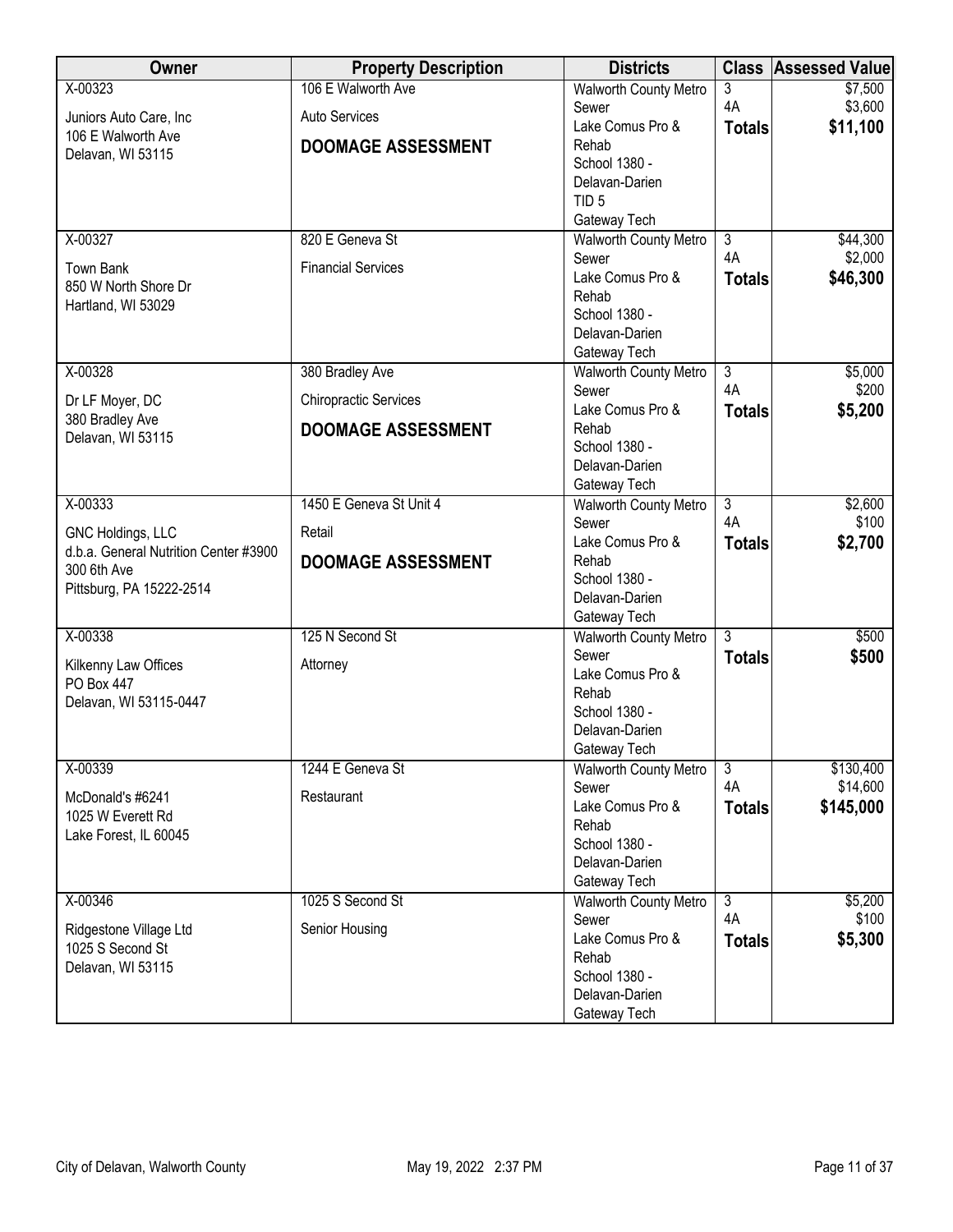| Owner                                        | <b>Property Description</b> | <b>Districts</b>                             | <b>Class</b>         | <b>Assessed Value</b> |
|----------------------------------------------|-----------------------------|----------------------------------------------|----------------------|-----------------------|
| X-00361                                      | 803 E Geneva St             | <b>Walworth County Metro</b>                 | 4A                   | \$200                 |
| Speedway LLC #4476                           | Gas/C-Store                 | Sewer                                        | <b>Totals</b>        | \$200                 |
| PO Box 4900                                  |                             | Lake Comus Pro &                             |                      |                       |
| Scottsdale, AZ 85261                         |                             | Rehab<br>School 1380 -                       |                      |                       |
|                                              |                             | Delavan-Darien                               |                      |                       |
|                                              |                             | Gateway Tech                                 |                      |                       |
| X-00367                                      | 1038 E Geneva St            | <b>Walworth County Metro</b>                 | $\overline{3}$       | \$107,900             |
| Mercy Delavan Clininc                        | <b>Medical Services</b>     | Sewer                                        | 4A                   | \$1,000               |
| Attn: Kallie James Finance                   |                             | Lake Comus Pro &                             | <b>Totals</b>        | \$108,900             |
| 580 N Washington St                          |                             | Rehab                                        |                      |                       |
| Janesville, WI 53548                         |                             | School 1380 -<br>Delavan-Darien              |                      |                       |
|                                              |                             | Gateway Tech                                 |                      |                       |
| X-00369                                      | 1034 Ann St Unit C          | Walworth County Metro                        | $\overline{3}$       | \$1,000               |
|                                              | Stockbroker/Dealer          | Sewer                                        | 4A                   | \$6,200               |
| Edward D. Jones & Co., L.P.<br>d.b.a. #06011 |                             | Lake Comus Pro &                             | <b>Totals</b>        | \$7,200               |
| PO Box 66528                                 |                             | Rehab                                        |                      |                       |
| St. Louis, MO 63166-6528                     |                             | School 1380 -                                |                      |                       |
|                                              |                             | Delavan-Darien                               |                      |                       |
| X-00375                                      | 107 Park PI                 | Gateway Tech<br><b>Walworth County Metro</b> | $\overline{3}$       | \$1,000               |
|                                              |                             | Sewer                                        | <b>Totals</b>        | \$1,000               |
| Koepke Auto Repair                           | <b>Auto Services</b>        | Lake Comus Pro &                             |                      |                       |
| d.b.a. Scot Koepke & Sons<br>107 Park PI     | <b>DOOMAGE ASSESSMENT</b>   | Rehab                                        |                      |                       |
| Delavan, WI 53115                            |                             | School 1380 -                                |                      |                       |
|                                              |                             | Delavan-Darien                               |                      |                       |
|                                              |                             | TID <sub>5</sub><br>Gateway Tech             |                      |                       |
| X-00379                                      | 416 Bauer Pkwy              | Walworth County Metro                        | $\overline{3}$       | \$1,600               |
|                                              |                             | Sewer                                        | 4A                   | \$300                 |
| Keefe Real Estate, Inc                       | Realty                      | Lake Comus Pro &                             | <b>Totals</b>        | \$1,900               |
| PO Box 460<br>751 N Geneva Pkwy              | <b>DOOMAGE ASSESSMENT</b>   | Rehab                                        |                      |                       |
| Lake Geneva, WI 53147                        |                             | School 1380 -                                |                      |                       |
|                                              |                             | Delavan-Darien                               |                      |                       |
| X-00386                                      |                             | Gateway Tech                                 | 4A                   | \$16,400              |
|                                              | (scattered)                 | <b>Walworth County Metro</b><br>Sewer        | <b>Totals</b>        | \$16,400              |
| Waste Management of Wisconsin, Inc.          | <b>Waste Removal</b>        | Lake Comus Pro &                             |                      |                       |
| Attn: Marvin F. Poer & Company               |                             | Rehab                                        |                      |                       |
| PO Box 802206<br>Dallas, TX 75380-2206       |                             | School 1380 -                                |                      |                       |
|                                              |                             | Delavan-Darien                               |                      |                       |
|                                              |                             | Gateway Tech                                 |                      |                       |
| X-00395                                      | 204 S Wright St             | <b>Walworth County Metro</b><br>Sewer        | $\overline{3}$<br>4A | \$9,800<br>\$200      |
| Autozone Stores, Inc                         | Retail                      | Lake Comus Pro &                             | <b>Totals</b>        | \$10,000              |
| d.b.a. AutoZone Store #101956                |                             | Rehab                                        |                      |                       |
| 11000 Richmond Ave Ste 350                   |                             | School 1380 -                                |                      |                       |
| Houston, TX 77042-6702                       |                             | Delavan-Darien                               |                      |                       |
|                                              |                             | Gateway Tech                                 |                      |                       |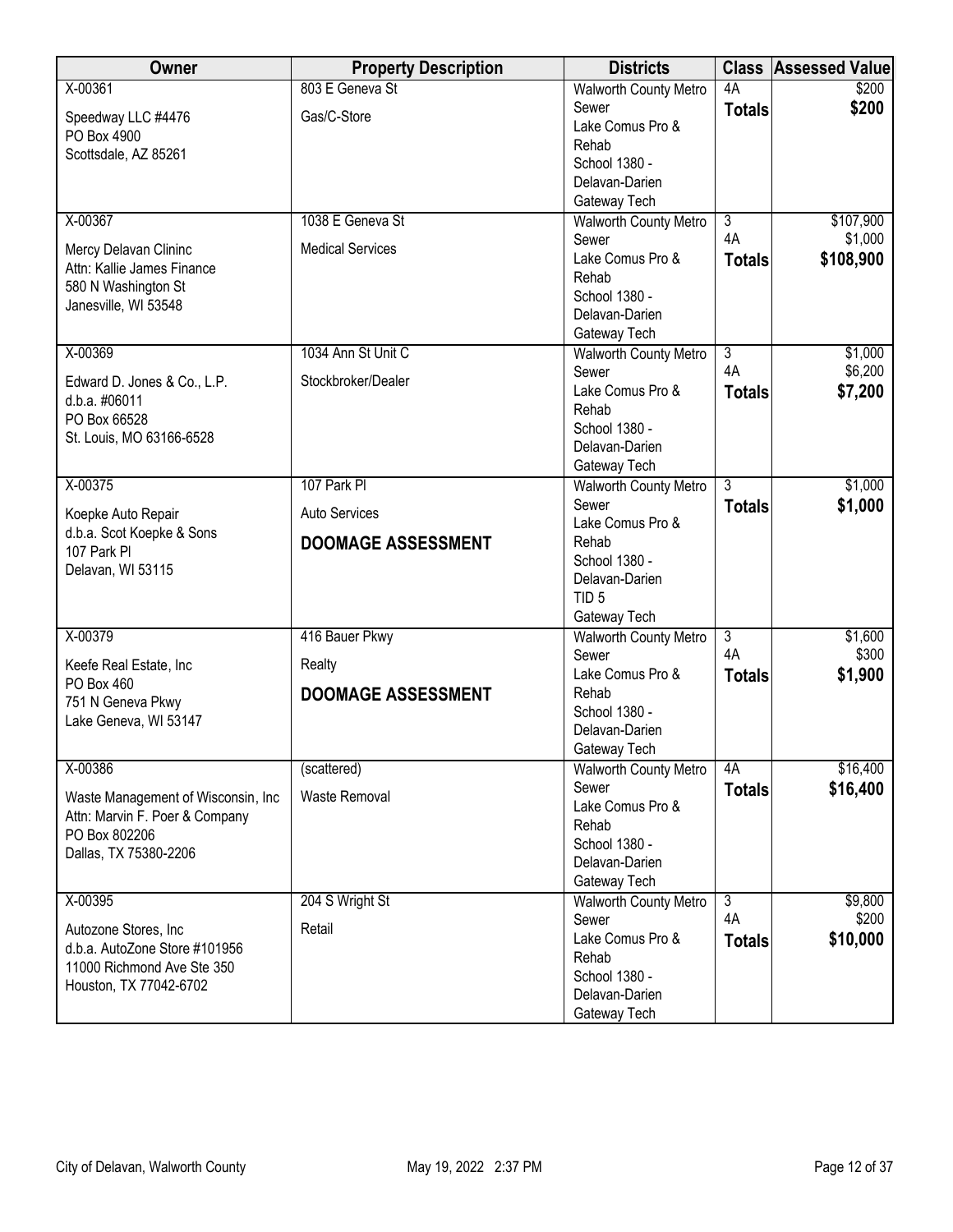| Owner                                        | <b>Property Description</b> | <b>Districts</b>                             | <b>Class</b>   | <b>Assessed Value</b> |
|----------------------------------------------|-----------------------------|----------------------------------------------|----------------|-----------------------|
| X-00400                                      | 1432 E Geneva St Unit D     | <b>Walworth County Metro</b>                 | 3              | \$2,700               |
| Check Into Cash of Wisconsin, LLC            | Cash Advance                | Sewer                                        | 4A             | \$800                 |
| 4025 Woodland Park Blvd                      |                             | Lake Comus Pro &                             | <b>Totals</b>  | \$3,500               |
| <b>Ste 180</b>                               |                             | Rehab                                        |                |                       |
| Arlington, TX 76013-4364                     |                             | School 1380 -                                |                |                       |
|                                              |                             | Delavan-Darien                               |                |                       |
| X-00402                                      | 230 S Seventh St            | Gateway Tech<br><b>Walworth County Metro</b> | $\overline{3}$ | \$600                 |
|                                              |                             | Sewer                                        | 4A             | \$100                 |
| Coach's Locker                               | Retail                      | Lake Comus Pro &                             | <b>Totals</b>  | \$700                 |
| 230 S Seventh St                             | <b>DOOMAGE ASSESSMENT</b>   | Rehab                                        |                |                       |
| Delavan, WI 53115                            |                             | School 1380 -                                |                |                       |
|                                              |                             | Delavan-Darien                               |                |                       |
|                                              |                             | TID <sub>5</sub>                             |                |                       |
|                                              |                             | Gateway Tech                                 |                |                       |
| X-00403                                      | 505 Sugar Creek St          | <b>Walworth County Metro</b>                 | $\overline{3}$ | \$4,500               |
| R&S Kahlon Real Esatate, LLC                 | Convenience Store           | Sewer                                        | 4A             | \$900                 |
| 8747 S Bell Meadow Ct                        |                             | Lake Comus Pro &                             | <b>Totals</b>  | \$5,400               |
| Franklin, WI 53132-2302                      | <b>DOOMAGE ASSESSMENT</b>   | Rehab                                        |                |                       |
|                                              |                             | School 1380 -                                |                |                       |
|                                              |                             | Delavan-Darien                               |                |                       |
| X-00406                                      | (scattered)                 | Gateway Tech<br><b>Walworth County Metro</b> | $\overline{3}$ | \$7,900               |
|                                              |                             | Sewer                                        | <b>Totals</b>  | \$7,900               |
| DirecTV, LLC                                 | Satellite TV                | Lake Comus Pro &                             |                |                       |
| Attn: Kroll, LLC                             |                             | Rehab                                        |                |                       |
| PO Box 2789                                  |                             | School 1380 -                                |                |                       |
| Addison, TX 75001                            |                             | Delavan-Darien                               |                |                       |
|                                              |                             | Gateway Tech                                 |                |                       |
| X-00407                                      | 303 S Wright St             | <b>Walworth County Metro</b>                 | $\overline{3}$ | \$31,000              |
| Dollar Tree Stores, Inc                      | Retail                      | Sewer                                        | 4A             | \$400                 |
| PO Box 460389                                |                             | Lake Comus Pro &                             | <b>Totals</b>  | \$31,400              |
| Dept 120                                     |                             | Rehab                                        |                |                       |
| Houston, TX 77056                            |                             | School 1380 -<br>Delavan-Darien              |                |                       |
|                                              |                             | Gateway Tech                                 |                |                       |
| X-00434                                      | 1421 Racine St Unit E 13    | <b>Walworth County Metro</b>                 | 4A             | \$700                 |
|                                              |                             | Sewer                                        | <b>Totals</b>  | \$700                 |
| Adecco USA, Inc                              | <b>Employment Services</b>  | Lake Comus Pro &                             |                |                       |
| 10151 Deerwood Park Blvd                     | <b>DOOMAGE ASSESSMENT</b>   | Rehab                                        |                |                       |
| Bldg 200, Ste. 400<br>Jacksonville, FL 32256 |                             | School 1380 -                                |                |                       |
|                                              |                             | Delavan-Darien                               |                |                       |
|                                              |                             | Gateway Tech                                 |                |                       |
| X-00448                                      | (scattered)                 | <b>Walworth County Metro</b>                 | $\overline{3}$ | \$4,700               |
| DS Services of America, Inc.                 | Leasing                     | Sewer                                        | 4A             | \$11,800              |
| d.b.a. Primo Water North America             |                             | Lake Comus Pro &                             | <b>Totals</b>  | \$16,500              |
| 4221 W Boy Scout Blvd Ste 400                |                             | Rehab<br>School 1380 -                       |                |                       |
| Tampa, FL 33607                              |                             | Delavan-Darien                               |                |                       |
|                                              |                             | Gateway Tech                                 |                |                       |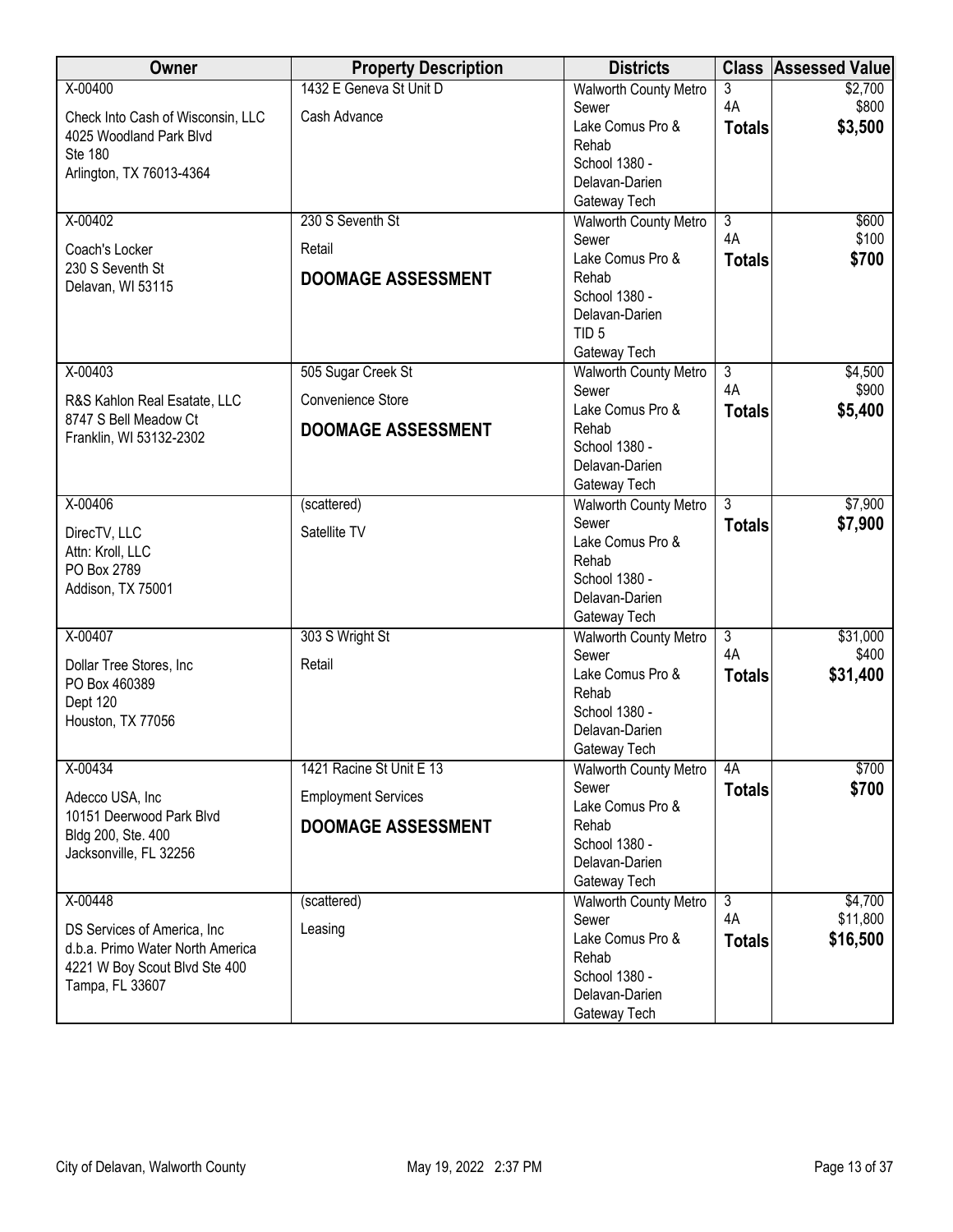| Owner                                | <b>Property Description</b> | <b>Districts</b>                | <b>Class</b>   | <b>Assessed Value</b> |
|--------------------------------------|-----------------------------|---------------------------------|----------------|-----------------------|
| X-00452                              | 320 E Walworth Ave          | <b>Walworth County Metro</b>    | 3              | \$900                 |
| Parallel Employment Group of WI, Inc | <b>Employment Services</b>  | Sewer                           | 4A             | \$100                 |
| 6925 S Sixth St                      |                             | Lake Comus Pro &                | <b>Totals</b>  | \$1,000               |
| Ste 300                              |                             | Rehab                           |                |                       |
| Oak Creek, WI 53154                  |                             | School 1380 -                   |                |                       |
|                                      |                             | Delavan-Darien                  |                |                       |
|                                      |                             | TID <sub>5</sub>                |                |                       |
|                                      |                             | Gateway Tech                    |                |                       |
| X-00476                              | 1527 Mound Rd               | <b>Walworth County Metro</b>    | 4A             | \$100                 |
| Lakeland Trash Service Inc           | <b>Waste Removal</b>        | Sewer                           | <b>Totals</b>  | \$100                 |
| 1527 Mound Rd                        |                             | Lake Comus Pro &                |                |                       |
| Delavan, WI 53115                    |                             | Rehab                           |                |                       |
|                                      |                             | School 1380 -<br>Delavan-Darien |                |                       |
|                                      |                             |                                 |                |                       |
| X-00480                              |                             | Gateway Tech                    | 4A             | \$77,400              |
|                                      | (scattered)                 | Walworth County Metro<br>Sewer  |                |                       |
| Niewenhuis Bros, Inc                 | Waste Removal               | Lake Comus Pro &                | <b>Totals</b>  | \$77,400              |
| 1470 Racine St Unit G                |                             | Rehab                           |                |                       |
| Delavan, WI 53115                    |                             | School 1380 -                   |                |                       |
|                                      |                             | Delavan-Darien                  |                |                       |
|                                      |                             | Gateway Tech                    |                |                       |
| X-00500                              | 1246 Racine St              | <b>Walworth County Metro</b>    | $\overline{3}$ | \$2,100               |
|                                      |                             | Sewer                           | 4A             | \$200                 |
| Classic Embroidery LLC               | Embroidery                  | Lake Comus Pro &                | <b>Totals</b>  | \$2,300               |
| 1246 Racine St                       |                             | Rehab                           |                |                       |
| Delavan, WI 53115                    |                             | School 1380 -                   |                |                       |
|                                      |                             | Delavan-Darien                  |                |                       |
|                                      |                             | Gateway Tech                    |                |                       |
| X-00507                              | 209 N Eighth St             | <b>Walworth County Metro</b>    | $\overline{3}$ | \$100                 |
|                                      |                             | Sewer                           | 4A             | \$200                 |
| Decker Floor Service                 | Sales & Service             | Lake Comus Pro &                | <b>Totals</b>  | \$300                 |
| 209 N Eighth St                      |                             | Rehab                           |                |                       |
| Delavan, WI 53115                    |                             | School 1380 -                   |                |                       |
|                                      |                             | Delavan-Darien                  |                |                       |
|                                      |                             | Gateway Tech                    |                |                       |
| X-00508                              | 1346 Racine St              | <b>Walworth County Metro</b>    | $\overline{3}$ | \$100                 |
| The Car Store, LLC                   | Auto Sales & Service        | Sewer                           | 4A             | \$200                 |
| 416 State Rd 50                      |                             | Lake Comus Pro &                | <b>Totals</b>  | \$300                 |
| Delavan, WI 53115-3050               | <b>DOOMAGE ASSESSMENT</b>   | Rehab                           |                |                       |
|                                      |                             | School 1380 -                   |                |                       |
|                                      |                             | Delavan-Darien                  |                |                       |
|                                      |                             | Gateway Tech                    |                |                       |
| X-00512                              | 338 E Walworth Ave          | Walworth County Metro           | $\overline{3}$ | \$3,300               |
| R&S Kahlon Real Estate, LLC          | Convenience Store           | Sewer                           | 4A             | \$600                 |
| 8747 S Bell Meadow Ct                |                             | Lake Comus Pro &                | <b>Totals</b>  | \$3,900               |
| Franklin, WI 53132                   | <b>DOOMAGE ASSESSMENT</b>   | Rehab                           |                |                       |
|                                      |                             | School 1380 -                   |                |                       |
|                                      |                             | Delavan-Darien                  |                |                       |
|                                      |                             | TID <sub>5</sub>                |                |                       |
|                                      |                             | Gateway Tech                    |                |                       |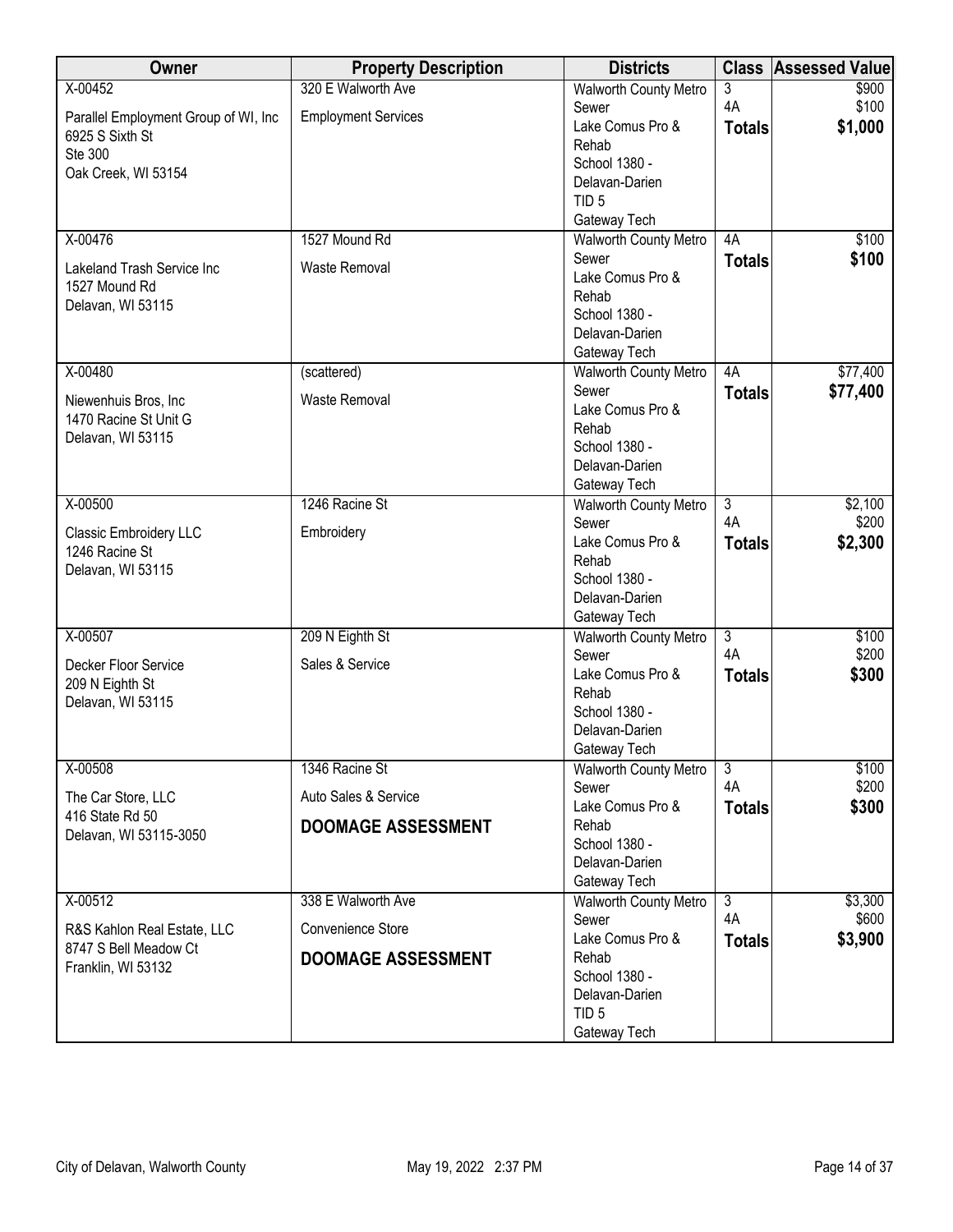| Owner                                      | <b>Property Description</b> | <b>Districts</b>                      |                      | <b>Class Assessed Value</b> |
|--------------------------------------------|-----------------------------|---------------------------------------|----------------------|-----------------------------|
| $X - 00513$                                | 111 S Third St              | <b>Walworth County Metro</b>          | 3                    | \$100                       |
| Don's What Not Shop                        | Retail                      | Sewer                                 | <b>Totals</b>        | \$100                       |
| 111 S Third St                             |                             | Lake Comus Pro &                      |                      |                             |
| Delavan, WI 53115                          |                             | Rehab<br>School 1380 -                |                      |                             |
|                                            |                             | Delavan-Darien                        |                      |                             |
|                                            |                             | Gateway Tech                          |                      |                             |
| $X-00514$                                  | (scattered)                 | Walworth County Metro                 | 4A                   | \$8,100                     |
|                                            | Satellite TV                | Sewer                                 | <b>Totals</b>        | \$8,100                     |
| <b>DISH Network</b><br>PO Box 6623         |                             | Lake Comus Pro &                      |                      |                             |
| Englewood, CO 80155                        |                             | Rehab                                 |                      |                             |
|                                            |                             | School 1380 -                         |                      |                             |
|                                            |                             | Delavan-Darien                        |                      |                             |
|                                            |                             | Gateway Tech                          |                      |                             |
| $X-00515$                                  | 1046 Ann St                 | Walworth County Metro<br>Sewer        | 4A                   | \$600<br>\$600              |
| Engine Design & Machine                    | <b>Engine Rebuilding</b>    | Lake Comus Pro &                      | <b>Totals</b>        |                             |
| 1046 Ann St                                | <b>DOOMAGE ASSESSMENT</b>   | Rehab                                 |                      |                             |
| Delavan, WI 53115                          |                             | School 1380 -                         |                      |                             |
|                                            |                             | Delavan-Darien                        |                      |                             |
|                                            |                             | Gateway Tech                          |                      |                             |
| X-00518                                    | 700 S Second St             | <b>Walworth County Metro</b>          | $\overline{3}$       | \$26,000                    |
| LPP, Inc                                   | Restaurant                  | Sewer<br>Lake Comus Pro &             | 4A                   | \$5,000                     |
| 719 Madison Dr                             | <b>DOOMAGE ASSESSMENT</b>   | Rehab                                 | <b>Totals</b>        | \$31,000                    |
| Delavan, WI 53115-2309                     |                             | School 1380 -                         |                      |                             |
|                                            |                             | Delavan-Darien                        |                      |                             |
|                                            |                             | Gateway Tech                          |                      |                             |
| X-00526                                    | 1921 E Geneva St            | <b>Walworth County Metro</b>          | $\overline{3}$       | \$347,200                   |
| Kohl's Value Services, Inc. #484           | Retail                      | Sewer                                 | 4A                   | \$44,100                    |
| PO Box 3208                                |                             | Lake Comus Pro &                      | <b>Totals</b>        | \$391,300                   |
| Milwaukee, WI 53201-3208                   | <b>DOOMAGE ASSESSMENT</b>   | Rehab                                 |                      |                             |
|                                            |                             | School 1380 -<br>Delavan-Darien       |                      |                             |
|                                            |                             | Gateway Tech                          |                      |                             |
| X-00527                                    | 1333 Racine St Unit D       | Walworth County Metro   3             |                      | \$200                       |
|                                            |                             | Sewer                                 | <b>Totals</b>        | \$200                       |
| Lakefront Hair Designers<br>1333 Racine St | Salon                       | Lake Comus Pro &                      |                      |                             |
| Section D                                  |                             | Rehab                                 |                      |                             |
| Delavan, WI 53115                          |                             | School 1380 -                         |                      |                             |
|                                            |                             | Delavan-Darien                        |                      |                             |
|                                            |                             | Gateway Tech                          |                      |                             |
| X-00528                                    | 621 E Wisconsin St          | <b>Walworth County Metro</b><br>Sewer | $\overline{3}$<br>4A | \$1,300<br>\$100            |
| Lazzeroni Custom Painting                  | Painting                    | Lake Comus Pro &                      | <b>Totals</b>        | \$1,400                     |
| 621 E Wisconsin Ave                        |                             | Rehab                                 |                      |                             |
| Delavan, WI 53115                          |                             | School 1380 -                         |                      |                             |
|                                            |                             | Delavan-Darien                        |                      |                             |
|                                            |                             | TID <sub>5</sub>                      |                      |                             |
|                                            |                             | Gateway Tech                          |                      |                             |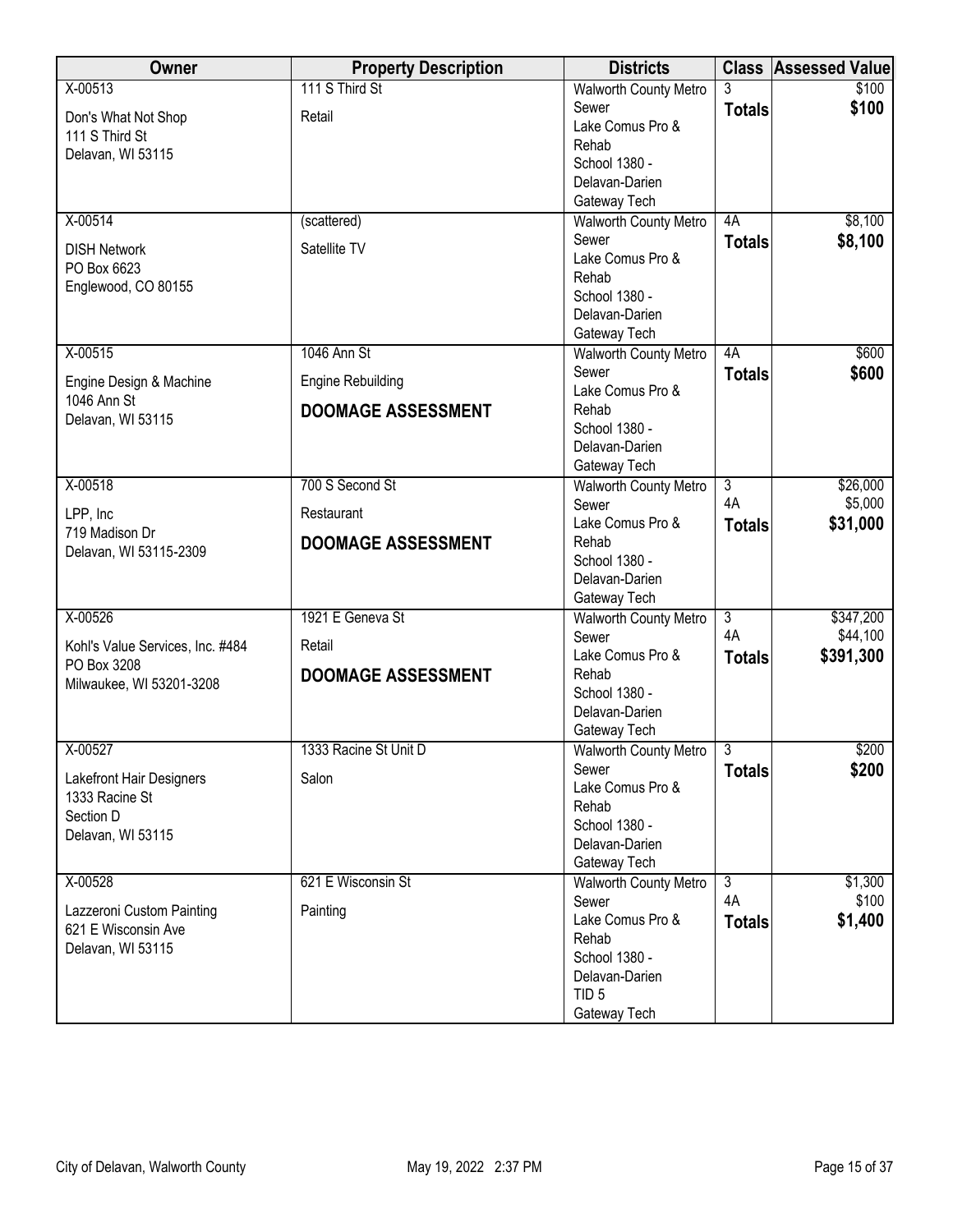| <b>Owner</b>                                   | <b>Property Description</b> | <b>Districts</b>                   | <b>Class</b>   | <b>Assessed Value</b> |
|------------------------------------------------|-----------------------------|------------------------------------|----------------|-----------------------|
| X-00532                                        | 380 Bradley Ave             | <b>Walworth County Metro</b>       | 3              | \$300                 |
| Luckett, Michael                               | Accupuncture                | Sewer                              | 4A             | \$600                 |
| 380 Bradley Ave                                |                             | Lake Comus Pro &                   | <b>Totals</b>  | \$900                 |
| Delavan, WI 53115                              | <b>DOOMAGE ASSESSMENT</b>   | Rehab                              |                |                       |
|                                                |                             | School 1380 -                      |                |                       |
|                                                |                             | Delavan-Darien<br>Gateway Tech     |                |                       |
| X-00538                                        | 233 E Walworth Ave          | <b>Walworth County Metro</b>       | 3              | \$6,800               |
|                                                |                             | Sewer                              | <b>Totals</b>  | \$6,800               |
| La Guanajuato                                  | Restaurant                  | Lake Comus Pro &                   |                |                       |
| 233 E Walworth Ave                             | <b>DOOMAGE ASSESSMENT</b>   | Rehab                              |                |                       |
| Delavan, WI 53115                              |                             | School 1380 -                      |                |                       |
|                                                |                             | Delavan-Darien                     |                |                       |
|                                                |                             | TID <sub>5</sub>                   |                |                       |
|                                                |                             | Gateway Tech                       |                |                       |
| X-00549                                        | 313 E Walworth Ave          | <b>Walworth County Metro</b>       | $\overline{3}$ | \$2,800               |
| Remember When, LLC                             | Retail                      | Sewer                              | <b>Totals</b>  | \$2,800               |
| 313 E Walworth                                 |                             | Lake Comus Pro &                   |                |                       |
| Delavan, WI 53115                              |                             | Rehab                              |                |                       |
|                                                |                             | School 1380 -                      |                |                       |
|                                                |                             | Delavan-Darien<br>TID <sub>5</sub> |                |                       |
|                                                |                             | Gateway Tech                       |                |                       |
| X-00551                                        | 112 S Fourth St             | <b>Walworth County Metro</b>       | $\overline{3}$ | \$2,500               |
|                                                |                             | Sewer                              | <b>Totals</b>  | \$2,500               |
| Rock N A Accounting                            | Accounting/Tax Prep         | Lake Comus Pro &                   |                |                       |
| 112 S Fourth St                                |                             | Rehab                              |                |                       |
| Delavan, WI 53115                              |                             | School 1380 -                      |                |                       |
|                                                |                             | Delavan-Darien                     |                |                       |
|                                                |                             | TID <sub>5</sub>                   |                |                       |
|                                                |                             | Gateway Tech                       |                |                       |
| X-00555                                        | 1421 Racine St Unit C 11    | Walworth County Metro              | $\overline{3}$ | \$6,400               |
| Security Finance Corporation of                | Consumer Loans              | Sewer                              | 4A             | \$2,600               |
| Wisconsin                                      |                             | Lake Comus Pro &<br>Rehab          | <b>Totals</b>  | \$9,000               |
| d.b.a. #17-1154                                |                             | School 1380 -                      |                |                       |
| PO Box 811                                     |                             | Delavan-Darien                     |                |                       |
| Spartanburg, SC 29304-0811                     |                             | Gateway Tech                       |                |                       |
| X-00556                                        | 954 E Wisconsin St          | <b>Walworth County Metro</b>       | 4A             | \$900                 |
|                                                |                             | Sewer                              | <b>Totals</b>  | \$900                 |
| Showcase Decorating Inc<br>954 E Wisconsin Ave | Contractor                  | Lake Comus Pro &                   |                |                       |
| Delavan, WI 53115                              | <b>DOOMAGE ASSESSMENT</b>   | Rehab                              |                |                       |
|                                                |                             | School 1380 -                      |                |                       |
|                                                |                             | Delavan-Darien                     |                |                       |
|                                                |                             | Gateway Tech                       |                |                       |
| X-00561                                        | 1013 Ann St                 | <b>Walworth County Metro</b>       | $\overline{3}$ | \$1,600               |
| The Dance Factory Inc.                         | Dance School                | Sewer<br>Lake Comus Pro &          | <b>Totals</b>  | \$1,600               |
| PO Box 927                                     |                             | Rehab                              |                |                       |
| Delavan, WI 53115                              |                             | School 1380 -                      |                |                       |
|                                                |                             | Delavan-Darien                     |                |                       |
|                                                |                             | Gateway Tech                       |                |                       |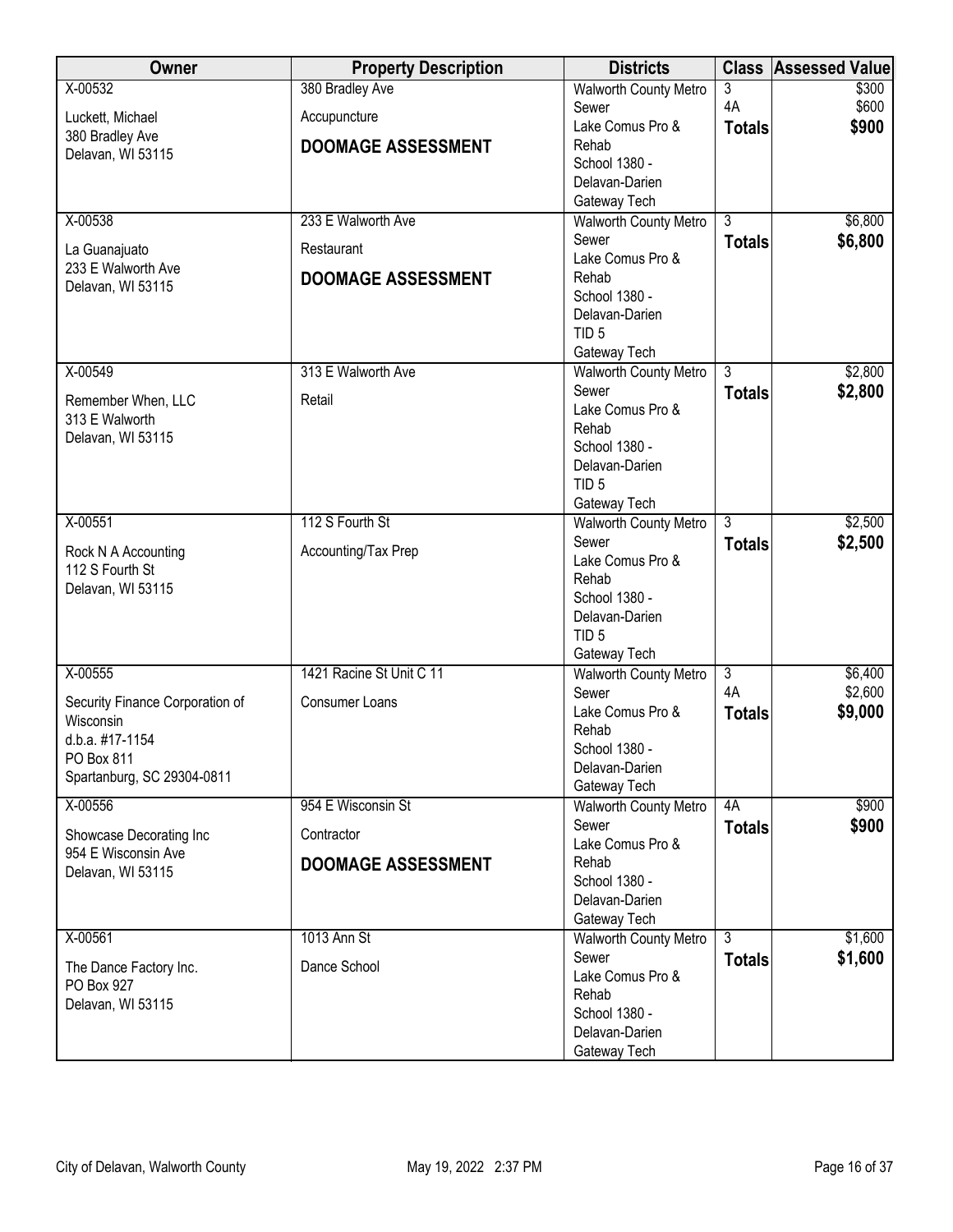| Owner                                        | <b>Property Description</b> | <b>Districts</b>                             | <b>Class</b>   | <b>Assessed Value</b> |
|----------------------------------------------|-----------------------------|----------------------------------------------|----------------|-----------------------|
| X-00567                                      | 1819 E Geneva St            | <b>Walworth County Metro</b>                 | 3              | \$861,900             |
| Wal-Mart Stores East LP USO3247              | Retail                      | Sewer                                        | 4A             | \$55,600              |
| PO Box 8050                                  |                             | Lake Comus Pro &                             | <b>Totals</b>  | \$917,500             |
| MS 0555                                      |                             | Rehab<br>School 1380 -                       |                |                       |
| Bentonville, AZ 72716-0555                   |                             | Delavan-Darien                               |                |                       |
|                                              |                             | Gateway Tech                                 |                |                       |
| X-00569                                      | 124 S Third St              | <b>Walworth County Metro</b>                 | $\overline{3}$ | \$1,100               |
|                                              |                             | Sewer                                        | 4A             | \$200                 |
| Msahburn Tax Advisors, LLC<br>124 S Third St | Accounting/Tax Prep         | Lake Comus Pro &                             | <b>Totals</b>  | \$1,300               |
| Delavan, WI 53115                            | <b>DOOMAGE ASSESSMENT</b>   | Rehab                                        |                |                       |
|                                              |                             | School 1380 -                                |                |                       |
|                                              |                             | Delavan-Darien                               |                |                       |
|                                              |                             | Gateway Tech                                 |                |                       |
| X-00573                                      | 1101 Ann St                 | <b>Walworth County Metro</b><br>Sewer        | $\overline{3}$ | \$500<br>\$500        |
| Advanced Auto Clinic, LLC                    | Auto Services               | Lake Comus Pro &                             | <b>Totals</b>  |                       |
| 1101 Ann St                                  |                             | Rehab                                        |                |                       |
| Delavan, WI 53115                            |                             | School 1380 -                                |                |                       |
|                                              |                             | Delavan-Darien                               |                |                       |
|                                              |                             | Gateway Tech                                 |                |                       |
| X-00578                                      | 1550 Hobbs Dr               | <b>Walworth County Metro</b>                 | $\overline{3}$ | \$9,700               |
| Aurora Medical Group, Inc                    | <b>Medical Services</b>     | Sewer                                        | 4A             | \$1,200               |
| d.b.a. C228 Delavan                          |                             | Lake Comus Pro &                             | <b>Totals</b>  | \$10,900              |
| PO Box 341880                                |                             | Rehab<br>School 1380 -                       |                |                       |
| Milwaukee, WI 53234-1880                     |                             | Delavan-Darien                               |                |                       |
|                                              |                             | Gateway Tech                                 |                |                       |
| X-00602                                      | 1624 Hobbs Dr Unit 1        | <b>Walworth County Metro</b>                 | $\overline{3}$ | \$22,900              |
| Thorpe & Christian SC                        | Attorney                    | Sewer                                        | 4A             | \$100                 |
| 1624 Hobbs Dr Ste 1                          |                             | Lake Comus Pro &                             | <b>Totals</b>  | \$23,000              |
| Delavan, WI 53115                            |                             | Rehab                                        |                |                       |
|                                              |                             | School 1380 -<br>Delavan-Darien              |                |                       |
|                                              |                             | Gateway Tech                                 |                |                       |
| X-00604                                      | 130 E Walworth Ave          | <b>Walworth County Metro</b>                 | $\mathbf{3}$   | \$300                 |
|                                              |                             | Sewer                                        | <b>Totals</b>  | \$300                 |
| Estetica Unisex Carmen                       | Salon                       | Lake Comus Pro &                             |                |                       |
| 130 E Walworth Ave<br>Delavan, WI 53115      |                             | Rehab                                        |                |                       |
|                                              |                             | School 1380 -                                |                |                       |
|                                              |                             | Delavan-Darien                               |                |                       |
|                                              |                             | TID <sub>5</sub>                             |                |                       |
| X-00615                                      | 2003 E Geneva St            | Gateway Tech<br><b>Walworth County Metro</b> | $\overline{3}$ | \$24,100              |
|                                              |                             | Sewer                                        | 4A             | \$9,800               |
| Brinker Restaurant Corp.                     | Restaurant                  | Lake Comus Pro &                             | <b>Totals</b>  | \$33,900              |
| Attn: Marvin F. Poer & Company               |                             | Rehab                                        |                |                       |
| PO Box 802206<br>Dallas, TX 75380-2206       |                             | School 1380 -                                |                |                       |
|                                              |                             | Delavan-Darien                               |                |                       |
|                                              |                             | TID <sub>4</sub>                             |                |                       |
|                                              |                             | Gateway Tech                                 |                |                       |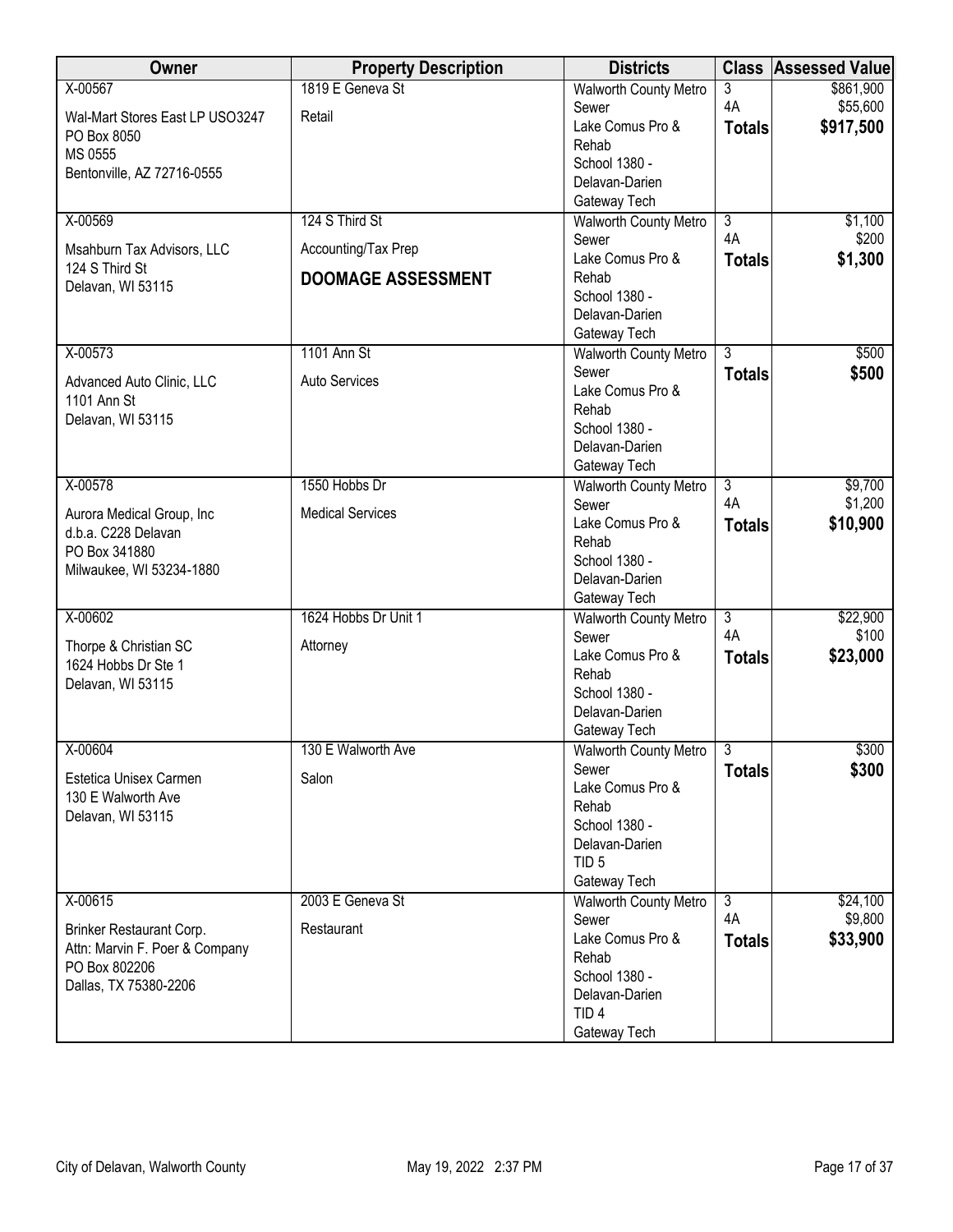| \$15,300<br>(scattered)<br><b>Walworth County Metro</b><br>3<br>\$15,300<br>Sewer<br><b>Totals</b><br>The Coca-Cola Company<br><b>Beverages</b><br>Lake Comus Pro &<br>Attn: Fountain Property Tax - NAT 8<br>Rehab<br>PO Box 1734<br>School 1380 -<br>Atlanta, GA 30301<br>Delavan-Darien<br>Gateway Tech<br>X-00618<br>313 Bauer Pkwy<br>$\overline{3}$<br>\$326,600<br><b>Walworth County Metro</b><br>4A<br>\$300<br>Sewer<br>Hotel/Motel<br><b>Punit Corporation Valentine</b><br>Lake Comus Pro &<br>\$326,900<br><b>Totals</b><br>313 Bauer Pkwy<br>Rehab<br>Delavan, WI 53115<br>School 1380 -<br>Delavan-Darien<br>Gateway Tech<br>1231 E Geneva St<br>$\overline{3}$<br>\$56,200<br>X-00620<br><b>Walworth County Metro</b><br>4A<br>\$2,600<br>Sewer<br>Auto Sales & Service<br>Kunes Country Chevrolet Cadillac, Inc<br>Lake Comus Pro &<br>\$58,800<br><b>Totals</b><br>PO Box 426<br>Rehab<br>Delavan, WI 53115-0426<br>School 1380 -<br>Delavan-Darien<br>Gateway Tech<br>X-00622<br>120 S Wright St<br>$\overline{3}$<br>\$2,400<br><b>Walworth County Metro</b><br>Sewer<br>\$2,400<br><b>Totals</b><br>De Lage Landen Financial Services, Inc Leasing<br>Lake Comus Pro &<br>1111 Old Eagle School Rd<br>Rehab<br>Wayne, PA 19087<br>School 1380 -<br>Delavan-Darien<br>Gateway Tech<br>X-00626<br>1823 E Geneva St Unit H<br>$\overline{3}$<br>\$15,200<br><b>Walworth County Metro</b><br>4A<br>\$2,700<br>Sewer<br>AMNJ Enterprises, Inc<br>Restaurant<br>\$17,900<br>Lake Comus Pro &<br><b>Totals</b><br>d.b.a. Domino's Pizza<br>Rehab<br>3725 Meachem Rd | Owner   | <b>Property Description</b> | <b>Districts</b> | <b>Class Assessed Value</b> |
|-----------------------------------------------------------------------------------------------------------------------------------------------------------------------------------------------------------------------------------------------------------------------------------------------------------------------------------------------------------------------------------------------------------------------------------------------------------------------------------------------------------------------------------------------------------------------------------------------------------------------------------------------------------------------------------------------------------------------------------------------------------------------------------------------------------------------------------------------------------------------------------------------------------------------------------------------------------------------------------------------------------------------------------------------------------------------------------------------------------------------------------------------------------------------------------------------------------------------------------------------------------------------------------------------------------------------------------------------------------------------------------------------------------------------------------------------------------------------------------------------------------------------------------------------------------------------------------|---------|-----------------------------|------------------|-----------------------------|
|                                                                                                                                                                                                                                                                                                                                                                                                                                                                                                                                                                                                                                                                                                                                                                                                                                                                                                                                                                                                                                                                                                                                                                                                                                                                                                                                                                                                                                                                                                                                                                                   | X-00616 |                             |                  |                             |
|                                                                                                                                                                                                                                                                                                                                                                                                                                                                                                                                                                                                                                                                                                                                                                                                                                                                                                                                                                                                                                                                                                                                                                                                                                                                                                                                                                                                                                                                                                                                                                                   |         |                             |                  |                             |
|                                                                                                                                                                                                                                                                                                                                                                                                                                                                                                                                                                                                                                                                                                                                                                                                                                                                                                                                                                                                                                                                                                                                                                                                                                                                                                                                                                                                                                                                                                                                                                                   |         |                             |                  |                             |
|                                                                                                                                                                                                                                                                                                                                                                                                                                                                                                                                                                                                                                                                                                                                                                                                                                                                                                                                                                                                                                                                                                                                                                                                                                                                                                                                                                                                                                                                                                                                                                                   |         |                             |                  |                             |
|                                                                                                                                                                                                                                                                                                                                                                                                                                                                                                                                                                                                                                                                                                                                                                                                                                                                                                                                                                                                                                                                                                                                                                                                                                                                                                                                                                                                                                                                                                                                                                                   |         |                             |                  |                             |
|                                                                                                                                                                                                                                                                                                                                                                                                                                                                                                                                                                                                                                                                                                                                                                                                                                                                                                                                                                                                                                                                                                                                                                                                                                                                                                                                                                                                                                                                                                                                                                                   |         |                             |                  |                             |
|                                                                                                                                                                                                                                                                                                                                                                                                                                                                                                                                                                                                                                                                                                                                                                                                                                                                                                                                                                                                                                                                                                                                                                                                                                                                                                                                                                                                                                                                                                                                                                                   |         |                             |                  |                             |
|                                                                                                                                                                                                                                                                                                                                                                                                                                                                                                                                                                                                                                                                                                                                                                                                                                                                                                                                                                                                                                                                                                                                                                                                                                                                                                                                                                                                                                                                                                                                                                                   |         |                             |                  |                             |
|                                                                                                                                                                                                                                                                                                                                                                                                                                                                                                                                                                                                                                                                                                                                                                                                                                                                                                                                                                                                                                                                                                                                                                                                                                                                                                                                                                                                                                                                                                                                                                                   |         |                             |                  |                             |
|                                                                                                                                                                                                                                                                                                                                                                                                                                                                                                                                                                                                                                                                                                                                                                                                                                                                                                                                                                                                                                                                                                                                                                                                                                                                                                                                                                                                                                                                                                                                                                                   |         |                             |                  |                             |
|                                                                                                                                                                                                                                                                                                                                                                                                                                                                                                                                                                                                                                                                                                                                                                                                                                                                                                                                                                                                                                                                                                                                                                                                                                                                                                                                                                                                                                                                                                                                                                                   |         |                             |                  |                             |
|                                                                                                                                                                                                                                                                                                                                                                                                                                                                                                                                                                                                                                                                                                                                                                                                                                                                                                                                                                                                                                                                                                                                                                                                                                                                                                                                                                                                                                                                                                                                                                                   |         |                             |                  |                             |
|                                                                                                                                                                                                                                                                                                                                                                                                                                                                                                                                                                                                                                                                                                                                                                                                                                                                                                                                                                                                                                                                                                                                                                                                                                                                                                                                                                                                                                                                                                                                                                                   |         |                             |                  |                             |
|                                                                                                                                                                                                                                                                                                                                                                                                                                                                                                                                                                                                                                                                                                                                                                                                                                                                                                                                                                                                                                                                                                                                                                                                                                                                                                                                                                                                                                                                                                                                                                                   |         |                             |                  |                             |
|                                                                                                                                                                                                                                                                                                                                                                                                                                                                                                                                                                                                                                                                                                                                                                                                                                                                                                                                                                                                                                                                                                                                                                                                                                                                                                                                                                                                                                                                                                                                                                                   |         |                             |                  |                             |
|                                                                                                                                                                                                                                                                                                                                                                                                                                                                                                                                                                                                                                                                                                                                                                                                                                                                                                                                                                                                                                                                                                                                                                                                                                                                                                                                                                                                                                                                                                                                                                                   |         |                             |                  |                             |
|                                                                                                                                                                                                                                                                                                                                                                                                                                                                                                                                                                                                                                                                                                                                                                                                                                                                                                                                                                                                                                                                                                                                                                                                                                                                                                                                                                                                                                                                                                                                                                                   |         |                             |                  |                             |
|                                                                                                                                                                                                                                                                                                                                                                                                                                                                                                                                                                                                                                                                                                                                                                                                                                                                                                                                                                                                                                                                                                                                                                                                                                                                                                                                                                                                                                                                                                                                                                                   |         |                             |                  |                             |
|                                                                                                                                                                                                                                                                                                                                                                                                                                                                                                                                                                                                                                                                                                                                                                                                                                                                                                                                                                                                                                                                                                                                                                                                                                                                                                                                                                                                                                                                                                                                                                                   |         |                             |                  |                             |
|                                                                                                                                                                                                                                                                                                                                                                                                                                                                                                                                                                                                                                                                                                                                                                                                                                                                                                                                                                                                                                                                                                                                                                                                                                                                                                                                                                                                                                                                                                                                                                                   |         |                             |                  |                             |
|                                                                                                                                                                                                                                                                                                                                                                                                                                                                                                                                                                                                                                                                                                                                                                                                                                                                                                                                                                                                                                                                                                                                                                                                                                                                                                                                                                                                                                                                                                                                                                                   |         |                             |                  |                             |
|                                                                                                                                                                                                                                                                                                                                                                                                                                                                                                                                                                                                                                                                                                                                                                                                                                                                                                                                                                                                                                                                                                                                                                                                                                                                                                                                                                                                                                                                                                                                                                                   |         |                             |                  |                             |
|                                                                                                                                                                                                                                                                                                                                                                                                                                                                                                                                                                                                                                                                                                                                                                                                                                                                                                                                                                                                                                                                                                                                                                                                                                                                                                                                                                                                                                                                                                                                                                                   |         |                             |                  |                             |
|                                                                                                                                                                                                                                                                                                                                                                                                                                                                                                                                                                                                                                                                                                                                                                                                                                                                                                                                                                                                                                                                                                                                                                                                                                                                                                                                                                                                                                                                                                                                                                                   |         |                             |                  |                             |
|                                                                                                                                                                                                                                                                                                                                                                                                                                                                                                                                                                                                                                                                                                                                                                                                                                                                                                                                                                                                                                                                                                                                                                                                                                                                                                                                                                                                                                                                                                                                                                                   |         |                             |                  |                             |
|                                                                                                                                                                                                                                                                                                                                                                                                                                                                                                                                                                                                                                                                                                                                                                                                                                                                                                                                                                                                                                                                                                                                                                                                                                                                                                                                                                                                                                                                                                                                                                                   |         |                             |                  |                             |
|                                                                                                                                                                                                                                                                                                                                                                                                                                                                                                                                                                                                                                                                                                                                                                                                                                                                                                                                                                                                                                                                                                                                                                                                                                                                                                                                                                                                                                                                                                                                                                                   |         |                             |                  |                             |
|                                                                                                                                                                                                                                                                                                                                                                                                                                                                                                                                                                                                                                                                                                                                                                                                                                                                                                                                                                                                                                                                                                                                                                                                                                                                                                                                                                                                                                                                                                                                                                                   |         |                             |                  |                             |
|                                                                                                                                                                                                                                                                                                                                                                                                                                                                                                                                                                                                                                                                                                                                                                                                                                                                                                                                                                                                                                                                                                                                                                                                                                                                                                                                                                                                                                                                                                                                                                                   |         |                             |                  |                             |
| Mt Pleasant, WI 53407                                                                                                                                                                                                                                                                                                                                                                                                                                                                                                                                                                                                                                                                                                                                                                                                                                                                                                                                                                                                                                                                                                                                                                                                                                                                                                                                                                                                                                                                                                                                                             |         |                             | School 1380 -    |                             |
| Delavan-Darien                                                                                                                                                                                                                                                                                                                                                                                                                                                                                                                                                                                                                                                                                                                                                                                                                                                                                                                                                                                                                                                                                                                                                                                                                                                                                                                                                                                                                                                                                                                                                                    |         |                             |                  |                             |
| Gateway Tech<br>X-00628<br>\$23,400<br>$\overline{3}$<br>401 E Walworth Ave<br><b>Walworth County Metro</b>                                                                                                                                                                                                                                                                                                                                                                                                                                                                                                                                                                                                                                                                                                                                                                                                                                                                                                                                                                                                                                                                                                                                                                                                                                                                                                                                                                                                                                                                       |         |                             |                  |                             |
| \$300<br>4A<br>Sewer                                                                                                                                                                                                                                                                                                                                                                                                                                                                                                                                                                                                                                                                                                                                                                                                                                                                                                                                                                                                                                                                                                                                                                                                                                                                                                                                                                                                                                                                                                                                                              |         |                             |                  |                             |
| Los Agaves Restaurant, LLC<br>Restaurant<br>\$23,700<br>Lake Comus Pro &<br><b>Totals</b>                                                                                                                                                                                                                                                                                                                                                                                                                                                                                                                                                                                                                                                                                                                                                                                                                                                                                                                                                                                                                                                                                                                                                                                                                                                                                                                                                                                                                                                                                         |         |                             |                  |                             |
| 401 E Walworth Ave<br>Rehab                                                                                                                                                                                                                                                                                                                                                                                                                                                                                                                                                                                                                                                                                                                                                                                                                                                                                                                                                                                                                                                                                                                                                                                                                                                                                                                                                                                                                                                                                                                                                       |         |                             |                  |                             |
| Delavan, WI 53115<br>School 1380 -                                                                                                                                                                                                                                                                                                                                                                                                                                                                                                                                                                                                                                                                                                                                                                                                                                                                                                                                                                                                                                                                                                                                                                                                                                                                                                                                                                                                                                                                                                                                                |         |                             |                  |                             |
| Delavan-Darien                                                                                                                                                                                                                                                                                                                                                                                                                                                                                                                                                                                                                                                                                                                                                                                                                                                                                                                                                                                                                                                                                                                                                                                                                                                                                                                                                                                                                                                                                                                                                                    |         |                             |                  |                             |
| Gateway Tech                                                                                                                                                                                                                                                                                                                                                                                                                                                                                                                                                                                                                                                                                                                                                                                                                                                                                                                                                                                                                                                                                                                                                                                                                                                                                                                                                                                                                                                                                                                                                                      |         |                             |                  |                             |
| X-00629<br>1211 Hobbs Dr<br>$\overline{3}$<br>\$46,000<br><b>Walworth County Metro</b>                                                                                                                                                                                                                                                                                                                                                                                                                                                                                                                                                                                                                                                                                                                                                                                                                                                                                                                                                                                                                                                                                                                                                                                                                                                                                                                                                                                                                                                                                            |         |                             |                  |                             |
| 4A<br>\$1,000<br>Sewer<br>Retail / Wholesale<br>Fastenal Company<br>Lake Comus Pro &                                                                                                                                                                                                                                                                                                                                                                                                                                                                                                                                                                                                                                                                                                                                                                                                                                                                                                                                                                                                                                                                                                                                                                                                                                                                                                                                                                                                                                                                                              |         |                             |                  |                             |
| \$47,000<br><b>Totals</b><br>PO Box 1206<br>Rehab                                                                                                                                                                                                                                                                                                                                                                                                                                                                                                                                                                                                                                                                                                                                                                                                                                                                                                                                                                                                                                                                                                                                                                                                                                                                                                                                                                                                                                                                                                                                 |         |                             |                  |                             |
| Winona, MN 55987<br>School 1380 -                                                                                                                                                                                                                                                                                                                                                                                                                                                                                                                                                                                                                                                                                                                                                                                                                                                                                                                                                                                                                                                                                                                                                                                                                                                                                                                                                                                                                                                                                                                                                 |         |                             |                  |                             |
| Delavan-Darien                                                                                                                                                                                                                                                                                                                                                                                                                                                                                                                                                                                                                                                                                                                                                                                                                                                                                                                                                                                                                                                                                                                                                                                                                                                                                                                                                                                                                                                                                                                                                                    |         |                             |                  |                             |
| Gateway Tech                                                                                                                                                                                                                                                                                                                                                                                                                                                                                                                                                                                                                                                                                                                                                                                                                                                                                                                                                                                                                                                                                                                                                                                                                                                                                                                                                                                                                                                                                                                                                                      |         |                             |                  |                             |
| X-00632<br>125 N Second St Unit 1<br>$\overline{3}$<br>\$7,600<br><b>Walworth County Metro</b>                                                                                                                                                                                                                                                                                                                                                                                                                                                                                                                                                                                                                                                                                                                                                                                                                                                                                                                                                                                                                                                                                                                                                                                                                                                                                                                                                                                                                                                                                    |         |                             |                  |                             |
| Sewer<br>\$7,600<br><b>Totals</b><br>Hahn, Jeffrey<br>Attorney                                                                                                                                                                                                                                                                                                                                                                                                                                                                                                                                                                                                                                                                                                                                                                                                                                                                                                                                                                                                                                                                                                                                                                                                                                                                                                                                                                                                                                                                                                                    |         |                             |                  |                             |
| Lake Comus Pro &<br>d.b.a. Hahn Law Office LLC                                                                                                                                                                                                                                                                                                                                                                                                                                                                                                                                                                                                                                                                                                                                                                                                                                                                                                                                                                                                                                                                                                                                                                                                                                                                                                                                                                                                                                                                                                                                    |         |                             |                  |                             |
| <b>DOOMAGE ASSESSMENT</b><br>Rehab<br>125 S Second St                                                                                                                                                                                                                                                                                                                                                                                                                                                                                                                                                                                                                                                                                                                                                                                                                                                                                                                                                                                                                                                                                                                                                                                                                                                                                                                                                                                                                                                                                                                             |         |                             |                  |                             |
| School 1380 -<br>Delavan, WI 53115<br>Delavan-Darien                                                                                                                                                                                                                                                                                                                                                                                                                                                                                                                                                                                                                                                                                                                                                                                                                                                                                                                                                                                                                                                                                                                                                                                                                                                                                                                                                                                                                                                                                                                              |         |                             |                  |                             |
| Gateway Tech                                                                                                                                                                                                                                                                                                                                                                                                                                                                                                                                                                                                                                                                                                                                                                                                                                                                                                                                                                                                                                                                                                                                                                                                                                                                                                                                                                                                                                                                                                                                                                      |         |                             |                  |                             |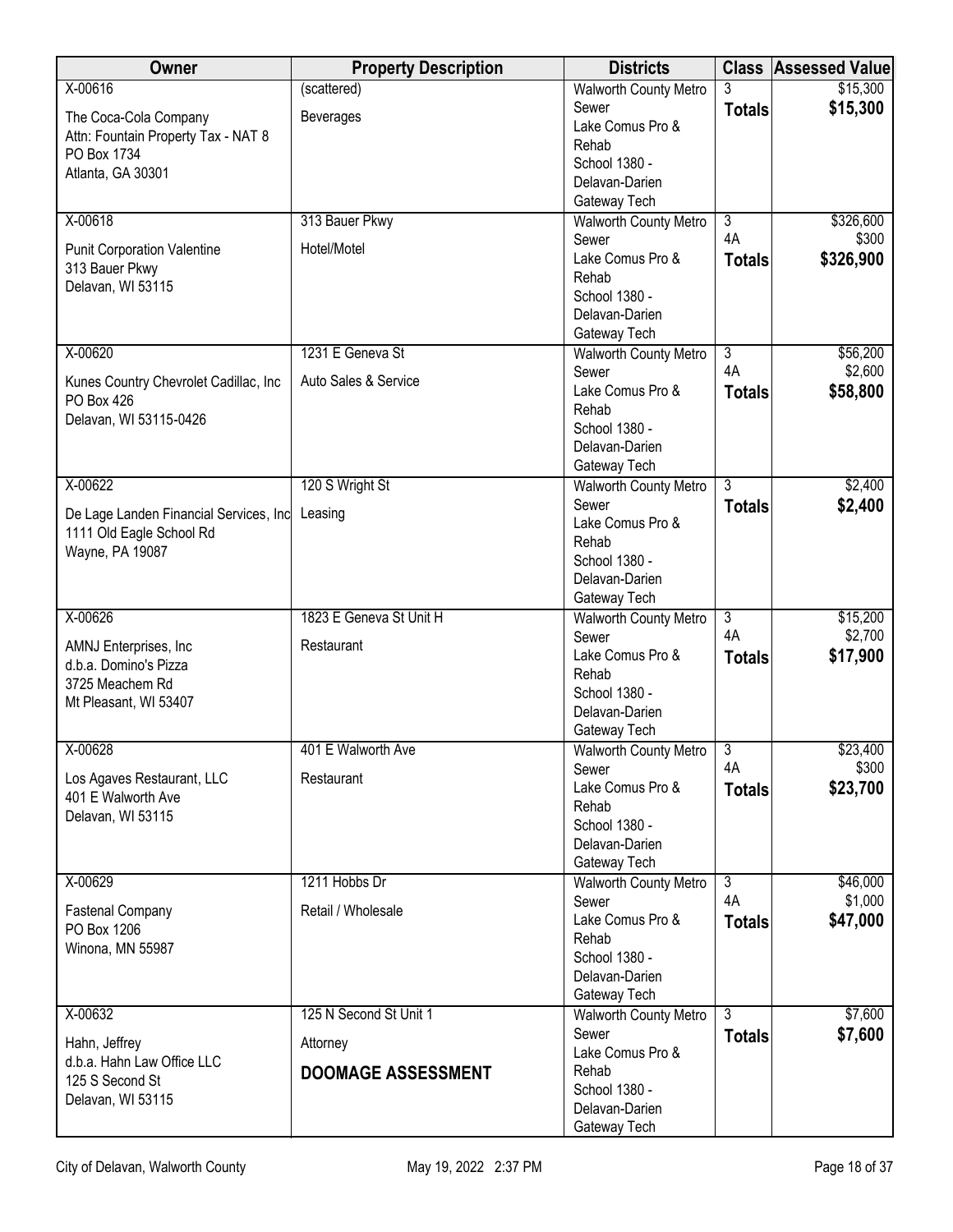| Owner                                  | <b>Property Description</b>    | <b>Districts</b>                |                      | <b>Class Assessed Value</b> |
|----------------------------------------|--------------------------------|---------------------------------|----------------------|-----------------------------|
| X-00639                                | 124 S Second St                | <b>Walworth County Metro</b>    | 3                    | \$2,700                     |
| K & B Accounting                       | Accounting/Tax Prep            | Sewer                           | <b>Totals</b>        | \$2,700                     |
| 124 S Second St                        |                                | Lake Comus Pro &                |                      |                             |
| Delavan, WI 53115                      |                                | Rehab                           |                      |                             |
|                                        |                                | School 1380 -<br>Delavan-Darien |                      |                             |
|                                        |                                | Gateway Tech                    |                      |                             |
| X-00645                                | 1905 E Geneva St               | <b>Walworth County Metro</b>    | $\overline{3}$       | \$24,100                    |
|                                        |                                | Sewer                           | 4A                   | \$8,100                     |
| Panera LLC                             | Restaurant                     | Lake Comus Pro &                | <b>Totals</b>        | \$32,200                    |
| d.b.a. Panera Bread #601561            |                                | Rehab                           |                      |                             |
| Attn: Marvin F Poer and Company        |                                | School 1380 -                   |                      |                             |
| PO Box 802206<br>Dallas, TX 75380-2206 |                                | Delavan-Darien                  |                      |                             |
|                                        |                                | Gateway Tech                    |                      |                             |
| $X - 00648$                            | 915 E Geneva St                | <b>Walworth County Metro</b>    | $\overline{3}$       | \$1,700                     |
| Poplar, Clifford MD                    | <b>Medical Services</b>        | Sewer                           | <b>Totals</b>        | \$1,700                     |
| 915 E Geneva St                        |                                | Lake Comus Pro &                |                      |                             |
| Delavan, WI 53115                      |                                | Rehab                           |                      |                             |
|                                        |                                | School 1380 -<br>Delavan-Darien |                      |                             |
|                                        |                                | Gateway Tech                    |                      |                             |
| X-00657                                | 830 E Geneva St                | <b>Walworth County Metro</b>    | $\overline{3}$       | \$62,200                    |
|                                        |                                | Sewer                           | 4A                   | \$4,600                     |
| <b>Shorewest Realty</b>                | Real Estate Broker             | Lake Comus Pro &                | <b>Totals</b>        | \$66,800                    |
| PO Box 942                             |                                | Rehab                           |                      |                             |
| Brookfield, WI 53008-0942              |                                | School 1380 -                   |                      |                             |
|                                        |                                | Delavan-Darien                  |                      |                             |
|                                        |                                | Gateway Tech                    |                      |                             |
| X-00659                                | 110 S Third St                 | <b>Walworth County Metro</b>    | $\overline{3}$       | \$6,300                     |
| <b>SWITS Ltd</b>                       | <b>Interpretation Services</b> | Sewer                           | 4A                   | \$12,300                    |
| d.b.a. Southern WI Interpreting &      |                                | Lake Comus Pro &                | <b>Totals</b>        | \$18,600                    |
| <b>Translation Services</b>            | <b>DOOMAGE ASSESSMENT</b>      | Rehab<br>School 1380 -          |                      |                             |
| PO Box 196                             |                                | Delavan-Darien                  |                      |                             |
| Delavan, WI 53115                      |                                | TID <sub>5</sub>                |                      |                             |
|                                        |                                | Gateway Tech                    |                      |                             |
| X-00664                                | 227 E Walworth Ave             | <b>Walworth County Metro</b>    | $\overline{3}$       | \$14,300                    |
|                                        |                                | Sewer                           | 4A                   | \$2,900                     |
| Anitas Bakery, LLC                     | Bakery                         | Lake Comus Pro &                | <b>Totals</b>        | \$17,200                    |
| 227 E Walworth<br>Delavan, WI 53115    |                                | Rehab                           |                      |                             |
|                                        |                                | School 1380 -                   |                      |                             |
|                                        |                                | Delavan-Darien                  |                      |                             |
|                                        |                                | TID <sub>5</sub>                |                      |                             |
|                                        |                                | Gateway Tech                    |                      |                             |
| X-00674                                | 1823 E Geneva St Unit F        | Walworth County Metro           | $\overline{3}$<br>4A | \$1,300<br>\$2,300          |
| YoShi                                  | Restaurant                     | Sewer<br>Lake Comus Pro &       |                      | \$3,600                     |
| d.b.a. Lonly GC                        | <b>DOOMAGE ASSESSMENT</b>      | Rehab                           | <b>Totals</b>        |                             |
| 1823 E Geneva St                       |                                | School 1380 -                   |                      |                             |
| Unit F                                 |                                | Delavan-Darien                  |                      |                             |
| Delavan, WI 53115                      |                                | Gateway Tech                    |                      |                             |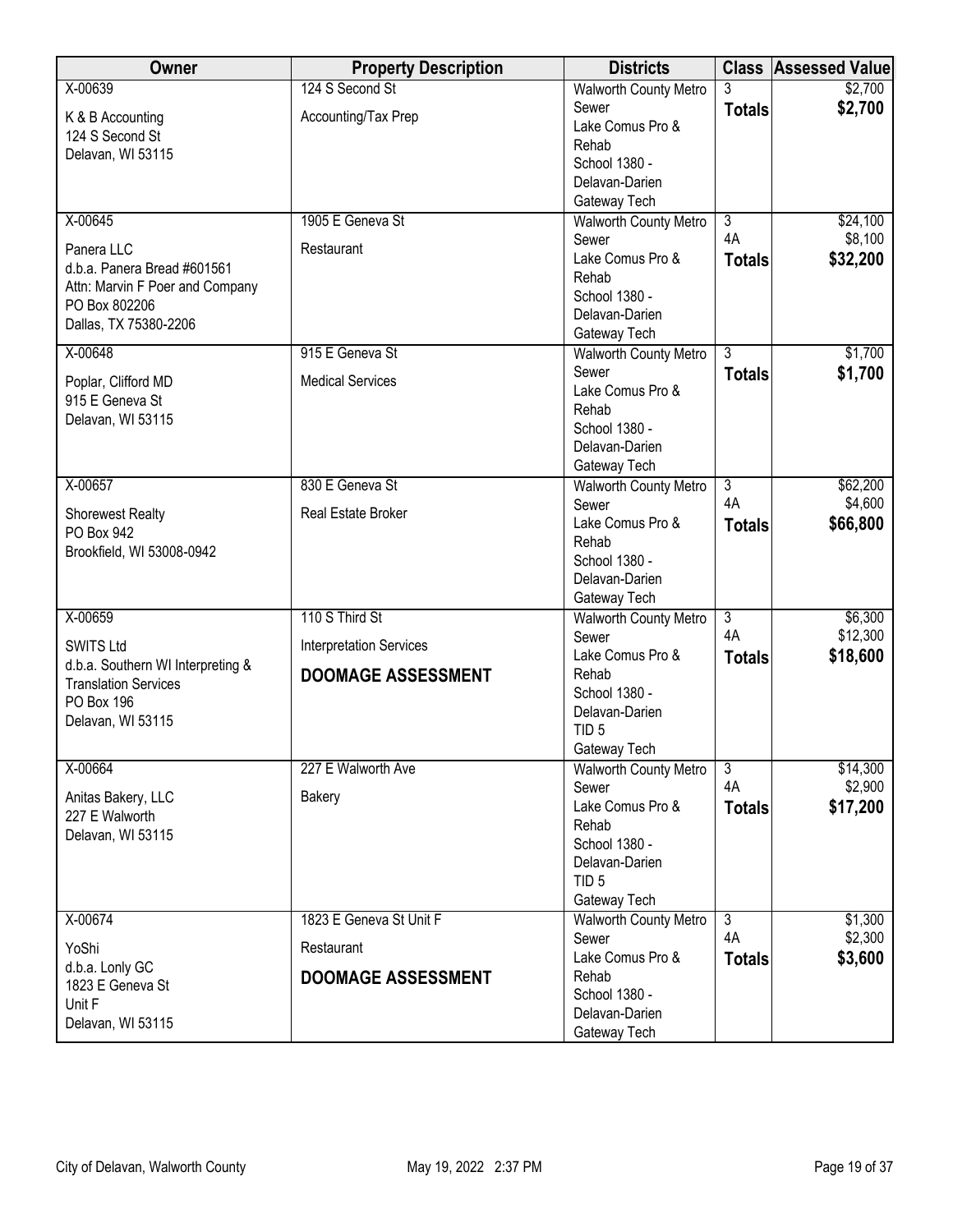| Owner                                         | <b>Property Description</b> | <b>Districts</b>                      |                      | <b>Class Assessed Value</b> |
|-----------------------------------------------|-----------------------------|---------------------------------------|----------------------|-----------------------------|
| X-00682                                       | 2027 E Geneva St            | <b>Walworth County Metro</b>          | 3                    | \$193,400                   |
| Aldi Inc (Wisconsin)                          | Grocery                     | Sewer                                 | 4A                   | \$300                       |
| d.b.a. #64050                                 |                             | Lake Comus Pro &                      | <b>Totals</b>        | \$193,700                   |
| Attn: Ryan Tax Compliance Servives            |                             | Rehab                                 |                      |                             |
| <b>LLC</b>                                    |                             | School 1380 -                         |                      |                             |
| PO Box 460049                                 |                             | Delavan-Darien                        |                      |                             |
| Houston, TX 77056                             |                             | TID <sub>4</sub>                      |                      |                             |
|                                               |                             | Gateway Tech                          |                      |                             |
| X-00686                                       | 1823 E Geneva St Unit C     | <b>Walworth County Metro</b>          | $\overline{3}$       | \$5,200                     |
| Great Lakes Specialty Finance Inc             | Cash Advance                | Sewer                                 | 4A                   | \$1,300                     |
| d.b.a. Check N Go                             |                             | Lake Comus Pro &                      | <b>Totals</b>        | \$6,500                     |
| 630 N Central Expy Ste 240                    |                             | Rehab                                 |                      |                             |
| Plano, TX 75704-6933                          |                             | School 1380 -                         |                      |                             |
|                                               |                             | Delavan-Darien                        |                      |                             |
|                                               | 1931 E Geneva St            | Gateway Tech                          |                      |                             |
| X-00687                                       |                             | <b>Walworth County Metro</b>          | $\overline{3}$<br>4A | \$21,000<br>\$12,000        |
| Culver's                                      | Restaurant                  | Sewer<br>Lake Comus Pro &             |                      |                             |
| 1931 E Geneva St                              | <b>DOOMAGE ASSESSMENT</b>   | Rehab                                 | <b>Totals</b>        | \$33,000                    |
| Delavan, WI 53115                             |                             | School 1380 -                         |                      |                             |
|                                               |                             | Delavan-Darien                        |                      |                             |
|                                               |                             | Gateway Tech                          |                      |                             |
| X-00696                                       | 2015 E Geneva St            | <b>Walworth County Metro</b>          | $\overline{3}$       | \$574,500                   |
|                                               |                             | Sewer                                 | 4A                   | \$1,600                     |
| Lowe's Home Centers, LLC                      | Retail                      | Lake Comus Pro &                      | <b>Totals</b>        | \$576,100                   |
| Attn: Tax Dept                                |                             | Rehab                                 |                      |                             |
| 1000 Lowe's Blvd                              |                             | School 1380 -                         |                      |                             |
| Mooresville, NC 28117                         |                             | Delavan-Darien                        |                      |                             |
|                                               |                             | TID <sub>4</sub>                      |                      |                             |
|                                               |                             | Gateway Tech                          |                      |                             |
| X-00698                                       | (scattered)                 | <b>Walworth County Metro</b>          | $\overline{3}$       | \$600                       |
|                                               |                             | Sewer                                 | <b>Totals</b>        | \$600                       |
| Quadient, Inc.                                | Leasing                     | Lake Comus Pro &                      |                      |                             |
| Attn: Tax Department<br>478 Wheelers Farms Rd |                             | Rehab                                 |                      |                             |
| Milford, CT 06461                             |                             | School 1380 -                         |                      |                             |
|                                               |                             | Delavan-Darien                        |                      |                             |
|                                               |                             | Gateway Tech                          |                      |                             |
| X-00702                                       | 319 E Walworth Ave          | <b>Walworth County Metro</b>          | 3                    | \$3,800                     |
| <b>Sunmist Restaurant</b>                     | Restaurant                  | Sewer                                 | <b>Totals</b>        | \$3,800                     |
| 319 E Walworth Ave                            |                             | Lake Comus Pro &                      |                      |                             |
| Delavan, WI 53115                             |                             | Rehab                                 |                      |                             |
|                                               |                             | School 1380 -                         |                      |                             |
|                                               |                             | Delavan-Darien                        |                      |                             |
|                                               |                             | TID <sub>5</sub>                      |                      |                             |
| X-00708                                       | 1121 E Geneva St            | Gateway Tech                          | $\overline{3}$       | \$42,000                    |
|                                               |                             | <b>Walworth County Metro</b><br>Sewer | 4A                   | \$200                       |
| US Bank, National Association                 | <b>Financial Services</b>   | Lake Comus Pro &                      | <b>Totals</b>        | \$42,200                    |
| 1310 Madrid St                                |                             | Rehab                                 |                      |                             |
| Ste 100                                       |                             | School 1380 -                         |                      |                             |
| Marshall, MN 56258                            |                             | Delavan-Darien                        |                      |                             |
|                                               |                             | Gateway Tech                          |                      |                             |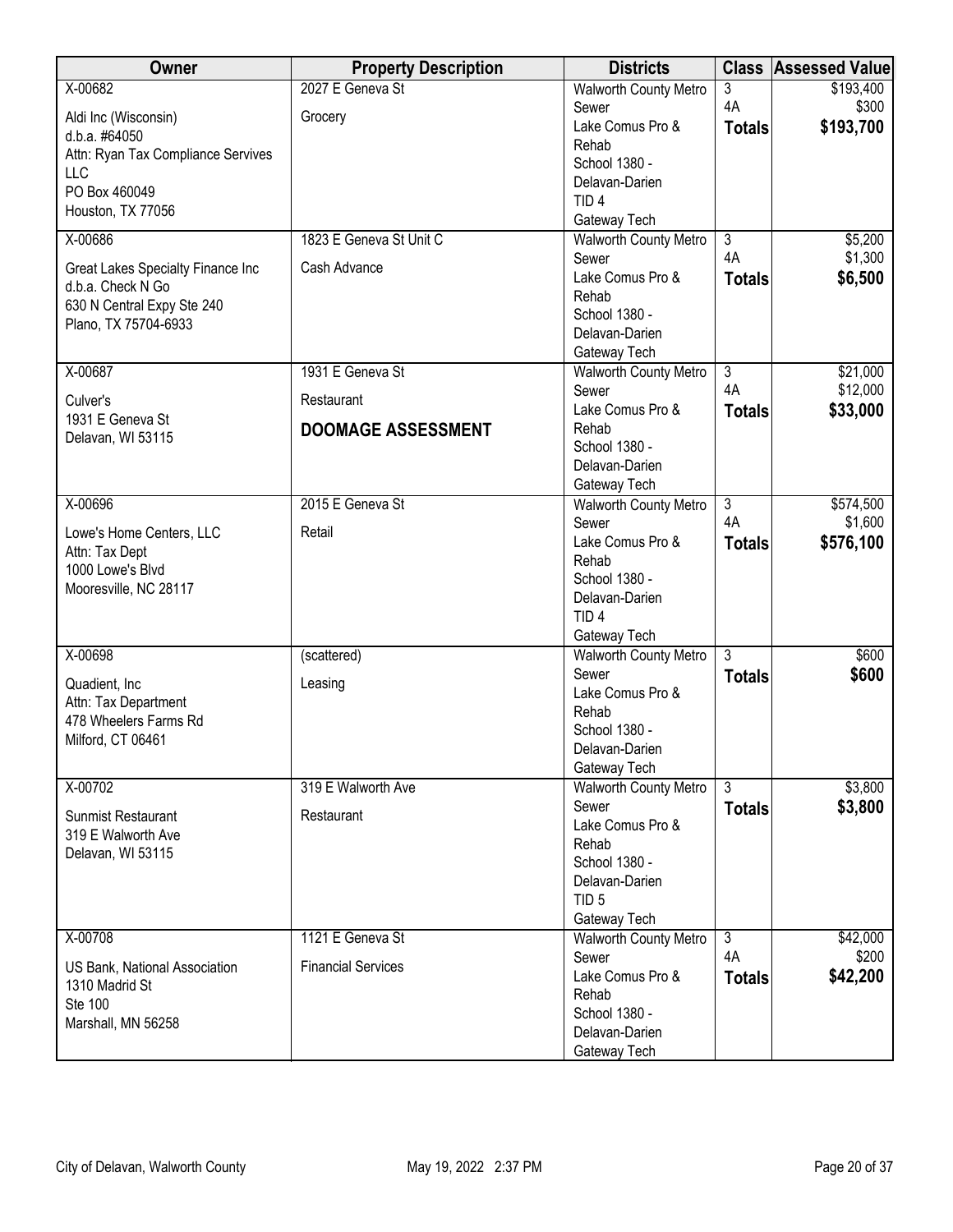| Owner                                                     | <b>Property Description</b>   | <b>Districts</b>               |                      | <b>Class Assessed Value</b> |
|-----------------------------------------------------------|-------------------------------|--------------------------------|----------------------|-----------------------------|
| X-00709                                                   | 1234 E Geneva St              | <b>Walworth County Metro</b>   |                      | \$34,800                    |
| <b>US Bank National Association</b>                       | Leasing                       | Sewer                          | <b>Totals</b>        | \$34,800                    |
| 1310 Madrid St Ste 100                                    |                               | Lake Comus Pro &               |                      |                             |
| Marshall, MN 56258                                        |                               | Rehab                          |                      |                             |
|                                                           |                               | School 1380 -                  |                      |                             |
|                                                           |                               | Delavan-Darien                 |                      |                             |
|                                                           |                               | Gateway Tech                   |                      |                             |
| X-00729                                                   | 293 N Wright St               | <b>Walworth County Metro</b>   | $\overline{3}$       | \$4,500                     |
| <b>Industrial Products Company</b>                        | <b>Wholesale Distribution</b> | Sewer                          | <b>Totals</b>        | \$4,500                     |
| PO Box 10518                                              |                               | Lake Comus Pro &               |                      |                             |
| Lynchburg, VA 24506                                       |                               | Rehab                          |                      |                             |
|                                                           |                               | School 1380 -                  |                      |                             |
|                                                           |                               | Delavan-Darien                 |                      |                             |
|                                                           |                               | Gateway Tech                   |                      |                             |
| X-00744                                                   | 1741 E Geneva St Unit A       | Walworth County Metro<br>Sewer | $\overline{3}$<br>4A | \$102,400<br>\$7,200        |
| <b>Starbucks Corporation</b>                              | Restaurant                    | Lake Comus Pro &               |                      |                             |
| d.b.a. Starbucks Coffee #10061                            |                               | Rehab                          | <b>Totals</b>        | \$109,600                   |
| PO Box 34442                                              |                               | School 1380 -                  |                      |                             |
| M/S S-Tax3                                                |                               | Delavan-Darien                 |                      |                             |
| Seattle, WA 98124-1442                                    |                               | Gateway Tech                   |                      |                             |
| X-00746                                                   | 1819 E Geneva St              | <b>Walworth County Metro</b>   | $\overline{3}$       | \$25,500                    |
|                                                           |                               | Sewer                          | 4A                   | \$1,900                     |
| Subway Sandwiches                                         | Restaurant                    | Lake Comus Pro &               | <b>Totals</b>        | \$27,400                    |
| 1891 E Geneva St                                          | <b>DOOMAGE ASSESSMENT</b>     | Rehab                          |                      |                             |
| Delavan, WI 53115                                         |                               | School 1380 -                  |                      |                             |
|                                                           |                               | Delavan-Darien                 |                      |                             |
|                                                           |                               | Gateway Tech                   |                      |                             |
| X-00750                                                   | 433 S Wright St               | <b>Walworth County Metro</b>   | $\overline{3}$       | \$25,200                    |
|                                                           |                               | Sewer                          | 4A                   | \$3,700                     |
| Tractor Supply Company, Inc                               | Sales & Service               | Lake Comus Pro &               | <b>Totals</b>        | \$28,900                    |
| d.b.a. Tractor Supply Store #118<br>Attn: Wilson & Franco |                               | Rehab                          |                      |                             |
| 11000 Richmond Ave Ste 350                                |                               | School 1380 -                  |                      |                             |
| Houston, TX 77042                                         |                               | Delavan-Darien                 |                      |                             |
|                                                           |                               | Gateway Tech                   |                      |                             |
| X-00771                                                   | 2113 E Geneva St              | <b>Walworth County Metro</b>   | $\overline{3}$       | \$77,300                    |
| PetSmart, LLC                                             | Retail                        | Sewer                          | 4A                   | \$15,300                    |
| d.b.a. PetSmart #1788                                     |                               | Lake Comus Pro &               | <b>Totals</b>        | \$92,600                    |
| Attn: Ryan LLC Dept 350                                   |                               | Rehab                          |                      |                             |
| PO Box 4900                                               |                               | School 1380 -                  |                      |                             |
| Scottsdale, AZ 85261-4900                                 |                               | Delavan-Darien                 |                      |                             |
|                                                           |                               | TID <sub>4</sub>               |                      |                             |
|                                                           | 2121 E Geneva St              | Gateway Tech                   |                      |                             |
| X-00783                                                   |                               | Walworth County Metro          | $\overline{3}$<br>4A | \$10,600<br>\$800           |
| Maurices Incorporated                                     | Retail                        | Sewer<br>Lake Comus Pro &      |                      |                             |
| d.b.a. #1611                                              | <b>DOOMAGE ASSESSMENT</b>     | Rehab                          | <b>Totals</b>        | \$11,400                    |
| PO Box 165001                                             |                               | School 1380 -                  |                      |                             |
| Duluth, MN 55816                                          |                               | Delavan-Darien                 |                      |                             |
|                                                           |                               | TID <sub>4</sub>               |                      |                             |
|                                                           |                               | Gateway Tech                   |                      |                             |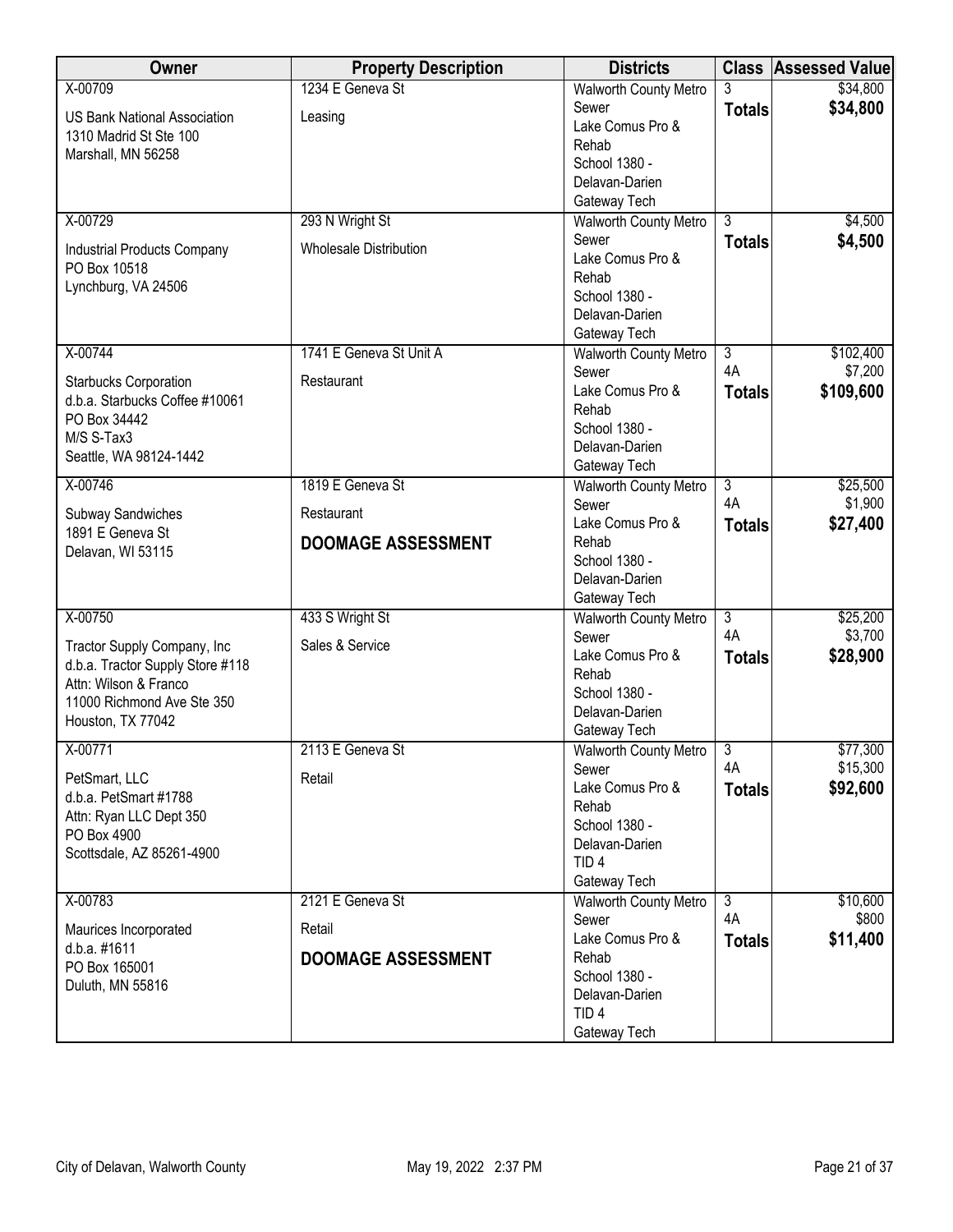| Owner                                 | <b>Property Description</b> | <b>Districts</b>                |                      | <b>Class Assessed Value</b> |
|---------------------------------------|-----------------------------|---------------------------------|----------------------|-----------------------------|
| X-00789                               | 1741 E Geneva St Unit 500   | <b>Walworth County Metro</b>    |                      | \$3,700                     |
| Brodie's Inc.                         | Restaurant                  | Sewer                           | <b>Totals</b>        | \$3,700                     |
| 1741 E Geneva St                      |                             | Lake Comus Pro &                |                      |                             |
| Ste 500                               | <b>DOOMAGE ASSESSMENT</b>   | Rehab                           |                      |                             |
| Delavan, WI 53115                     |                             | School 1380 -                   |                      |                             |
|                                       |                             | Delavan-Darien                  |                      |                             |
|                                       |                             | Gateway Tech                    |                      |                             |
| X-00790                               | 217 S Seventh St Unit B     | Walworth County Metro           | $\overline{3}$<br>4A | \$1,200<br>\$500            |
| Century 21 Affiliated                 | Realty                      | Sewer<br>Lake Comus Pro &       |                      |                             |
| 221 W Beltline Hwy                    | <b>DOOMAGE ASSESSMENT</b>   | Rehab                           | <b>Totals</b>        | \$1,700                     |
| Madison, WI 53713                     |                             | School 1380 -                   |                      |                             |
|                                       |                             | Delavan-Darien                  |                      |                             |
|                                       |                             | TID <sub>5</sub>                |                      |                             |
|                                       |                             | Gateway Tech                    |                      |                             |
| X-00813                               | 1932 Hobbs Dr               | <b>Walworth County Metro</b>    | $\overline{3}$       | \$9,200                     |
|                                       |                             | Sewer                           | 4A                   | \$400                       |
| First Suppply, LLC                    | Distribution                | Lake Comus Pro &                | <b>Totals</b>        | \$9,600                     |
| PO Box 8124<br>Madison, WI 53713-8124 |                             | Rehab                           |                      |                             |
|                                       |                             | School 1380 -                   |                      |                             |
|                                       |                             | Delavan-Darien                  |                      |                             |
|                                       |                             | Gateway Tech                    |                      |                             |
| X-00815                               | (scattered)                 | <b>Walworth County Metro</b>    | $\overline{3}$       | \$2,700                     |
| Quadient Leasing USA, Inc             | Leasing                     | Sewer                           | <b>Totals</b>        | \$2,700                     |
| Attn: Tax Department                  |                             | Lake Comus Pro &                |                      |                             |
| 478 Wheelers Farms Rd                 |                             | Rehab                           |                      |                             |
| Milford, CT 06461                     |                             | School 1380 -<br>Delavan-Darien |                      |                             |
|                                       |                             | Gateway Tech                    |                      |                             |
| X-00817                               | (scattered)                 | <b>Walworth County Metro</b>    | $\overline{3}$       | \$2,300                     |
|                                       |                             | Sewer                           | <b>Totals</b>        | \$2,300                     |
| National Entertainment Network, LLC   | Amusement & Vending         | Lake Comus Pro &                |                      |                             |
| 246 S Taylor Ave Unit 200             |                             | Rehab                           |                      |                             |
| Louisville, CO 80027-3603             |                             | School 1380 -                   |                      |                             |
|                                       |                             | Delavan-Darien                  |                      |                             |
|                                       |                             | Gateway Tech                    |                      |                             |
| X-00822                               | 1819 E Geneva St            | <b>Walworth County Metro</b>    | 4A                   | \$600                       |
| Redbox Automated Retail, LLC          | <b>DVD/Game Rental</b>      | Sewer                           | <b>Totals</b>        | \$600                       |
| PO Box 72210                          |                             | Lake Comus Pro &                |                      |                             |
| Phoenix, AZ 85050                     |                             | Rehab                           |                      |                             |
|                                       |                             | School 1380 -                   |                      |                             |
|                                       |                             | Delavan-Darien                  |                      |                             |
|                                       |                             | Gateway Tech                    |                      |                             |
| X-00831                               | 2201 E Geneva St            | <b>Walworth County Metro</b>    | 4A                   | \$3,200                     |
| F & F Tire Service, Inc.              | Sales & Service             | Sewer<br>Lake Comus Pro &       | <b>Totals</b>        | \$3,200                     |
| Attn: Jeff Devries                    |                             | Rehab                           |                      |                             |
| 2201 E Geneva St                      |                             | School 1380 -                   |                      |                             |
| Delavan, WI 53115                     |                             | Delavan-Darien                  |                      |                             |
|                                       |                             | TID <sub>4</sub>                |                      |                             |
|                                       |                             | Gateway Tech                    |                      |                             |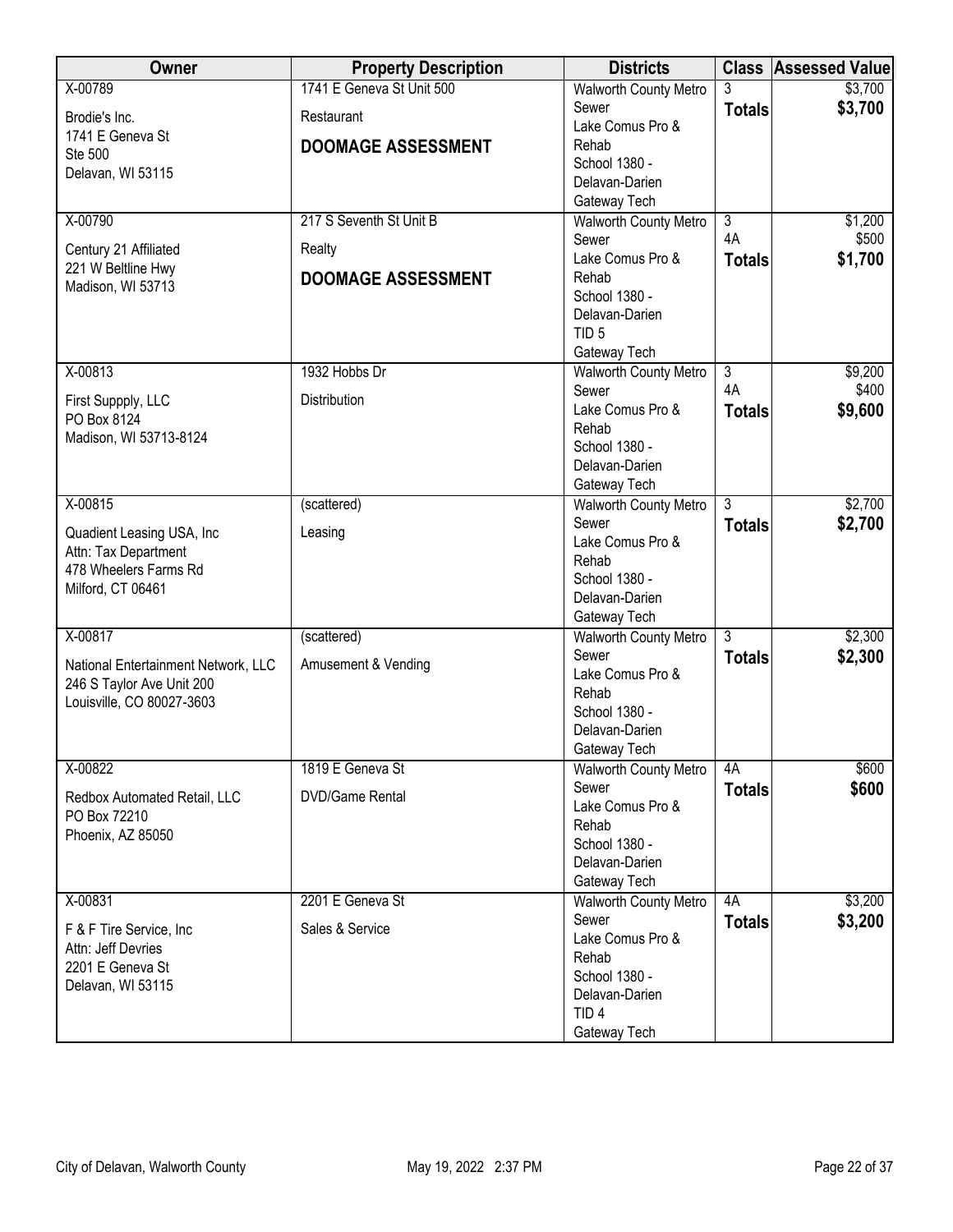| Owner                               | <b>Property Description</b>  | <b>Districts</b>                |                | <b>Class Assessed Value</b> |
|-------------------------------------|------------------------------|---------------------------------|----------------|-----------------------------|
| X-00834                             | 1231 E Geneva St             | <b>Walworth County Metro</b>    | 4A             | \$800                       |
| <b>GM-DI Leasing LLC</b>            | Leasing                      | Sewer                           | <b>Totals</b>  | \$800                       |
| Attn: Ryan PTS Dept 851             |                              | Lake Comus Pro &                |                |                             |
| PO Box 460169                       |                              | Rehab                           |                |                             |
| Houston, TX 77056                   |                              | School 1380 -<br>Delavan-Darien |                |                             |
|                                     |                              | Gateway Tech                    |                |                             |
| X-00843                             | 1420 E Geneva St             | <b>Walworth County Metro</b>    | $\overline{3}$ | \$37,600                    |
|                                     |                              | Sewer                           | <b>Totals</b>  | \$37,600                    |
| Livin Life Fit, LLC                 | <b>Fitness</b>               | Lake Comus Pro &                |                |                             |
| 22 N Ayer                           |                              | Rehab                           |                |                             |
| Harvard, IL 60033-2861              |                              | School 1380 -                   |                |                             |
|                                     |                              | Delavan-Darien                  |                |                             |
|                                     |                              | Gateway Tech                    |                |                             |
| X-00851                             | 2400 E Geneva St             | Walworth County Metro           | 1              | \$853,100                   |
| Delavan Lake Lawn LLC               | Resort                       | Sewer                           | 3              | \$1,490,500                 |
| d.b.a. Lake Lawn Lodge              |                              | Lake Comus Pro &                | 4A             | \$112,500                   |
| 2400 E Geneva St                    |                              | Rehab                           | <b>Totals</b>  | \$2,456,100                 |
| Delavan, WI 53115                   |                              | School 1380 -<br>Delavan-Darien |                |                             |
|                                     |                              | TID <sub>4</sub>                |                |                             |
|                                     |                              | Gateway Tech                    |                |                             |
| X-00853                             | (scattered)                  | <b>Walworth County Metro</b>    | $\overline{3}$ | \$4,600                     |
|                                     |                              | Sewer                           | <b>Totals</b>  | \$4,600                     |
| Smucker Foodservice, Inc            | Leasing                      | Lake Comus Pro &                |                |                             |
| PO Box 3576                         |                              | Rehab                           |                |                             |
| Chicago, IL 60654                   |                              | School 1380 -                   |                |                             |
|                                     |                              | Delavan-Darien                  |                |                             |
|                                     |                              | Gateway Tech                    |                |                             |
| X-00857                             | 1741 E Geneva St             | <b>Walworth County Metro</b>    | $\overline{3}$ | \$2,600                     |
| Nesnah III LLC                      | Pizza                        | Sewer                           | 4A             | \$20,600                    |
| d.b.a. Papa Murphy's Pizza          |                              | Lake Comus Pro &<br>Rehab       | <b>Totals</b>  | \$23,200                    |
| 1741 E Geneva St Ste 400            | <b>DOOMAGE ASSESSMENT</b>    | School 1380 -                   |                |                             |
| Delavan, WI 53115-2047              |                              | Delavan-Darien                  |                |                             |
|                                     |                              | Gateway Tech                    |                |                             |
| X-00859                             | 1114 Ann St Unit 1           | <b>Walworth County Metro</b>    | $\overline{3}$ | \$2,100                     |
| Walworth County Chiropractic SC     | <b>Chiropractic Services</b> | Sewer                           | <b>Totals</b>  | \$2,100                     |
| 1114 Ann St Unit 1                  |                              | Lake Comus Pro &                |                |                             |
| Delavan, WI 53115                   |                              | Rehab                           |                |                             |
|                                     |                              | School 1380 -                   |                |                             |
|                                     |                              | Delavan-Darien                  |                |                             |
|                                     |                              | Gateway Tech                    | $\overline{3}$ |                             |
| X-00973                             | 421 S Wright St              | Walworth County Metro<br>Sewer  | 4A             | \$35,200<br>\$85,800        |
| Dunhams Athleisure Corporation #149 | Retail                       | Lake Comus Pro &                | <b>Totals</b>  | \$121,000                   |
| 5607 New King Dr                    |                              | Rehab                           |                |                             |
| Ste 125                             |                              | School 1380 -                   |                |                             |
| Troy, MI 48098                      |                              | Delavan-Darien                  |                |                             |
|                                     |                              | Gateway Tech                    |                |                             |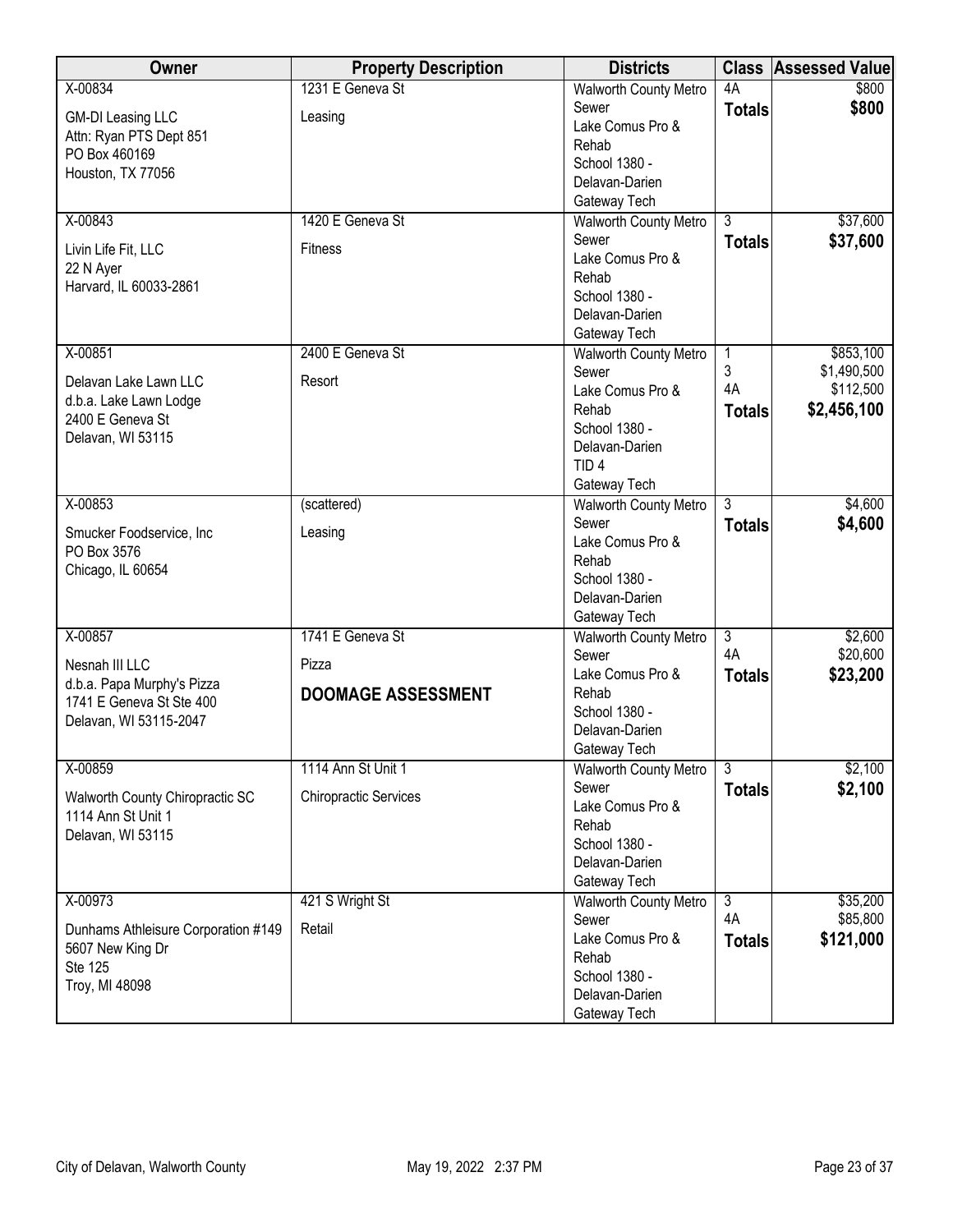| Owner                                   | <b>Property Description</b> | <b>Districts</b>             | <b>Class</b>         | <b>Assessed Value</b> |
|-----------------------------------------|-----------------------------|------------------------------|----------------------|-----------------------|
| X-01015                                 | 108 S Third St              | <b>Walworth County Metro</b> | 4A                   | \$200                 |
| Delavan Laundries LLC                   | Dry Cleaning/Laundry        | Sewer                        | <b>Totals</b>        | \$200                 |
| PO Box 837                              |                             | Lake Comus Pro &             |                      |                       |
| Lake Geneva, WI 53147                   | <b>DOOMAGE ASSESSMENT</b>   | Rehab                        |                      |                       |
|                                         |                             | School 1380 -                |                      |                       |
|                                         |                             | Delavan-Darien               |                      |                       |
|                                         |                             | TID <sub>5</sub>             |                      |                       |
|                                         |                             | Gateway Tech                 |                      |                       |
| X-01016                                 | (scattered)                 | <b>Walworth County Metro</b> | $\overline{3}$       | \$200                 |
| Johnson Controls Security Solutions, LL | Leasing                     | Sewer                        | <b>Totals</b>        | \$200                 |
| PO Box 5006                             |                             | Lake Comus Pro &             |                      |                       |
| Boca Raton, FL 33431-0806               |                             | Rehab                        |                      |                       |
|                                         |                             | School 1380 -                |                      |                       |
|                                         |                             | Delavan-Darien               |                      |                       |
|                                         |                             | Gateway Tech                 |                      |                       |
| X-01022                                 | 212 E Walworth Ave          | <b>Walworth County Metro</b> | $\overline{3}$<br>4A | \$2,000               |
| Caleta Western Wear LLC                 | Retail                      | Sewer<br>Lake Comus Pro &    |                      | \$200                 |
| 212 E Walworth Ave                      |                             | Rehab                        | <b>Totals</b>        | \$2,200               |
| Delavan, WI 53115                       |                             | School 1380 -                |                      |                       |
|                                         |                             | Delavan-Darien               |                      |                       |
|                                         |                             | TID <sub>5</sub>             |                      |                       |
|                                         |                             | Gateway Tech                 |                      |                       |
| X-01023                                 | 1807 E Geneva St Unit F     | <b>Walworth County Metro</b> | $\overline{3}$       | \$13,300              |
|                                         |                             | Sewer                        | 4A                   | \$6,900               |
| Jimmy John's                            | Restaurant                  | Lake Comus Pro &             | <b>Totals</b>        | \$20,200              |
| Attn: Nate Richardson                   |                             | Rehab                        |                      |                       |
| 256 Talismon Dr                         |                             | School 1380 -                |                      |                       |
| Crystal Lake, IL 60012                  |                             | Delavan-Darien               |                      |                       |
|                                         |                             | Gateway Tech                 |                      |                       |
| X-01024                                 | 217 S Seventh St Unit A     | Walworth County Metro        | $\overline{3}$       | \$500                 |
| Noble Insurance                         | Insurance Sale & Service    | Sewer                        | 4A                   | \$5,400               |
| 217 S Seventh St Unit A                 |                             | Lake Comus Pro &             | <b>Totals</b>        | \$5,900               |
| Delavan, WI 53115                       |                             | Rehab                        |                      |                       |
|                                         |                             | School 1380 -                |                      |                       |
|                                         |                             | Delavan-Darien               |                      |                       |
|                                         |                             | TID <sub>5</sub>             |                      |                       |
|                                         |                             | Gateway Tech                 |                      |                       |
| X-01025                                 | 1434 E Geneva St            | <b>Walworth County Metro</b> | $\overline{3}$       | \$31,100              |
| Hewson Brothers                         | Restaurant                  | Sewer                        | 4A                   | \$69,200              |
| d.b.a. Little Caesars                   |                             | Lake Comus Pro &             | <b>Totals</b>        | \$100,300             |
| 1434 E Geneva St                        | <b>DOOMAGE ASSESSMENT</b>   | Rehab<br>School 1380 -       |                      |                       |
| Delavan, WI 53115                       |                             | Delavan-Darien               |                      |                       |
|                                         |                             | Gateway Tech                 |                      |                       |
| X-01029                                 | 325 S Wright St             | <b>Walworth County Metro</b> | $\overline{3}$       | \$1,100               |
|                                         |                             | Sewer                        | 4A                   | \$300                 |
| Sal Creations, Inc                      | Retail                      | Lake Comus Pro &             | <b>Totals</b>        | \$1,400               |
| d.b.a. Slumberland Furniture            |                             | Rehab                        |                      |                       |
| 3023 Milton Ave Ste 141                 |                             | School 1380 -                |                      |                       |
| Janesville, WI 53545                    |                             | Delavan-Darien               |                      |                       |
|                                         |                             | Gateway Tech                 |                      |                       |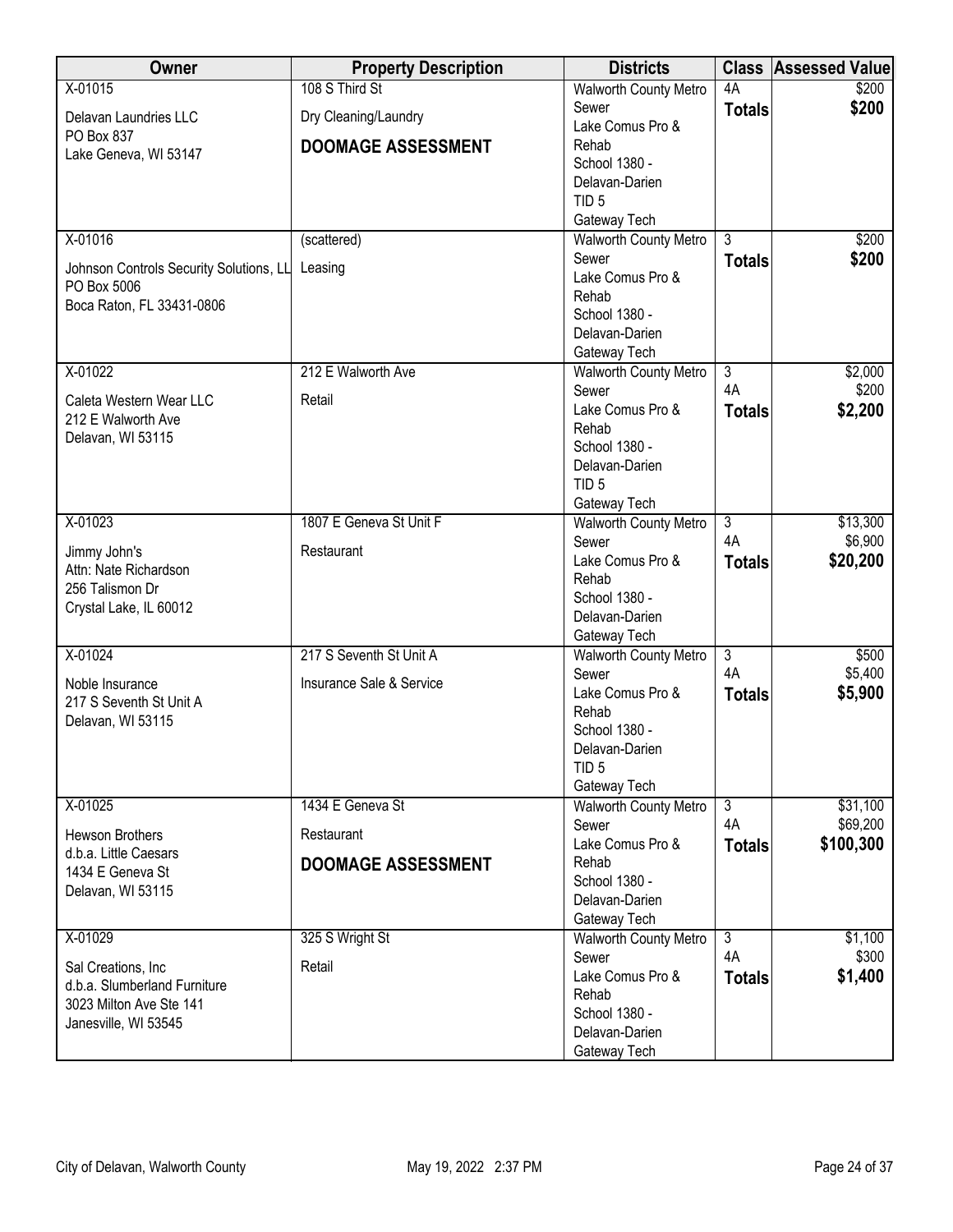| Owner                           | <b>Property Description</b> | <b>Districts</b>                |                      | <b>Class Assessed Value</b> |
|---------------------------------|-----------------------------|---------------------------------|----------------------|-----------------------------|
| X-01031                         | (scattered)                 | <b>Walworth County Metro</b>    | 4A                   | \$1,900                     |
| Amerigas Propane LP             | Propane                     | Sewer                           | <b>Totals</b>        | \$1,900                     |
| PO Box 798                      |                             | Lake Comus Pro &                |                      |                             |
| Vallely Forge, PA 19482         |                             | Rehab                           |                      |                             |
|                                 |                             | School 1380 -                   |                      |                             |
|                                 |                             | Delavan-Darien                  |                      |                             |
|                                 |                             | Gateway Tech                    |                      |                             |
| X-01034                         | 1438 E Geneva St Unit D     | <b>Walworth County Metro</b>    | $\overline{3}$<br>4A | \$1,000<br>\$8,900          |
| Get It Now, LLC                 | Retail                      | Sewer<br>Lake Comus Pro &       |                      |                             |
| Attn: Marvin F Poer & Company   |                             | Rehab                           | <b>Totals</b>        | \$9,900                     |
| PO Box 802206                   |                             | School 1380 -                   |                      |                             |
| Dallas, TX 75380-2206           |                             | Delavan-Darien                  |                      |                             |
|                                 |                             | Gateway Tech                    |                      |                             |
| X-01039                         | (scattered)                 | Walworth County Metro           | $\overline{3}$       | \$30,600                    |
|                                 |                             | Sewer                           | <b>Totals</b>        | \$30,600                    |
| Grayhawk Leasing LLC            | Leasing                     | Lake Comus Pro &                |                      |                             |
| 1412 Main St Ste 1500           | <b>DOOMAGE ASSESSMENT</b>   | Rehab                           |                      |                             |
| Dallas, TX 75202                |                             | School 1380 -                   |                      |                             |
|                                 |                             | Delavan-Darien                  |                      |                             |
|                                 |                             | Gateway Tech                    |                      |                             |
| X-01040                         | 218 E Walworth Ave Unit A   | <b>Walworth County Metro</b>    | $\overline{3}$       | \$5,100                     |
| World Finance Corp of Wisconsin | Loan                        | Sewer                           | 4A                   | \$200                       |
| PO Box 4747                     |                             | Lake Comus Pro &                | <b>Totals</b>        | \$5,300                     |
| Oak Brook, IL 60522-4747        |                             | Rehab                           |                      |                             |
|                                 |                             | School 1380 -<br>Delavan-Darien |                      |                             |
|                                 |                             | TID <sub>5</sub>                |                      |                             |
|                                 |                             | Gateway Tech                    |                      |                             |
| X-01041                         | (scattered)                 | <b>Walworth County Metro</b>    | $\overline{3}$       | \$6,800                     |
|                                 |                             | Sewer                           | <b>Totals</b>        | \$6,800                     |
| <b>ADT LLC</b>                  | <b>Security Services</b>    | Lake Comus Pro &                |                      |                             |
| Attn: Property Tax Dept         |                             | Rehab                           |                      |                             |
| PO Box 54767                    |                             | School 1380 -                   |                      |                             |
| Lexington, KY 40555             |                             | Delavan-Darien                  |                      |                             |
|                                 |                             | Gateway Tech                    |                      |                             |
| X-01048                         | 1741 E Geneva St Unit 900   | <b>Walworth County Metro</b>    | $\overline{3}$       | \$6,800                     |
| <b>AKA Wireless Inc</b>         | Sales & Service             | Sewer                           | 4A                   | \$14,300                    |
| Attn: Marvin F Poer & Company   |                             | Lake Comus Pro &                | <b>Totals</b>        | \$21,100                    |
| PO Box 802206                   |                             | Rehab                           |                      |                             |
| Dallas, TX 75380-2206           |                             | School 1380 -<br>Delavan-Darien |                      |                             |
|                                 |                             | Gateway Tech                    |                      |                             |
| X-01049                         | 1711 Woolsey St Unit D      | <b>Walworth County Metro</b>    | $\overline{3}$       | \$1,700                     |
|                                 |                             | Sewer                           | <b>Totals</b>        | \$1,700                     |
| Signal Fire                     | Web Design                  | Lake Comus Pro &                |                      |                             |
| PO Box 491                      | <b>DOOMAGE ASSESSMENT</b>   | Rehab                           |                      |                             |
| Delavan, WI 53115-0491          |                             | School 1380 -                   |                      |                             |
|                                 |                             | Delavan-Darien                  |                      |                             |
|                                 |                             | Gateway Tech                    |                      |                             |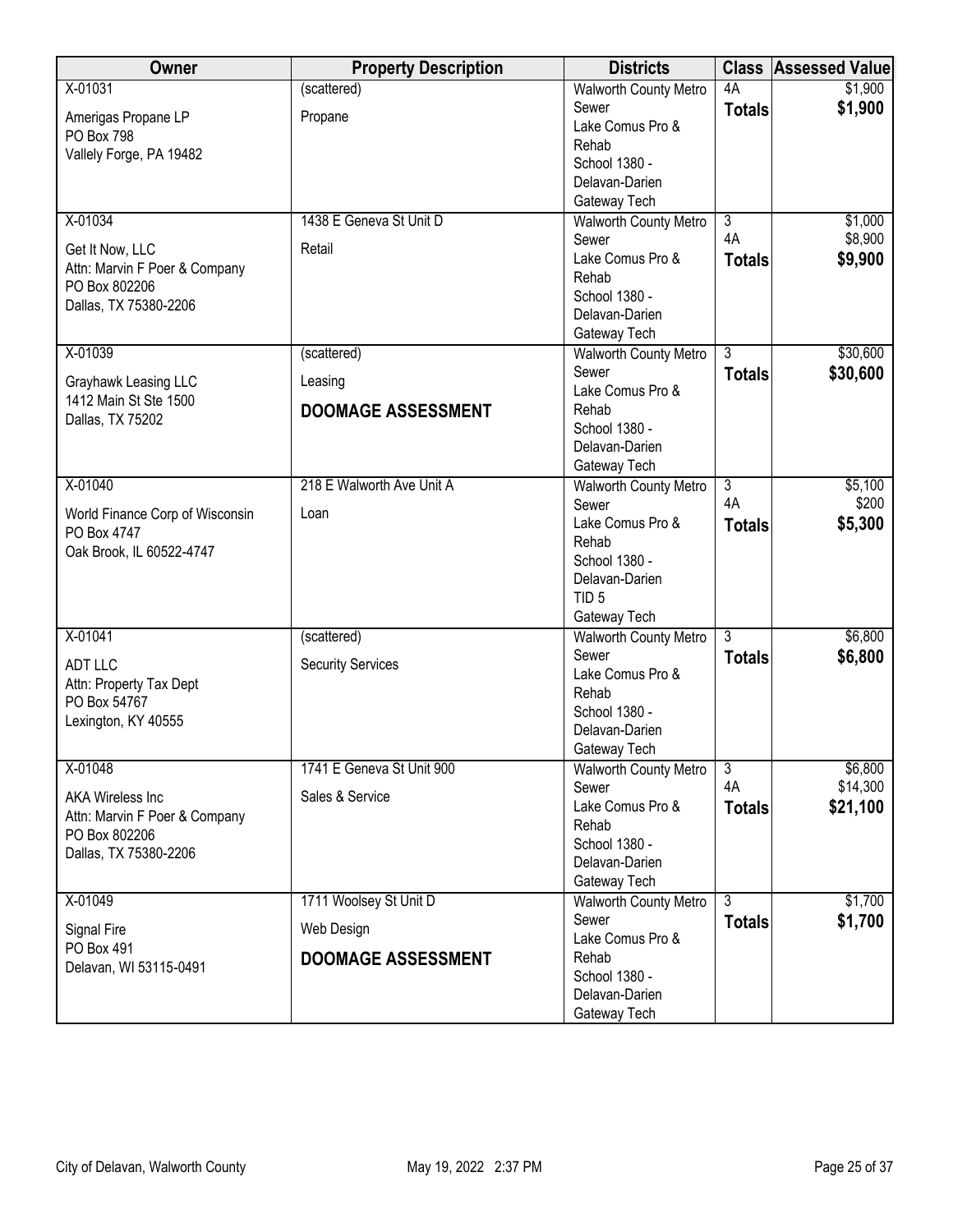| <b>Walworth County Metro</b><br>\$2,800<br>Sewer<br><b>Totals</b><br>P-Tech<br>Lake Comus Pro &<br>1632 Hobbs Dr<br>Rehab<br><b>DOOMAGE ASSESSMENT</b><br>Delavan, WI 53115<br>School 1380 -<br>Delavan-Darien<br>Gateway Tech<br>X-01052<br>1741 E Geneva St Unit 600<br>\$2,100<br>$\overline{3}$<br><b>Walworth County Metro</b><br>4A<br>\$4,400<br>Sewer<br>Salon<br>Stateline C C Inc<br>\$6,500<br>Lake Comus Pro &<br><b>Totals</b><br>Attn: Karla Corrigall<br>Rehab<br>600 Country Ln<br>School 1380 -<br>Twin Lakes, WI 53181<br>Delavan-Darien<br>Gateway Tech<br>X-01053<br>1741 E Geneva St Unit 300<br>$\overline{3}$<br>\$20,400<br><b>Walworth County Metro</b><br>4A<br>\$2,800<br>Sewer<br>Restaurant<br>Subway<br>Lake Comus Pro &<br>\$23,200<br><b>Totals</b><br>1741 E Geneva St #300<br>Rehab<br><b>DOOMAGE ASSESSMENT</b><br>Delavan, WI 53115<br>School 1380 -<br>Delavan-Darien<br>Gateway Tech<br>1823 E Geneva St Unit E<br>$\overline{\overline{3}}$<br>\$3,200<br>X-01055<br><b>Walworth County Metro</b><br>Sewer<br>\$3,200<br><b>Totals</b><br>Salon<br>Tran, Tuan<br>Lake Comus Pro & | Owner                 | <b>Property Description</b> | <b>Districts</b> | <b>Class Assessed Value</b> |
|--------------------------------------------------------------------------------------------------------------------------------------------------------------------------------------------------------------------------------------------------------------------------------------------------------------------------------------------------------------------------------------------------------------------------------------------------------------------------------------------------------------------------------------------------------------------------------------------------------------------------------------------------------------------------------------------------------------------------------------------------------------------------------------------------------------------------------------------------------------------------------------------------------------------------------------------------------------------------------------------------------------------------------------------------------------------------------------------------------------------------|-----------------------|-----------------------------|------------------|-----------------------------|
|                                                                                                                                                                                                                                                                                                                                                                                                                                                                                                                                                                                                                                                                                                                                                                                                                                                                                                                                                                                                                                                                                                                          | X-01050               | 1632 Hobbs Dr               |                  | \$2,800                     |
|                                                                                                                                                                                                                                                                                                                                                                                                                                                                                                                                                                                                                                                                                                                                                                                                                                                                                                                                                                                                                                                                                                                          |                       |                             |                  |                             |
|                                                                                                                                                                                                                                                                                                                                                                                                                                                                                                                                                                                                                                                                                                                                                                                                                                                                                                                                                                                                                                                                                                                          |                       |                             |                  |                             |
|                                                                                                                                                                                                                                                                                                                                                                                                                                                                                                                                                                                                                                                                                                                                                                                                                                                                                                                                                                                                                                                                                                                          |                       |                             |                  |                             |
|                                                                                                                                                                                                                                                                                                                                                                                                                                                                                                                                                                                                                                                                                                                                                                                                                                                                                                                                                                                                                                                                                                                          |                       |                             |                  |                             |
|                                                                                                                                                                                                                                                                                                                                                                                                                                                                                                                                                                                                                                                                                                                                                                                                                                                                                                                                                                                                                                                                                                                          |                       |                             |                  |                             |
|                                                                                                                                                                                                                                                                                                                                                                                                                                                                                                                                                                                                                                                                                                                                                                                                                                                                                                                                                                                                                                                                                                                          |                       |                             |                  |                             |
|                                                                                                                                                                                                                                                                                                                                                                                                                                                                                                                                                                                                                                                                                                                                                                                                                                                                                                                                                                                                                                                                                                                          |                       |                             |                  |                             |
|                                                                                                                                                                                                                                                                                                                                                                                                                                                                                                                                                                                                                                                                                                                                                                                                                                                                                                                                                                                                                                                                                                                          |                       |                             |                  |                             |
|                                                                                                                                                                                                                                                                                                                                                                                                                                                                                                                                                                                                                                                                                                                                                                                                                                                                                                                                                                                                                                                                                                                          |                       |                             |                  |                             |
|                                                                                                                                                                                                                                                                                                                                                                                                                                                                                                                                                                                                                                                                                                                                                                                                                                                                                                                                                                                                                                                                                                                          |                       |                             |                  |                             |
|                                                                                                                                                                                                                                                                                                                                                                                                                                                                                                                                                                                                                                                                                                                                                                                                                                                                                                                                                                                                                                                                                                                          |                       |                             |                  |                             |
|                                                                                                                                                                                                                                                                                                                                                                                                                                                                                                                                                                                                                                                                                                                                                                                                                                                                                                                                                                                                                                                                                                                          |                       |                             |                  |                             |
|                                                                                                                                                                                                                                                                                                                                                                                                                                                                                                                                                                                                                                                                                                                                                                                                                                                                                                                                                                                                                                                                                                                          |                       |                             |                  |                             |
|                                                                                                                                                                                                                                                                                                                                                                                                                                                                                                                                                                                                                                                                                                                                                                                                                                                                                                                                                                                                                                                                                                                          |                       |                             |                  |                             |
|                                                                                                                                                                                                                                                                                                                                                                                                                                                                                                                                                                                                                                                                                                                                                                                                                                                                                                                                                                                                                                                                                                                          |                       |                             |                  |                             |
|                                                                                                                                                                                                                                                                                                                                                                                                                                                                                                                                                                                                                                                                                                                                                                                                                                                                                                                                                                                                                                                                                                                          |                       |                             |                  |                             |
|                                                                                                                                                                                                                                                                                                                                                                                                                                                                                                                                                                                                                                                                                                                                                                                                                                                                                                                                                                                                                                                                                                                          |                       |                             |                  |                             |
|                                                                                                                                                                                                                                                                                                                                                                                                                                                                                                                                                                                                                                                                                                                                                                                                                                                                                                                                                                                                                                                                                                                          |                       |                             |                  |                             |
|                                                                                                                                                                                                                                                                                                                                                                                                                                                                                                                                                                                                                                                                                                                                                                                                                                                                                                                                                                                                                                                                                                                          |                       |                             |                  |                             |
|                                                                                                                                                                                                                                                                                                                                                                                                                                                                                                                                                                                                                                                                                                                                                                                                                                                                                                                                                                                                                                                                                                                          |                       |                             |                  |                             |
| Rehab                                                                                                                                                                                                                                                                                                                                                                                                                                                                                                                                                                                                                                                                                                                                                                                                                                                                                                                                                                                                                                                                                                                    | d.b.a. Le Vi Nail Spa |                             |                  |                             |
| 1823 E Geneva St Ste E<br>School 1380 -<br>Delavan, WI 53115                                                                                                                                                                                                                                                                                                                                                                                                                                                                                                                                                                                                                                                                                                                                                                                                                                                                                                                                                                                                                                                             |                       |                             |                  |                             |
| Delavan-Darien                                                                                                                                                                                                                                                                                                                                                                                                                                                                                                                                                                                                                                                                                                                                                                                                                                                                                                                                                                                                                                                                                                           |                       |                             |                  |                             |
| Gateway Tech                                                                                                                                                                                                                                                                                                                                                                                                                                                                                                                                                                                                                                                                                                                                                                                                                                                                                                                                                                                                                                                                                                             |                       |                             |                  |                             |
| 1407 Racine St<br>X-01056<br>$\overline{3}$<br>\$1,600<br>Walworth County Metro<br>4A<br>\$2,100<br>Sewer                                                                                                                                                                                                                                                                                                                                                                                                                                                                                                                                                                                                                                                                                                                                                                                                                                                                                                                                                                                                                |                       |                             |                  |                             |
| <b>Cook Construction</b><br>Construction<br>Lake Comus Pro &<br>\$3,700<br><b>Totals</b>                                                                                                                                                                                                                                                                                                                                                                                                                                                                                                                                                                                                                                                                                                                                                                                                                                                                                                                                                                                                                                 |                       |                             |                  |                             |
| 1407 Racine St<br>Rehab<br><b>DOOMAGE ASSESSMENT</b>                                                                                                                                                                                                                                                                                                                                                                                                                                                                                                                                                                                                                                                                                                                                                                                                                                                                                                                                                                                                                                                                     |                       |                             |                  |                             |
| Delavan, WI 53115<br>School 1380 -                                                                                                                                                                                                                                                                                                                                                                                                                                                                                                                                                                                                                                                                                                                                                                                                                                                                                                                                                                                                                                                                                       |                       |                             |                  |                             |
| Delavan-Darien                                                                                                                                                                                                                                                                                                                                                                                                                                                                                                                                                                                                                                                                                                                                                                                                                                                                                                                                                                                                                                                                                                           |                       |                             |                  |                             |
| Gateway Tech                                                                                                                                                                                                                                                                                                                                                                                                                                                                                                                                                                                                                                                                                                                                                                                                                                                                                                                                                                                                                                                                                                             |                       |                             |                  |                             |
| $X-01057$<br>\$200<br>1421 Racine St Unit G 15<br>Walworth County Metro   3                                                                                                                                                                                                                                                                                                                                                                                                                                                                                                                                                                                                                                                                                                                                                                                                                                                                                                                                                                                                                                              |                       |                             |                  |                             |
| \$200<br>4A<br>Sewer<br>Insurance Sale & Service<br><b>Thrivent Financial</b>                                                                                                                                                                                                                                                                                                                                                                                                                                                                                                                                                                                                                                                                                                                                                                                                                                                                                                                                                                                                                                            |                       |                             |                  |                             |
| \$400<br>Lake Comus Pro &<br><b>Totals</b><br>1421 Racine St Ste G<br>Rehab<br><b>DOOMAGE ASSESSMENT</b>                                                                                                                                                                                                                                                                                                                                                                                                                                                                                                                                                                                                                                                                                                                                                                                                                                                                                                                                                                                                                 |                       |                             |                  |                             |
| Delavan, WI 53115<br>School 1380 -                                                                                                                                                                                                                                                                                                                                                                                                                                                                                                                                                                                                                                                                                                                                                                                                                                                                                                                                                                                                                                                                                       |                       |                             |                  |                             |
| Delavan-Darien                                                                                                                                                                                                                                                                                                                                                                                                                                                                                                                                                                                                                                                                                                                                                                                                                                                                                                                                                                                                                                                                                                           |                       |                             |                  |                             |
| Gateway Tech                                                                                                                                                                                                                                                                                                                                                                                                                                                                                                                                                                                                                                                                                                                                                                                                                                                                                                                                                                                                                                                                                                             |                       |                             |                  |                             |
| X-01061<br>1807 E Geneva St Unit D<br>$\overline{3}$<br>\$800<br><b>Walworth County Metro</b>                                                                                                                                                                                                                                                                                                                                                                                                                                                                                                                                                                                                                                                                                                                                                                                                                                                                                                                                                                                                                            |                       |                             |                  |                             |
| 4A<br>\$1,400<br>Sewer<br>China One Delavan<br>Restaurant                                                                                                                                                                                                                                                                                                                                                                                                                                                                                                                                                                                                                                                                                                                                                                                                                                                                                                                                                                                                                                                                |                       |                             |                  |                             |
| \$2,200<br>Lake Comus Pro &<br><b>Totals</b><br>1807 E Geneva St<br>Rehab                                                                                                                                                                                                                                                                                                                                                                                                                                                                                                                                                                                                                                                                                                                                                                                                                                                                                                                                                                                                                                                |                       |                             |                  |                             |
| <b>DOOMAGE ASSESSMENT</b><br>Ste D<br>School 1380 -                                                                                                                                                                                                                                                                                                                                                                                                                                                                                                                                                                                                                                                                                                                                                                                                                                                                                                                                                                                                                                                                      |                       |                             |                  |                             |
| Delavan, WI 53115<br>Delavan-Darien                                                                                                                                                                                                                                                                                                                                                                                                                                                                                                                                                                                                                                                                                                                                                                                                                                                                                                                                                                                                                                                                                      |                       |                             |                  |                             |
| Gateway Tech                                                                                                                                                                                                                                                                                                                                                                                                                                                                                                                                                                                                                                                                                                                                                                                                                                                                                                                                                                                                                                                                                                             |                       |                             |                  |                             |
| 828 E Geneva St<br>$\overline{3}$<br>X-01062<br>\$3,500<br><b>Walworth County Metro</b>                                                                                                                                                                                                                                                                                                                                                                                                                                                                                                                                                                                                                                                                                                                                                                                                                                                                                                                                                                                                                                  |                       |                             |                  |                             |
| 4A<br>\$600<br>Sewer<br>Accounting/Tax Prep<br>WI Tax Service, LLC                                                                                                                                                                                                                                                                                                                                                                                                                                                                                                                                                                                                                                                                                                                                                                                                                                                                                                                                                                                                                                                       |                       |                             |                  |                             |
| \$4,100<br>Lake Comus Pro &<br><b>Totals</b><br>224 E State St                                                                                                                                                                                                                                                                                                                                                                                                                                                                                                                                                                                                                                                                                                                                                                                                                                                                                                                                                                                                                                                           |                       |                             |                  |                             |
| Rehab<br>Burlington, WI 53105                                                                                                                                                                                                                                                                                                                                                                                                                                                                                                                                                                                                                                                                                                                                                                                                                                                                                                                                                                                                                                                                                            |                       |                             |                  |                             |
| School 1380 -<br>Delavan-Darien                                                                                                                                                                                                                                                                                                                                                                                                                                                                                                                                                                                                                                                                                                                                                                                                                                                                                                                                                                                                                                                                                          |                       |                             |                  |                             |
| Gateway Tech                                                                                                                                                                                                                                                                                                                                                                                                                                                                                                                                                                                                                                                                                                                                                                                                                                                                                                                                                                                                                                                                                                             |                       |                             |                  |                             |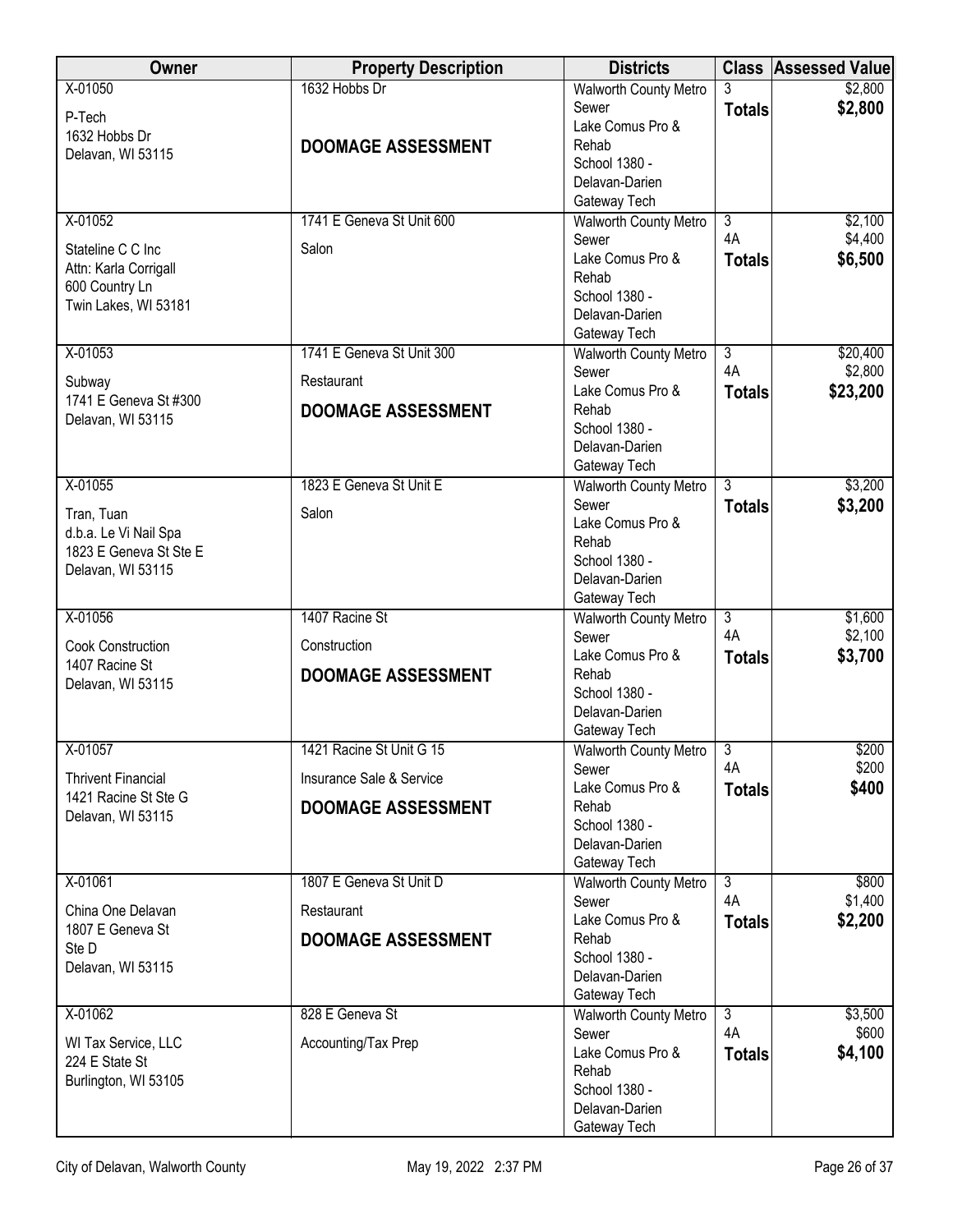| <b>Owner</b>                        | <b>Property Description</b> | <b>Districts</b>                   | <b>Class</b>   | <b>Assessed Value</b> |
|-------------------------------------|-----------------------------|------------------------------------|----------------|-----------------------|
| X-01069                             | 117 S Third St              | <b>Walworth County Metro</b>       | 3              | \$100                 |
| <b>Lubick Gallery</b>               | Retail                      | Sewer                              | 4A             | \$200                 |
| 117 S Third St                      |                             | Lake Comus Pro &                   | <b>Totals</b>  | \$300                 |
| Delavan, WI 53115                   | <b>DOOMAGE ASSESSMENT</b>   | Rehab                              |                |                       |
|                                     |                             | School 1380 -                      |                |                       |
|                                     |                             | Delavan-Darien                     |                |                       |
|                                     |                             | Gateway Tech                       |                |                       |
| X-01071                             | 604 E Walworth Ave          | <b>Walworth County Metro</b>       | $\overline{3}$ | \$9,200               |
| Tauscher Funeral Services, Inc      | <b>Funeral Services</b>     | Sewer                              | <b>Totals</b>  | \$9,200               |
| 604 E Walworth Ave                  |                             | Lake Comus Pro &                   |                |                       |
| Delavan, WI 53115                   |                             | Rehab                              |                |                       |
|                                     |                             | School 1380 -                      |                |                       |
|                                     |                             | Delavan-Darien                     |                |                       |
|                                     |                             | Gateway Tech                       |                |                       |
| X-01080                             | 1462 E Geneva St            | Walworth County Metro              | $\overline{3}$ | \$146,100             |
| Sundance, Inc                       | Restaurant                  | Sewer                              | 4A             | \$15,700              |
| d.b.a. Taco Bell                    |                             | Lake Comus Pro &                   | <b>Totals</b>  | \$161,800             |
| 7915 Kesington Ct                   |                             | Rehab                              |                |                       |
| Brighton, MI 48116                  |                             | School 1380 -                      |                |                       |
|                                     |                             | Delavan-Darien                     |                |                       |
|                                     |                             | Gateway Tech                       |                |                       |
| X-01081                             | (scattered)                 | <b>Walworth County Metro</b>       | $\overline{3}$ | \$1,600               |
| Farmers Bros Co                     | Leasing                     | Sewer                              | <b>Totals</b>  | \$1,600               |
| 1912 Farmer Brothers Dr             |                             | Lake Comus Pro &                   |                |                       |
| Northlake, TX 76262                 |                             | Rehab                              |                |                       |
|                                     |                             | School 1380 -                      |                |                       |
|                                     |                             | Delavan-Darien<br>TID <sub>5</sub> |                |                       |
|                                     |                             | Gateway Tech                       |                |                       |
| X-01087                             | 517 E Walworth Ave          | <b>Walworth County Metro</b>       | $\overline{3}$ | \$1,800               |
|                                     |                             | Sewer                              |                | \$1,800               |
| First-Citizens Bank & Trust Company | Leasing                     | Lake Comus Pro &                   | <b>Totals</b>  |                       |
| Attn: Ryan Tax Compliance Services, |                             | Rehab                              |                |                       |
| <b>LLC</b>                          |                             | School 1380 -                      |                |                       |
| PO Box 460709                       |                             | Delavan-Darien                     |                |                       |
| Houston, TX 77056                   |                             | TID <sub>5</sub>                   |                |                       |
|                                     |                             | Gateway Tech                       |                |                       |
| X-01091                             | 215 E Walworth Ave          | <b>Walworth County Metro</b>       | $\overline{3}$ | \$23,800              |
|                                     |                             | Sewer                              | <b>Totals</b>  | \$23,800              |
| <b>Best Hospitality LLC</b>         | Hotel/Motel                 | Lake Comus Pro &                   |                |                       |
| d.b.a. Baymont Inn                  |                             | Rehab                              |                |                       |
| 210 Chester Ln                      |                             | School 1380 -                      |                |                       |
| Prospect Heights, IL 60070          |                             | Delavan-Darien                     |                |                       |
|                                     |                             | TID <sub>5</sub>                   |                |                       |
|                                     |                             | Gateway Tech                       |                |                       |
| X-01093                             | 905 E Geneva St             | <b>Walworth County Metro</b>       | $\overline{3}$ | \$19,000              |
| NSH Delavan, LLC                    | Assisted Living             | Sewer                              | 4A             | \$600                 |
| d.b.a. Delavan Health Services      |                             | Lake Comus Pro &                   | <b>Totals</b>  | \$19,600              |
| 640 N Vel R Phillips Ave            |                             | Rehab                              |                |                       |
| Ste 200                             |                             | School 1380 -                      |                |                       |
| Milwaukee, WI 53203-2807            |                             | Delavan-Darien                     |                |                       |
|                                     |                             | Gateway Tech                       |                |                       |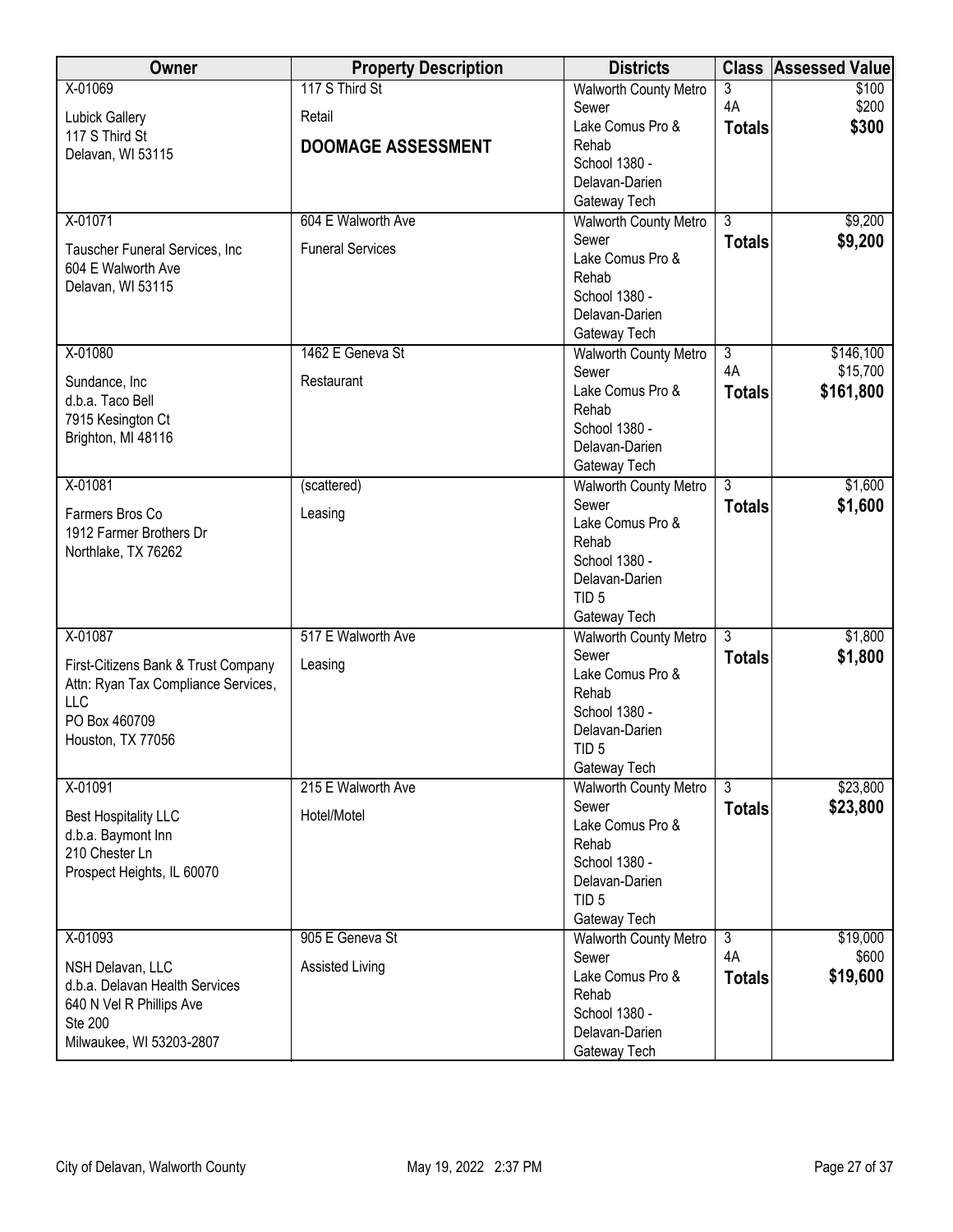| Owner                                | <b>Property Description</b>   | <b>Districts</b>                      |                | <b>Class Assessed Value</b> |
|--------------------------------------|-------------------------------|---------------------------------------|----------------|-----------------------------|
| X-01096                              | 2400 E Geneva St              | <b>Walworth County Metro</b>          | 3              | \$8,700                     |
| GreatAmerica Financial Services Corp | Leasing                       | Sewer                                 | <b>Totals</b>  | \$8,700                     |
| 625 First St SE Ste 800              |                               | Lake Comus Pro &                      |                |                             |
| Cedar Rapids, IA 52401               |                               | Rehab                                 |                |                             |
|                                      |                               | School 1380 -                         |                |                             |
|                                      |                               | Delavan-Darien                        |                |                             |
|                                      |                               | TID <sub>4</sub>                      |                |                             |
|                                      |                               | Gateway Tech                          | $\overline{3}$ |                             |
| X-01097                              | 512 E Walworth Ave            | <b>Walworth County Metro</b><br>Sewer |                | \$6,900                     |
| GreatAmerica Financial Services Corp | Leasing                       | Lake Comus Pro &                      | <b>Totals</b>  | \$6,900                     |
| 625 First St SE Ste 800              |                               | Rehab                                 |                |                             |
| Cedar Rapids, IA 52401               |                               | School 1380 -                         |                |                             |
|                                      |                               | Delavan-Darien                        |                |                             |
|                                      |                               | TID <sub>5</sub>                      |                |                             |
|                                      |                               | Gateway Tech                          |                |                             |
| X-01104                              | 110 S Fifth St                | <b>Walworth County Metro</b>          | $\overline{3}$ | \$5,200                     |
|                                      |                               | Sewer                                 | 4A             | \$900                       |
| Genoa Pizza, LLC<br>110 S Fifth St   | Restaurant                    | Lake Comus Pro &                      | <b>Totals</b>  | \$6,100                     |
| Delavan, WI 53115-4309               | <b>DOOMAGE ASSESSMENT</b>     | Rehab                                 |                |                             |
|                                      |                               | School 1380 -                         |                |                             |
|                                      |                               | Delavan-Darien                        |                |                             |
|                                      |                               | TID <sub>5</sub>                      |                |                             |
|                                      |                               | Gateway Tech                          |                |                             |
| X-01109                              | 1501 E Wisconsin St Unit 1    | <b>Walworth County Metro</b>          | $\overline{3}$ | \$282,700                   |
| Geneva Supply Inc                    | <b>Wholesale Distribution</b> | Sewer                                 | 4A             | \$2,100                     |
| 1501 E Wisconsin St                  |                               | Lake Comus Pro &                      | <b>Totals</b>  | \$284,800                   |
| Ste 1                                |                               | Rehab<br>School 1380 -                |                |                             |
| Delavan, WI 53115                    |                               | Delavan-Darien                        |                |                             |
|                                      |                               | Gateway Tech                          |                |                             |
| X-01111                              | 230 S Seventh St              | Walworth County Metro                 | $\overline{3}$ | \$1,700                     |
|                                      |                               | Sewer                                 | 4A             | \$3,000                     |
| Schmidt Auto & Transmission Service  | <b>Auto Services</b>          | Lake Comus Pro &                      | <b>Totals</b>  | \$4,700                     |
| <b>LLC</b>                           | <b>DOOMAGE ASSESSMENT</b>     | Rehab                                 |                |                             |
| 230 S Seventh St                     |                               | School 1380 -                         |                |                             |
| Delavan, WI 53115                    |                               | Delavan-Darien                        |                |                             |
|                                      |                               | TID <sub>5</sub>                      |                |                             |
|                                      |                               | Gateway Tech                          |                |                             |
| X-01112                              | 1741 E Geneva St Unit 200     | <b>Walworth County Metro</b>          | $\overline{3}$ | \$15,100                    |
| Prime Comms Retail, LLC              | Retail                        | Sewer                                 | 4A             | \$200                       |
| PO Box 743068                        |                               | Lake Comus Pro &                      | <b>Totals</b>  | \$15,300                    |
| Dallas, TX 75374                     |                               | Rehab<br>School 1380 -                |                |                             |
|                                      |                               | Delavan-Darien                        |                |                             |
|                                      |                               | Gateway Tech                          |                |                             |
| X-01117                              | 1921 E Geneva St              | <b>Walworth County Metro</b>          | $\overline{3}$ | \$1,400                     |
|                                      |                               | Sewer                                 | <b>Totals</b>  | \$1,400                     |
| Xerox Corporation                    | Leasing                       | Lake Comus Pro &                      |                |                             |
| Attn: Tax Dept                       |                               | Rehab                                 |                |                             |
| PO Box 9601                          |                               | School 1380 -                         |                |                             |
| Webster, NY 14580                    |                               | Delavan-Darien                        |                |                             |
|                                      |                               | Gateway Tech                          |                |                             |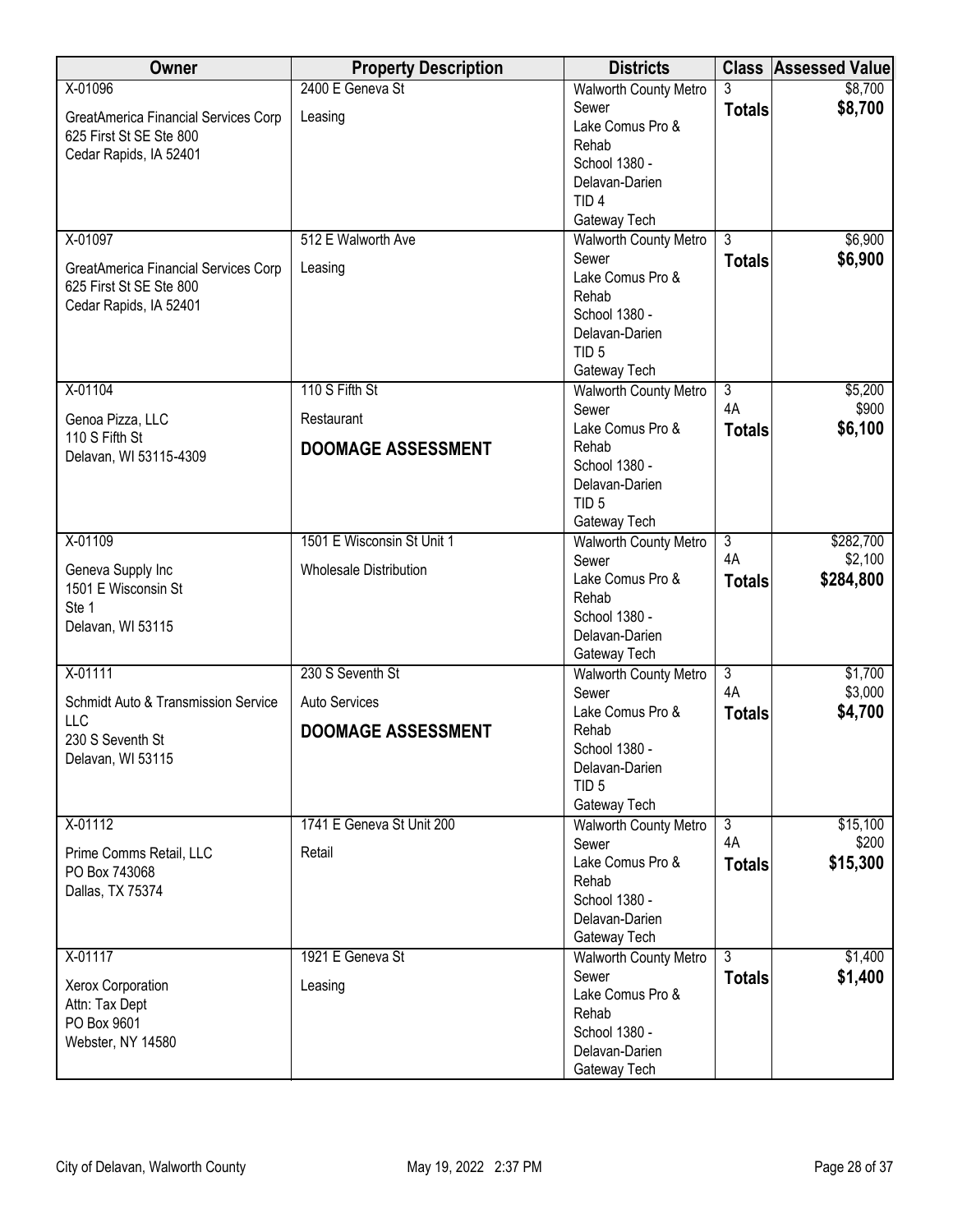| Owner                             | <b>Property Description</b> | <b>Districts</b>             |                      | <b>Class Assessed Value</b> |
|-----------------------------------|-----------------------------|------------------------------|----------------------|-----------------------------|
| X-01119                           | 407 S Terrace St            | Walworth County Metro        |                      | \$600                       |
| Seaver Ventures, LLC              | Vending                     | Sewer                        | <b>Totals</b>        | \$600                       |
| d.b.a. Southern Wisconsin Vending |                             | Lake Comus Pro &             |                      |                             |
| 407 S Terrace St                  |                             | Rehab                        |                      |                             |
| Delavan, WI 53115                 |                             | School 1380 -                |                      |                             |
|                                   |                             | Delavan-Darien               |                      |                             |
|                                   |                             | Gateway Tech                 |                      |                             |
| X-01123                           | 209 S Wright St             | <b>Walworth County Metro</b> | $\overline{3}$       | \$22,600                    |
| O'Reilly Automotive Store. Inc    | Retail                      | Sewer                        | 4A                   | \$13,700                    |
| d.b.a. O'Reilly Auto Parts #5103  |                             | Lake Comus Pro &             | <b>Totals</b>        | \$36,300                    |
| PO Box 9167                       |                             | Rehab                        |                      |                             |
| Springfield, MO 65801-9167        |                             | School 1380 -                |                      |                             |
|                                   |                             | Delavan-Darien               |                      |                             |
|                                   |                             | Gateway Tech                 |                      |                             |
| X-01126                           | 840 E Geneva St             | <b>Walworth County Metro</b> | $\overline{3}$       | \$29,300                    |
| <b>TNT Ace Hardware</b>           | <b>Hardware Store</b>       | Sewer                        | <b>Totals</b>        | \$29,300                    |
| 840 E Geneva St                   |                             | Lake Comus Pro &             |                      |                             |
| Delavan, WI 53115                 | <b>DOOMAGE ASSESSMENT</b>   | Rehab                        |                      |                             |
|                                   |                             | School 1380 -                |                      |                             |
|                                   |                             | Delavan-Darien               |                      |                             |
|                                   |                             | Gateway Tech                 |                      |                             |
| X-01127                           | (scattered)                 | <b>Walworth County Metro</b> | $\overline{3}$       | \$1,800                     |
| Rug Doctor LLC                    | Leasing                     | Sewer                        | <b>Totals</b>        | \$1,800                     |
| 2201 W Plano Pkwy                 |                             | Lake Comus Pro &             |                      |                             |
| Ste 100                           |                             | Rehab                        |                      |                             |
| Plano, TX 75075                   |                             | School 1380 -                |                      |                             |
|                                   |                             | Delavan-Darien               |                      |                             |
|                                   |                             | Gateway Tech                 |                      |                             |
| X-01132                           | 1823 E Geneva St            | <b>Walworth County Metro</b> | $\overline{3}$       | \$400                       |
| Ricoh USA Inc                     | Leasing                     | Sewer                        | <b>Totals</b>        | \$400                       |
| Attn: Tax Services                |                             | Lake Comus Pro &             |                      |                             |
| PO Box 3850                       |                             | Rehab                        |                      |                             |
| Manchester, NH 03105-3850         |                             | School 1380 -                |                      |                             |
|                                   |                             | Delavan-Darien               |                      |                             |
|                                   |                             | Gateway Tech                 |                      |                             |
| X-01133                           | 1819 E Geneva St            | <b>Walworth County Metro</b> | $\overline{3}$<br>4A | \$1,900<br>\$100            |
| <b>Tax Services of America</b>    | Accounting/Tax Prep         | Sewer                        |                      |                             |
| d.b.a. Jackson Hewitt Tax Service |                             | Lake Comus Pro &<br>Rehab    | <b>Totals</b>        | \$2,000                     |
| PO Box 941290                     |                             | School 1380 -                |                      |                             |
| Maitland, FL 32794                |                             | Delavan-Darien               |                      |                             |
|                                   |                             | Gateway Tech                 |                      |                             |
| X-01134                           | 239 E Walworth Ave          | <b>Walworth County Metro</b> | $\overline{3}$       | \$4,500                     |
|                                   |                             | Sewer                        | 4A                   | \$4,200                     |
| Restaurant La Monarca             | Restaurant                  | Lake Comus Pro &             | <b>Totals</b>        | \$8,700                     |
| Attn: Maria Medina                | <b>DOOMAGE ASSESSMENT</b>   | Rehab                        |                      |                             |
| 239 E Walworth Ave                |                             | School 1380 -                |                      |                             |
| Delavan, WI 53115                 |                             | Delavan-Darien               |                      |                             |
|                                   |                             | TID <sub>5</sub>             |                      |                             |
|                                   |                             | Gateway Tech                 |                      |                             |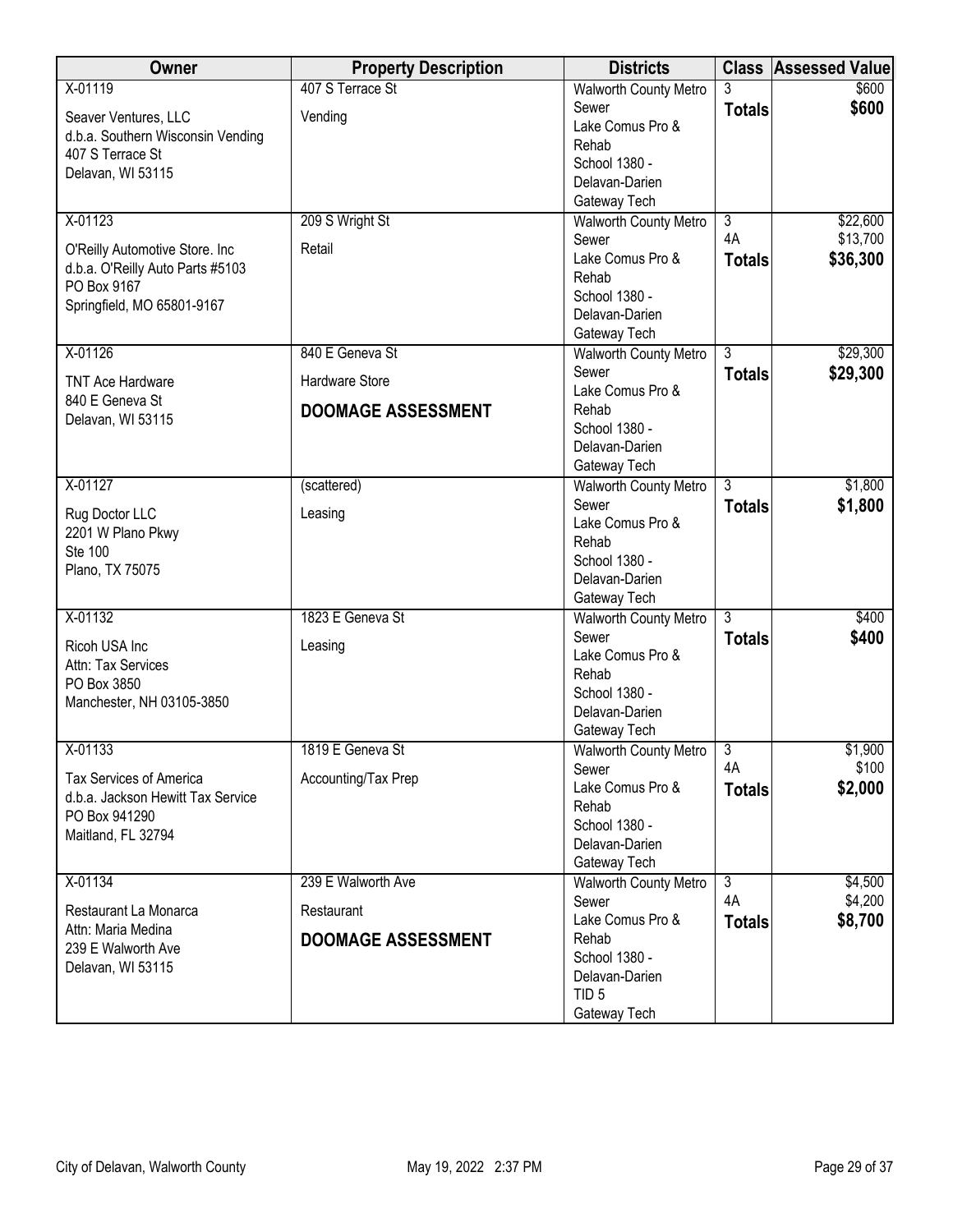| Owner                                   | <b>Property Description</b> | <b>Districts</b>                             | <b>Class</b>   | <b>Assessed Value</b> |
|-----------------------------------------|-----------------------------|----------------------------------------------|----------------|-----------------------|
| X-01135                                 | 221 E Walworth Ave          | <b>Walworth County Metro</b>                 | 3              | \$1,900               |
| Licoreria La Costera, LLC               | Services                    | Sewer                                        | 4A             | \$500                 |
| 221 E Walworth Ave                      |                             | Lake Comus Pro &                             | <b>Totals</b>  | \$2,400               |
| Delavan, WI 53115                       |                             | Rehab                                        |                |                       |
|                                         |                             | School 1380 -                                |                |                       |
|                                         |                             | Delavan-Darien                               |                |                       |
|                                         |                             | TID <sub>5</sub>                             |                |                       |
|                                         |                             | Gateway Tech                                 |                |                       |
| X-01139                                 | 416 S Seventh St            | <b>Walworth County Metro</b>                 | $\overline{3}$ | \$1,000               |
| Korey's Auto Kare                       | Auto Services               | Sewer                                        | 4A             | \$200                 |
| 416 S Seventh St                        |                             | Lake Comus Pro &                             | <b>Totals</b>  | \$1,200               |
| Delavan, WI 53115                       | <b>DOOMAGE ASSESSMENT</b>   | Rehab                                        |                |                       |
|                                         |                             | School 1380 -                                |                |                       |
|                                         |                             | Delavan-Darien<br>TID <sub>5</sub>           |                |                       |
|                                         |                             |                                              |                |                       |
| $X-01142$                               | 1823 E Geneva St Unit J     | Gateway Tech<br><b>Walworth County Metro</b> | $\overline{3}$ | \$5,300               |
|                                         |                             | Sewer                                        | 4A             | \$100                 |
| Fairway Independent Mortgage            | Mortgage Lending            | Lake Comus Pro &                             | <b>Totals</b>  | \$5,400               |
| Corporation                             |                             | Rehab                                        |                |                       |
| 4750 S Biltmore Ln                      |                             | School 1380 -                                |                |                       |
| Madison, WI 53718                       |                             | Delavan-Darien                               |                |                       |
|                                         |                             | Gateway Tech                                 |                |                       |
| X-01144                                 | 1741 E Geneva St Unit 900   | <b>Walworth County Metro</b>                 | 4A             | \$600                 |
|                                         |                             | Sewer                                        | <b>Totals</b>  | \$600                 |
| Revive Electronics, LLC                 | Leasing                     | Lake Comus Pro &                             |                |                       |
| PO Box 80615                            |                             | Rehab                                        |                |                       |
| Indianpolis, IN 46280                   |                             | School 1380 -                                |                |                       |
|                                         |                             | Delavan-Darien                               |                |                       |
|                                         |                             | Gateway Tech                                 |                |                       |
| X-01147                                 | (scattered)                 | Walworth County Metro                        | $\overline{3}$ | \$2,100               |
| Great Lakes Coca-Cola Distribution, LL( | Wholesale                   | Sewer                                        | <b>Totals</b>  | \$2,100               |
| Attn: Property Tax Dept                 |                             | Lake Comus Pro &                             |                |                       |
| PO Box 1827                             |                             | Rehab                                        |                |                       |
| Brandon, FL 33509                       |                             | School 1380 -                                |                |                       |
|                                         |                             | Delavan-Darien                               |                |                       |
|                                         |                             | Gateway Tech                                 |                |                       |
| X-01148                                 | 235 E Walworth Ave          | <b>Walworth County Metro</b>                 | $\overline{3}$ | \$3,700               |
| Dulceria Acapulco Nuevo, LLC            | Ice Cream Shoppe            | Sewer                                        | 4A             | \$2,200               |
| 235 E Walworth Ave                      |                             | Lake Comus Pro &                             | <b>Totals</b>  | \$5,900               |
| Delavan, WI 53511-1117                  |                             | Rehab                                        |                |                       |
|                                         |                             | School 1380 -<br>Delavan-Darien              |                |                       |
|                                         |                             | TID <sub>5</sub>                             |                |                       |
|                                         |                             | Gateway Tech                                 |                |                       |
| X-01149                                 | 1823 E Geneva St Unit K     | <b>Walworth County Metro</b>                 | $\overline{3}$ | \$92,800              |
|                                         |                             | Sewer                                        | 4A             | \$84,100              |
| Sterling, Inc.                          | Retail                      | Lake Comus Pro &                             | <b>Totals</b>  | \$176,900             |
| d.b.a. Kay Jewelers #4801               |                             | Rehab                                        |                |                       |
| 375 Ghent Rd                            |                             | School 1380 -                                |                |                       |
| Akron, WI 44333                         |                             | Delavan-Darien                               |                |                       |
|                                         |                             | Gateway Tech                                 |                |                       |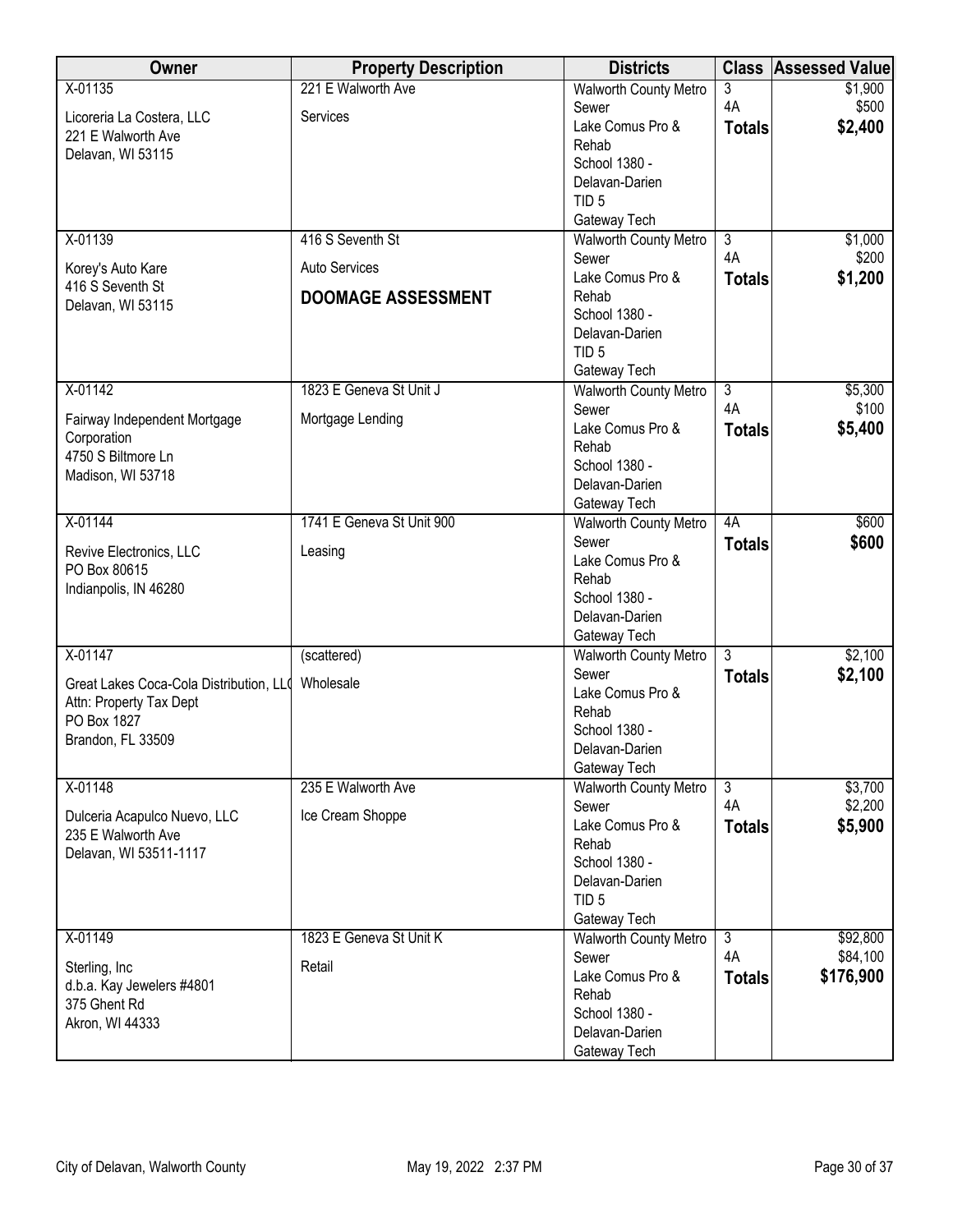| Owner                                   | <b>Property Description</b>    | <b>Districts</b>                | <b>Class</b>         | <b>Assessed Value</b> |
|-----------------------------------------|--------------------------------|---------------------------------|----------------------|-----------------------|
| X-01150                                 | 614 E Walworth Ave             | <b>Walworth County Metro</b>    | 3                    | \$3,600               |
| A Plus Accounting, LLC                  | Accounting/Tax Prep            | Sewer                           | 4A                   | \$6,700               |
| 614 E Walworth Ave                      |                                | Lake Comus Pro &                | <b>Totals</b>        | \$10,300              |
| Delavan, WI 53115                       | <b>DOOMAGE ASSESSMENT</b>      | Rehab                           |                      |                       |
|                                         |                                | School 1380 -                   |                      |                       |
|                                         |                                | Delavan-Darien                  |                      |                       |
|                                         |                                | Gateway Tech                    |                      |                       |
| X-01153                                 | 1203 Barnes St                 | <b>Walworth County Metro</b>    | $\overline{3}$<br>4A | \$300<br>\$600        |
| Gibson Brands, Inc.                     | Distribution                   | Sewer<br>Lake Comus Pro &       |                      | \$900                 |
| 209 10th Ave S Ste 460                  | <b>DOOMAGE ASSESSMENT</b>      | Rehab                           | <b>Totals</b>        |                       |
| Nashville, TN 37203-7002                |                                | School 1380 -                   |                      |                       |
|                                         |                                | Delavan-Darien                  |                      |                       |
|                                         |                                | Gateway Tech                    |                      |                       |
| X-01155                                 | 905 E Geneva St                | <b>Walworth County Metro</b>    | $\overline{3}$       | \$800                 |
|                                         |                                | Sewer                           | <b>Totals</b>        | \$800                 |
| Vitality Food Service, Inc              | <b>Product Dispenser Sales</b> | Lake Comus Pro &                |                      |                       |
| Attn: Property Tax<br>PO Box 330219     |                                | Rehab                           |                      |                       |
| Nashville, TN 37203                     |                                | School 1380 -                   |                      |                       |
|                                         |                                | Delavan-Darien                  |                      |                       |
|                                         |                                | Gateway Tech                    |                      |                       |
| X-01156                                 | (scattered)                    | <b>Walworth County Metro</b>    | $\overline{3}$       | \$8,700               |
| Wabasha Leasing, LLC                    | Leasing                        | Sewer                           | <b>Totals</b>        | \$8,700               |
| PO Box 80615                            |                                | Lake Comus Pro &                |                      |                       |
| Indianapolis, IN 46280                  |                                | Rehab                           |                      |                       |
|                                         |                                | School 1380 -<br>Delavan-Darien |                      |                       |
|                                         |                                | TID <sub>4</sub>                |                      |                       |
|                                         |                                | Gateway Tech                    |                      |                       |
| X-01157                                 | 409 Hallberg St Unit F         | <b>Walworth County Metro</b>    | 3                    | \$4,300               |
|                                         |                                | Sewer                           | <b>Totals</b>        | \$4,300               |
| Wells Fargo Vendor Financial Services   | Leasing                        | Lake Comus Pro &                |                      |                       |
| <b>LLC</b>                              |                                | Rehab                           |                      |                       |
| Attn: Property Tax Compliance           |                                | School 1380 -                   |                      |                       |
| PO Box 36200<br>Billings, MT 59107-6200 |                                | Delavan-Darien                  |                      |                       |
|                                         |                                | Gateway Tech                    |                      |                       |
| X-01160                                 | 1265 E Geneva St               | <b>Walworth County Metro</b>    | $\overline{3}$       | \$300                 |
| Bimbo QSR Ohio, LLC                     | Leasing                        | Sewer                           | <b>Totals</b>        | \$300                 |
| 4801 Cox Rd Ste 101                     |                                | Lake Comus Pro &                |                      |                       |
| Glen Allen, VA 23060                    |                                | Rehab                           |                      |                       |
|                                         |                                | School 1380 -                   |                      |                       |
|                                         |                                | Delavan-Darien<br>Gateway Tech  |                      |                       |
| X-01161                                 | 1814 Hobbs Dr                  | Walworth County Metro           | $\overline{3}$       | \$3,000               |
|                                         |                                | Sewer                           | 4A                   | \$100                 |
| Blackstone Firearms, LLC                | Retail                         | Lake Comus Pro &                | <b>Totals</b>        | \$3,100               |
| 1824 Hobbs Dr                           |                                | Rehab                           |                      |                       |
| Delavan, WI 53115                       |                                | School 1380 -                   |                      |                       |
|                                         |                                | Delavan-Darien                  |                      |                       |
|                                         |                                | Gateway Tech                    |                      |                       |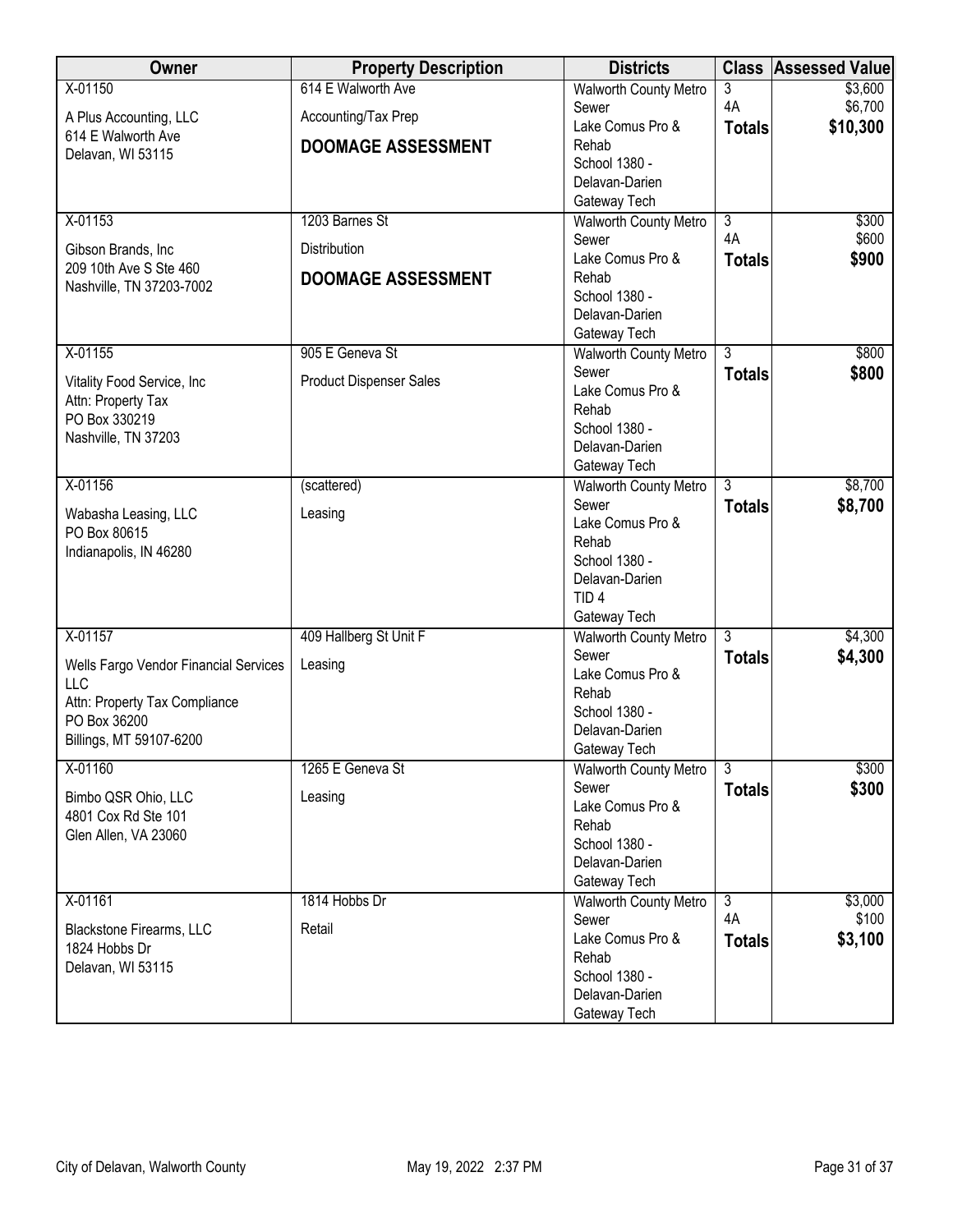| Owner                                          | <b>Property Description</b> | <b>Districts</b>                      | <b>Class</b>   | <b>Assessed Value</b> |
|------------------------------------------------|-----------------------------|---------------------------------------|----------------|-----------------------|
| X-01162                                        | 1741 E Geneva St Unit 700   | <b>Walworth County Metro</b>          | 3              | \$4,100               |
| Edward D. Jones & Co., L.P.                    | Stockbroker/Dealer          | Sewer                                 | 4A             | \$24,500              |
| d.b.a. #46011                                  |                             | Lake Comus Pro &                      | <b>Totals</b>  | \$28,600              |
| PO Box 66528                                   |                             | Rehab<br>School 1380 -                |                |                       |
| St. Louis, MO 63166-6528                       |                             | Delavan-Darien                        |                |                       |
|                                                |                             | Gateway Tech                          |                |                       |
| X-01163                                        | 1516 E Geneva St            | <b>Walworth County Metro</b>          | $\overline{3}$ | \$1,735,800           |
|                                                |                             | Sewer                                 | 4A             | \$5,200               |
| Fleet Wholesale Supply Co., LLC                | Retail                      | Lake Comus Pro &                      | <b>Totals</b>  | \$1,741,000           |
| d.b.a. Fleet Farm                              |                             | Rehab                                 |                |                       |
| Attn: Accounts Payable<br>2401 S Memorial Dr   |                             | School 1380 -                         |                |                       |
| Appleton, WI 54915-1429                        |                             | Delavan-Darien                        |                |                       |
|                                                |                             | Gateway Tech                          |                |                       |
| X-01165                                        | (scattered)                 | <b>Walworth County Metro</b>          | $\overline{3}$ | \$3,800               |
| NuCO2 Supply Inc                               | Leasing                     | Sewer                                 | <b>Totals</b>  | \$3,800               |
| Attn: Tax Dept                                 |                             | Lake Comus Pro &<br>Rehab             |                |                       |
| 10 Riverview Dr                                |                             | School 1380 -                         |                |                       |
| Danbury, CT 06810                              |                             | Delavan-Darien                        |                |                       |
|                                                |                             | Gateway Tech                          |                |                       |
| X-01169                                        | 1819 E Geneva St            | <b>Walworth County Metro</b>          | $\overline{3}$ | \$2,000               |
|                                                |                             | Sewer                                 | <b>Totals</b>  | \$2,000               |
| Scholl's Wellness Company, LLC<br>PO Box 80615 | Services                    | Lake Comus Pro &                      |                |                       |
| Indianapolis, IN 46280                         |                             | Rehab                                 |                |                       |
|                                                |                             | School 1380 -                         |                |                       |
|                                                |                             | Delavan-Darien                        |                |                       |
|                                                |                             | Gateway Tech                          |                |                       |
| X-01170                                        | (scattered)                 | Walworth County Metro<br>Sewer        | 3              | \$300<br>\$300        |
| <b>Baxter Healthcare Corp</b>                  | Leasing                     | Lake Comus Pro &                      | <b>Totals</b>  |                       |
| Attn: Ryan LLC Dept - 313                      |                             | Rehab                                 |                |                       |
| PO Box 4900                                    |                             | School 1380 -                         |                |                       |
| Scottsdale, AZ 85261-4900                      |                             | Delavan-Darien                        |                |                       |
|                                                |                             | Gateway Tech                          |                |                       |
| X-01171                                        | 104 N Fifth St              | <b>Walworth County Metro</b>          | 3              | \$1,200               |
| Banc of America Leasing & Capital, LLC Leasing |                             | Sewer                                 | <b>Totals</b>  | \$1,200               |
| PO Box 105578                                  |                             | Lake Comus Pro &                      |                |                       |
| Atlanta, GA 30348                              |                             | Rehab<br>School 1380 -                |                |                       |
|                                                |                             | Delavan-Darien                        |                |                       |
|                                                |                             | Gateway Tech                          |                |                       |
| X-01172                                        | 313 Bauer Pkwy              | Walworth County Metro                 | 3              | \$300                 |
|                                                |                             | Sewer                                 | <b>Totals</b>  | \$300                 |
| S & D Coffee Inc<br>Attn: Advantax             | Wholesale                   | Lake Comus Pro &                      |                |                       |
| 2500 Westfield Dr                              |                             | Rehab                                 |                |                       |
| <b>Ste 202G</b>                                |                             | School 1380 -                         |                |                       |
| Elgin, IL 60124                                |                             | Delavan-Darien                        |                |                       |
| $X-01173$                                      | 1221 Phoenix St             | Gateway Tech                          | $\overline{3}$ |                       |
|                                                |                             | <b>Walworth County Metro</b><br>Sewer |                | \$6,200               |
| Optos North America                            | Leasing                     | Lake Comus Pro &                      | <b>Totals</b>  | \$6,200               |
| Attn: Marvin F. Poer & Company                 |                             | Rehab                                 |                |                       |
| PO Box 802206                                  |                             | School 1380 -                         |                |                       |
| Dallas, TX 75380-2206                          |                             | Delavan-Darien                        |                |                       |
|                                                |                             | Gateway Tech                          |                |                       |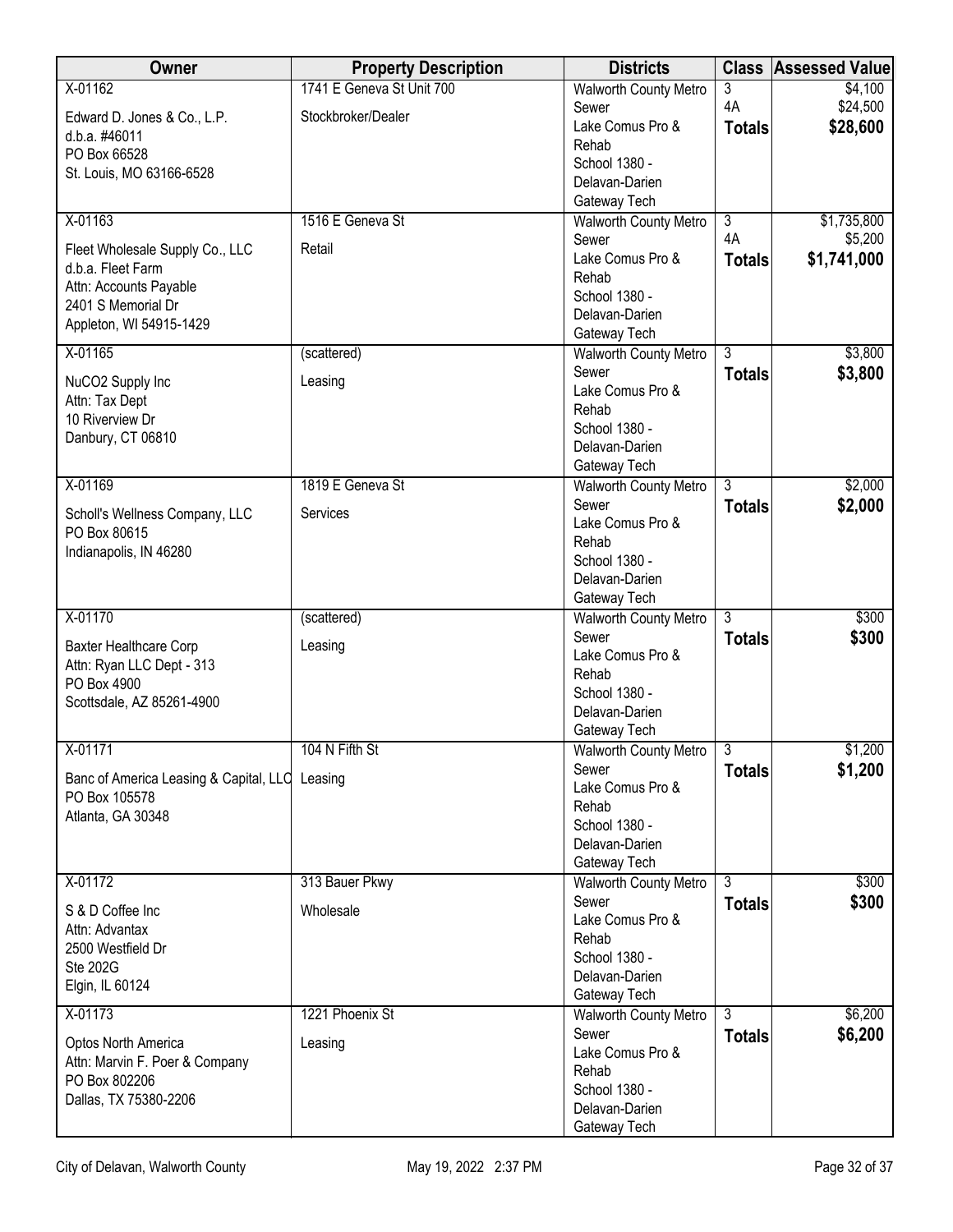| Owner                            | <b>Property Description</b>  | <b>Districts</b>                      |                | <b>Class Assessed Value</b> |
|----------------------------------|------------------------------|---------------------------------------|----------------|-----------------------------|
| X-01174                          | 1741 E Geneva St Unit 800    | Walworth County Metro                 | 3              | \$66,600                    |
| Shoptikal, LLC                   | Optometry                    | Sewer                                 | 4A             | \$85,600                    |
| d.b.a. Shopko Optical #4127      |                              | Lake Comus Pro &                      | <b>Totals</b>  | \$152,200                   |
| PO Box 19060                     |                              | Rehab                                 |                |                             |
| Green Bay, WI 54307-9060         |                              | School 1380 -                         |                |                             |
|                                  |                              | Delavan-Darien                        |                |                             |
|                                  |                              | Gateway Tech                          |                |                             |
| X-01176                          | 409 Hallberg St Unit F       | <b>Walworth County Metro</b><br>Sewer | 4A             | \$100                       |
| St. Croix Hospice, LLC           | <b>Professional Services</b> | Lake Comus Pro &                      | <b>Totals</b>  | \$100                       |
| 7755 3rd St N Ste 200            |                              | Rehab                                 |                |                             |
| Oakdale, MN 55128                |                              | School 1380 -                         |                |                             |
|                                  |                              | Delavan-Darien                        |                |                             |
|                                  |                              | Gateway Tech                          |                |                             |
| X-01177                          | (scattered)                  | Walworth County Metro                 | $\overline{3}$ | \$2,400                     |
|                                  |                              | Sewer                                 | <b>Totals</b>  | \$2,400                     |
| Data Sales Co. Inc.              | Leasing                      | Lake Comus Pro &                      |                |                             |
| 3450 W Burnsville Pkwy           |                              | Rehab                                 |                |                             |
| Burnsville, MN 55337             |                              | School 1380 -                         |                |                             |
|                                  |                              | Delavan-Darien                        |                |                             |
|                                  |                              | Gateway Tech                          |                |                             |
| X-01178                          | 1234 E Geneva St             | <b>Walworth County Metro</b>          | $\overline{3}$ | \$62,200                    |
| Ascentium Capital, LLC           | Leasing                      | Sewer                                 | <b>Totals</b>  | \$62,200                    |
| Attn: Advanced Property Tax      |                              | Lake Comus Pro &                      |                |                             |
| Compliance                       |                              | Rehab                                 |                |                             |
| 1611 N Interstate 35E Ste 428    |                              | School 1380 -<br>Delavan-Darien       |                |                             |
| Carrollton, TX 75006-8616        |                              | Gateway Tech                          |                |                             |
| X-01181                          | 311 E Walworth Ave           | <b>Walworth County Metro</b>          | 4A             | \$500                       |
|                                  |                              | Sewer                                 | <b>Totals</b>  | \$500                       |
| <b>JMJ Antique &amp; Trading</b> | Retail                       | Lake Comus Pro &                      |                |                             |
| 311 E Walworth Ave               | <b>DOOMAGE ASSESSMENT</b>    | Rehab                                 |                |                             |
| Delavan, WI 53115-1119           |                              | School 1380 -                         |                |                             |
|                                  |                              | Delavan-Darien                        |                |                             |
|                                  |                              | TID <sub>5</sub>                      |                |                             |
|                                  |                              | Gateway Tech                          |                |                             |
| X-01182                          | 322 S Seventh St             | <b>Walworth County Metro</b>          | $\overline{3}$ | \$9,300                     |
| Aranda Mexican Restaurant        | Restaurant                   | Sewer                                 | 4A             | \$600                       |
| 322 S Seventh St                 |                              | Lake Comus Pro &                      | <b>Totals</b>  | \$9,900                     |
| Delavan, WI 53115                | <b>DOOMAGE ASSESSMENT</b>    | Rehab                                 |                |                             |
|                                  |                              | School 1380 -                         |                |                             |
|                                  |                              | Delavan-Darien                        |                |                             |
|                                  |                              | TID <sub>5</sub><br>Gateway Tech      |                |                             |
| X-01185                          | 225 E Walworth Ave           | <b>Walworth County Metro</b>          | $\overline{3}$ | \$3,600                     |
|                                  |                              | Sewer                                 | 4A             | \$4,100                     |
| Brick Street Protein Bar, LLC    | Restaurant                   | Lake Comus Pro &                      | <b>Totals</b>  | \$7,700                     |
| 225 E Walworth Ave               |                              | Rehab                                 |                |                             |
| Delavan, WI 53115-1117           |                              | School 1380 -                         |                |                             |
|                                  |                              | Delavan-Darien                        |                |                             |
|                                  |                              | TID <sub>5</sub>                      |                |                             |
|                                  |                              | Gateway Tech                          |                |                             |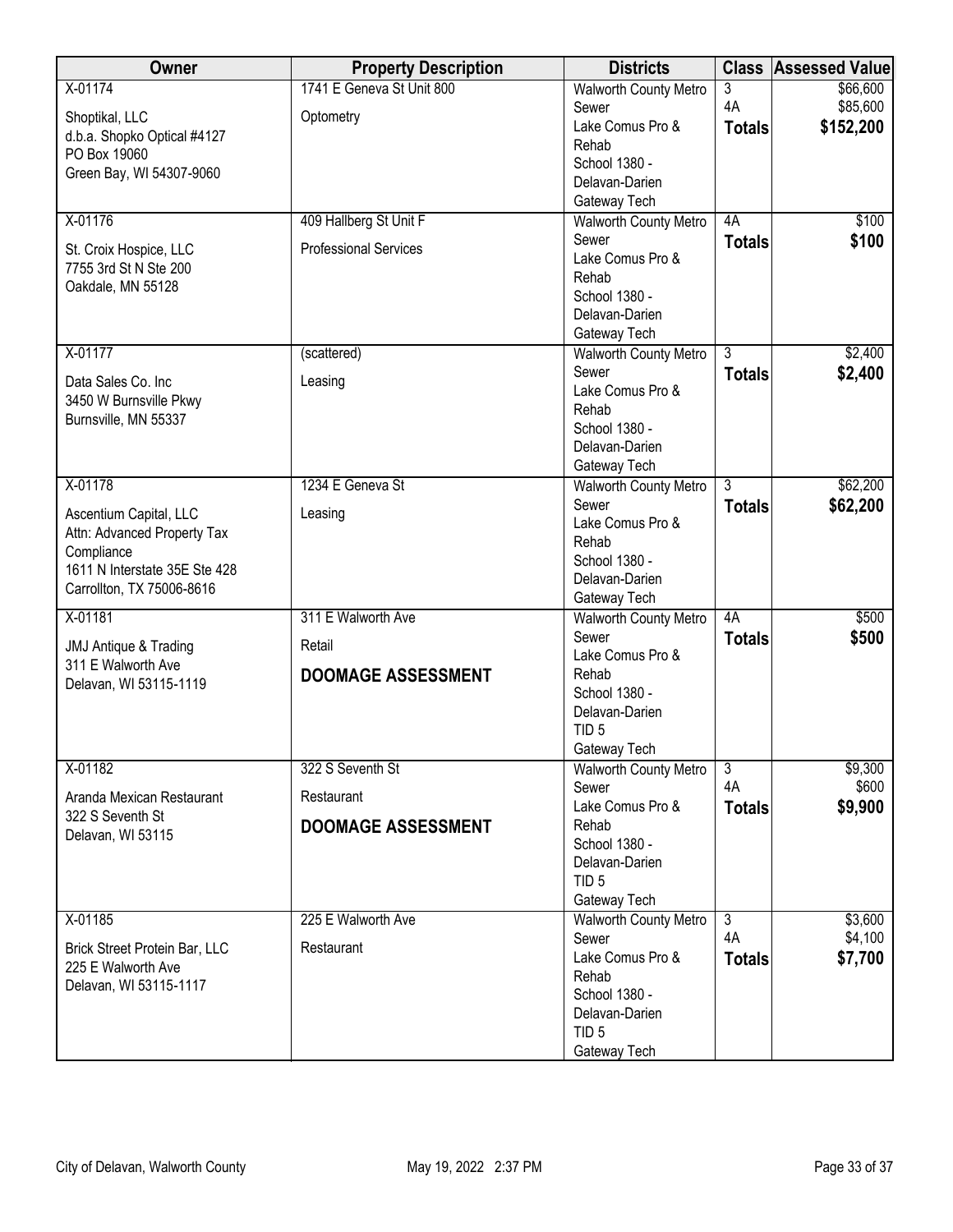| Owner                                | <b>Property Description</b> | <b>Districts</b>             | <b>Class</b>   | <b>Assessed Value</b> |
|--------------------------------------|-----------------------------|------------------------------|----------------|-----------------------|
| X-01186                              | 1827 Hobbs Dr               | <b>Walworth County Metro</b> | 3              | \$16,600              |
| Liberty Mechanical, Inc              | Services                    | Sewer                        | 4A             | \$1,900               |
| 1827 Hobbs Dr                        |                             | Lake Comus Pro &             | <b>Totals</b>  | \$18,500              |
| Delavan, WI 53115                    |                             | Rehab                        |                |                       |
|                                      |                             | School 1380 -                |                |                       |
|                                      |                             | Delavan-Darien               |                |                       |
|                                      |                             | Gateway Tech                 |                |                       |
| X-01187                              | 126 E Walworth Ave          | <b>Walworth County Metro</b> | $\overline{3}$ | \$1,900               |
| Allstate Insurance Company           | Commercial                  | Sewer                        | 4A             | \$1,000               |
| PO Box 37945                         |                             | Lake Comus Pro &             | <b>Totals</b>  | \$2,900               |
| Charlotte, NC 28237-7945             |                             | Rehab                        |                |                       |
|                                      |                             | School 1380 -                |                |                       |
|                                      |                             | Delavan-Darien               |                |                       |
|                                      |                             | TID <sub>5</sub>             |                |                       |
|                                      |                             | Gateway Tech                 |                |                       |
| X-01188                              | (scattered)                 | Walworth County Metro        | 4A             | \$18,900              |
| Aramark Refreshment Services, LLC    | Services                    | Sewer                        | <b>Totals</b>  | \$18,900              |
| PO Box 5316                          |                             | Lake Comus Pro &             |                |                       |
| Oak Brook, IL 60522                  |                             | Rehab                        |                |                       |
|                                      |                             | School 1380 -                |                |                       |
|                                      |                             | Delavan-Darien               |                |                       |
|                                      |                             | Gateway Tech                 |                |                       |
| X-01190                              | 1736 Hobbs Dr               | <b>Walworth County Metro</b> | $\overline{3}$ | \$5,100               |
| First-Citizens Bank & Trust Company  | Leasing                     | Sewer                        | <b>Totals</b>  | \$5,100               |
| Attn: Ryan Tax Compliance Services,  |                             | Lake Comus Pro &             |                |                       |
| LLC                                  |                             | Rehab                        |                |                       |
| PO Box 460709                        |                             | School 1380 -                |                |                       |
| Houston, TX 77056                    |                             | Delavan-Darien               |                |                       |
|                                      |                             | Gateway Tech                 |                |                       |
| X-01191                              | (scattered)                 | <b>Walworth County Metro</b> | $\overline{3}$ | \$1,600               |
| Florida's Natural Food Service Inc   | Leasing                     | Sewer                        | <b>Totals</b>  | \$1,600               |
| 20205 Hwy 27                         |                             | Lake Comus Pro &             |                |                       |
| Lake Wells, FL 33853                 |                             | Rehab                        |                |                       |
|                                      |                             | School 1380 -                |                |                       |
|                                      |                             | Delavan-Darien               |                |                       |
|                                      | 1234 E Geneva St            | Gateway Tech                 | $\overline{3}$ | \$10,500              |
| X-01192                              |                             | <b>Walworth County Metro</b> |                |                       |
| GreatAmerica Financial Services Corp | Leasing                     | Sewer<br>Lake Comus Pro &    | <b>Totals</b>  | \$10,500              |
| 625 First St SE Ste 800              |                             | Rehab                        |                |                       |
| Cedar Rapids, IA 52401               |                             | School 1380 -                |                |                       |
|                                      |                             | Delavan-Darien               |                |                       |
|                                      |                             | Gateway Tech                 |                |                       |
| X-01193                              | 1231 E Geneva St            | <b>Walworth County Metro</b> | 3              | \$13,800              |
|                                      |                             | Sewer                        | <b>Totals</b>  | \$13,800              |
| GreatAmerica Financial Services Corp | Leasing                     | Lake Comus Pro &             |                |                       |
| 625 First St SE Ste 800              |                             | Rehab                        |                |                       |
| Cedar Rapids, IA 52401               |                             | School 1380 -                |                |                       |
|                                      |                             | Delavan-Darien               |                |                       |
|                                      |                             | Gateway Tech                 |                |                       |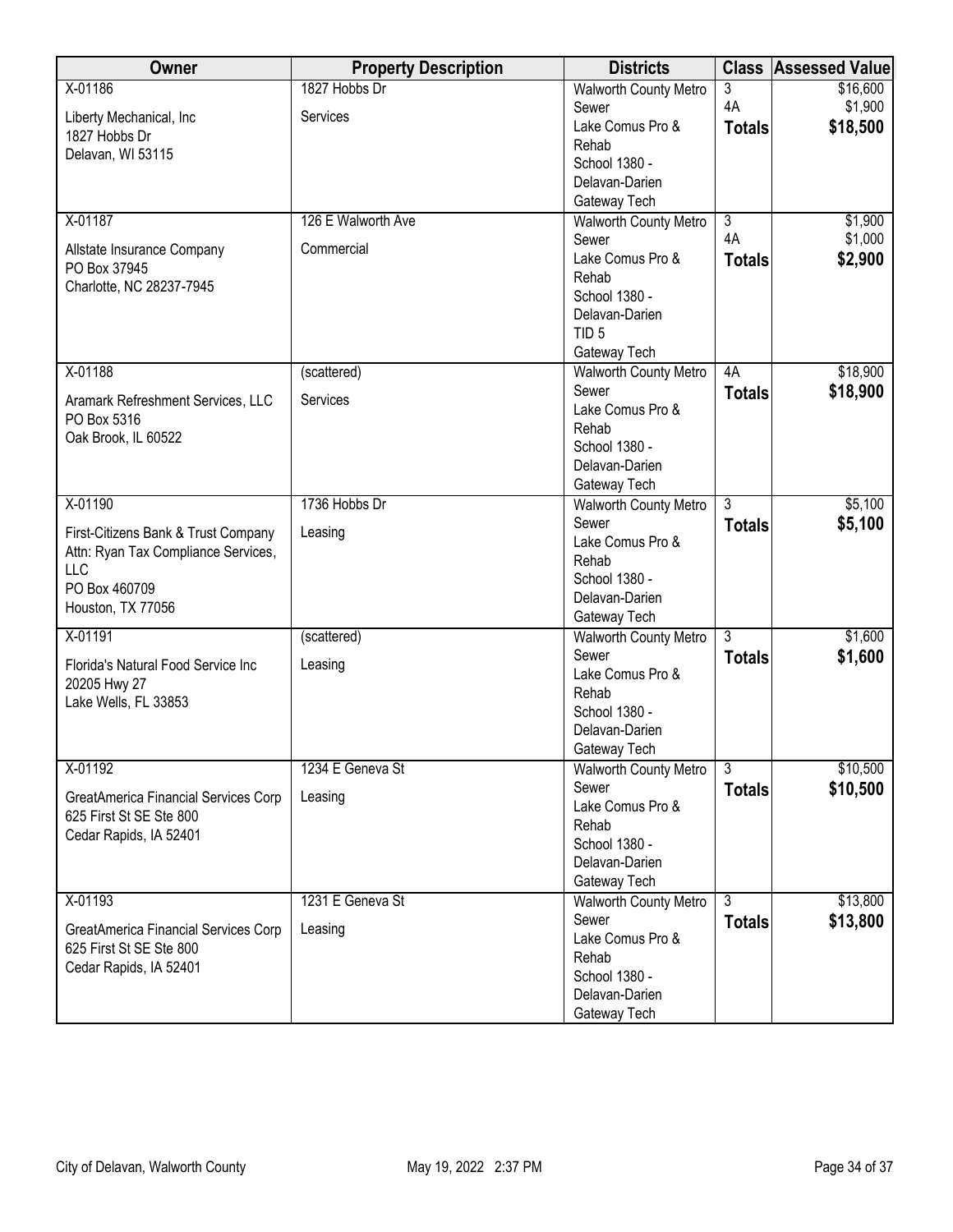| Owner                                     | <b>Property Description</b> | <b>Districts</b>                |                | <b>Class Assessed Value</b> |
|-------------------------------------------|-----------------------------|---------------------------------|----------------|-----------------------------|
| X-01194                                   | 1741 E Geneva St Unit 200   | <b>Walworth County Metro</b>    |                | \$2,300                     |
| Huntington Technology Finance             | Commercial                  | Sewer                           | <b>Totals</b>  | \$2,300                     |
| 2285 Franklin Rd                          |                             | Lake Comus Pro &                |                |                             |
| PO Box 2017                               | <b>DOOMAGE ASSESSMENT</b>   | Rehab                           |                |                             |
| Bloomfield Hils, MI 48302-2017            |                             | School 1380 -<br>Delavan-Darien |                |                             |
|                                           |                             | Gateway Tech                    |                |                             |
| X-01195                                   | 1234 E Geneva St            | <b>Walworth County Metro</b>    | 3              | \$29,100                    |
|                                           |                             | Sewer                           | <b>Totals</b>  | \$29,100                    |
| Kunes County Automotive Management        | Auto Sales & Service        | Lake Comus Pro &                |                |                             |
| Inc                                       |                             | Rehab                           |                |                             |
| 1234 E Geneva St<br>Delavan, WI 53115     |                             | School 1380 -                   |                |                             |
|                                           |                             | Delavan-Darien                  |                |                             |
|                                           |                             | Gateway Tech                    |                |                             |
| X-01196                                   | 438 S Wright St             | <b>Walworth County Metro</b>    | $\overline{3}$ | \$150,700                   |
| Kwik Trip, Inc                            | Gas/C-Store                 | Sewer                           | 4A             | \$100                       |
| d.b.a. Kwik Trip #1046                    |                             | Lake Comus Pro &                | <b>Totals</b>  | \$150,800                   |
| 1626 Oak St                               |                             | Rehab<br>School 1380 -          |                |                             |
| LaCrosse, WI 54602                        |                             | Delavan-Darien                  |                |                             |
|                                           |                             | Gateway Tech                    |                |                             |
| X-01197                                   | 309 N Wright St             | <b>Walworth County Metro</b>    | $\overline{3}$ | \$18,600                    |
|                                           |                             | Sewer                           | 4A             | \$23,200                    |
| 44 Supply, LLC                            | <b>HVAC Supply Store</b>    | Lake Comus Pro &                | <b>Totals</b>  | \$41,800                    |
| 309 N Wright St<br>Delavan, WI 53115-1456 |                             | Rehab                           |                |                             |
|                                           |                             | School 1380 -                   |                |                             |
|                                           |                             | Delavan-Darien                  |                |                             |
|                                           |                             | Gateway Tech                    |                |                             |
| X-01198                                   | 312 S Seventh St Unit 1     | Walworth County Metro<br>Sewer  | $\overline{3}$ | \$2,300                     |
| <b>Rural Mutual Insurance</b>             | Insurance Sale & Service    | Lake Comus Pro &                | <b>Totals</b>  | \$2,300                     |
| Attn: Tyler Kuehne                        | <b>DOOMAGE ASSESSMENT</b>   | Rehab                           |                |                             |
| 312 S Seventh St Unit#1                   |                             | School 1380 -                   |                |                             |
| Delavan, WI 53115                         |                             | Delavan-Darien                  |                |                             |
|                                           |                             | TID <sub>5</sub>                |                |                             |
|                                           |                             | Gateway Tech                    |                |                             |
| X-01199                                   | 312 S Seventh St Unit 4     | <b>Walworth County Metro</b>    | $\overline{3}$ | \$3,700                     |
| <b>BCT Services LLC</b>                   | <b>Tax Services</b>         | Sewer                           | <b>Totals</b>  | \$3,700                     |
| 312 S Seventh St                          |                             | Lake Comus Pro &                |                |                             |
| #4 / Upper                                | <b>DOOMAGE ASSESSMENT</b>   | Rehab                           |                |                             |
| Delavan, WI 53115                         |                             | School 1380 -<br>Delavan-Darien |                |                             |
|                                           |                             | TID <sub>5</sub>                |                |                             |
|                                           |                             | Gateway Tech                    |                |                             |
| X-01200                                   | 1333 Racine St Unit C       | <b>Walworth County Metro</b>    | 3              | \$4,600                     |
|                                           | Nail Salon                  | Sewer                           | <b>Totals</b>  | \$4,600                     |
| Hair Co<br>1333 Racine St                 |                             | Lake Comus Pro &                |                |                             |
| Section C                                 | <b>DOOMAGE ASSESSMENT</b>   | Rehab                           |                |                             |
| Delavan, WI 53115                         |                             | School 1380 -                   |                |                             |
|                                           |                             | Delavan-Darien                  |                |                             |
|                                           |                             | Gateway Tech                    |                |                             |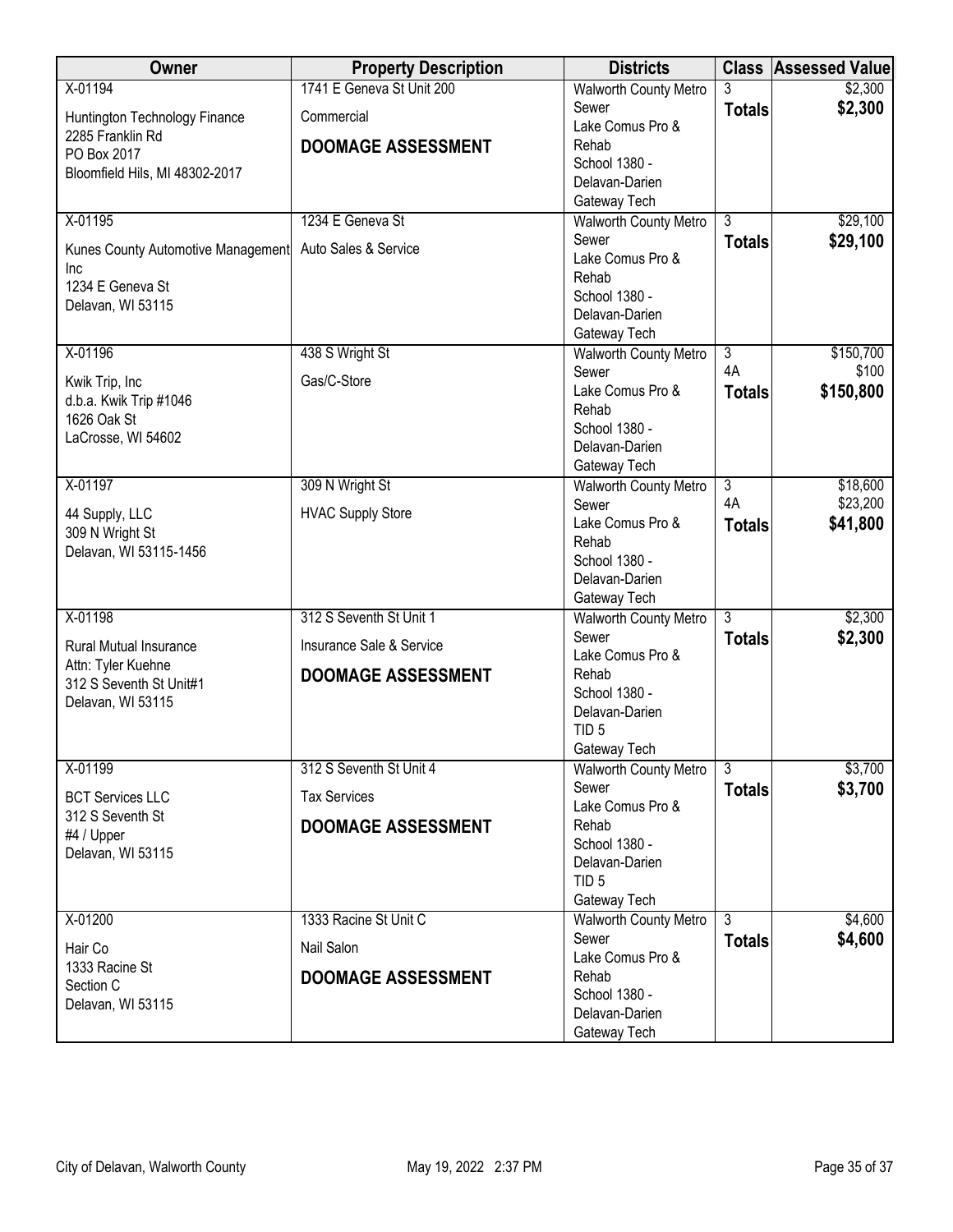| Owner                                        | <b>Property Description</b> | <b>Districts</b>                             |                           | <b>Class Assessed Value</b> |
|----------------------------------------------|-----------------------------|----------------------------------------------|---------------------------|-----------------------------|
| X-01201                                      | 103 N Second St             | <b>Walworth County Metro</b>                 |                           | \$4,600                     |
| Pete's Parkside Pub, LLC                     | Bar                         | Sewer                                        | <b>Totals</b>             | \$4,600                     |
| 103 N Second St                              |                             | Lake Comus Pro &                             |                           |                             |
| Delavan, WI 53115-1101                       | <b>DOOMAGE ASSESSMENT</b>   | Rehab<br>School 1380 -                       |                           |                             |
|                                              |                             | Delavan-Darien                               |                           |                             |
|                                              |                             | TID <sub>5</sub>                             |                           |                             |
|                                              |                             | Gateway Tech                                 |                           |                             |
| X-01202                                      | 235 S Seventh St            | <b>Walworth County Metro</b>                 | 4A                        | \$900                       |
| Hunters Auto Service, Inc                    | <b>Auto Services</b>        | Sewer                                        | <b>Totals</b>             | \$900                       |
| 235 S Seventh St                             |                             | Lake Comus Pro &                             |                           |                             |
| Delavan, WI 53115-1856                       | <b>DOOMAGE ASSESSMENT</b>   | Rehab                                        |                           |                             |
|                                              |                             | School 1380 -<br>Delavan-Darien              |                           |                             |
|                                              |                             | TID <sub>5</sub>                             |                           |                             |
|                                              |                             | Gateway Tech                                 |                           |                             |
| X-01203                                      | 116 E Walworth Ave          | <b>Walworth County Metro</b>                 | $\overline{3}$            | \$4,600                     |
| JC's Catering, LLC                           | Catering                    | Sewer                                        | <b>Totals</b>             | \$4,600                     |
| Attn: Jonathan R Cross                       |                             | Lake Comus Pro &                             |                           |                             |
| 1301 S Main St                               | <b>DOOMAGE ASSESSMENT</b>   | Rehab                                        |                           |                             |
| Fort Atkinson, WI 53115-9311                 |                             | School 1380 -                                |                           |                             |
|                                              |                             | Delavan-Darien<br>TID <sub>5</sub>           |                           |                             |
|                                              |                             | Gateway Tech                                 |                           |                             |
| X-01204                                      | 116 E Walworth Ave          | <b>Walworth County Metro</b>                 | $\overline{\overline{3}}$ | \$5,600                     |
|                                              |                             | Sewer                                        | 4A                        | \$900                       |
| Jonathan's on Brick Street                   | Restaurant                  | Lake Comus Pro &                             | <b>Totals</b>             | \$6,500                     |
| 116 E Walworth Ave<br>Delavan, WI 53115-1137 | <b>DOOMAGE ASSESSMENT</b>   | Rehab                                        |                           |                             |
|                                              |                             | School 1380 -                                |                           |                             |
|                                              |                             | Delavan-Darien                               |                           |                             |
|                                              |                             | TID <sub>5</sub>                             |                           |                             |
| X-01205                                      | 217 S Seventh St            | Gateway Tech<br><b>Walworth County Metro</b> | $\overline{3}$            | \$6,700                     |
|                                              |                             | Sewer                                        | <b>Totals</b>             | \$6,700                     |
| Patty's Too, Inc                             | Deli                        | Lake Comus Pro &                             |                           |                             |
| 217 S 7th St                                 |                             | Rehab                                        |                           |                             |
| Delavan, WI 53115-1834                       |                             | School 1380 -                                |                           |                             |
|                                              |                             | Delavan-Darien                               |                           |                             |
|                                              |                             | TID <sub>5</sub>                             |                           |                             |
|                                              |                             | Gateway Tech                                 |                           |                             |
| X-01206                                      | 1450 E Geneva St            | <b>Walworth County Metro</b><br>Sewer        | $\overline{3}$<br>4A      | \$201,900<br>\$66,800       |
| Harbor Freight Tools USA, Inc.               | Retail                      | Lake Comus Pro &                             | <b>Totals</b>             | \$268,700                   |
| d.b.a. #3237                                 |                             | Rehab                                        |                           |                             |
| Attn: Ryan LLC                               |                             | School 1380 -                                |                           |                             |
| PO Box 4900-dept570<br>Scottsdale, AZ 85261  |                             | Delavan-Darien                               |                           |                             |
|                                              |                             | Gateway Tech                                 |                           |                             |
| X-01207                                      | 303 E Walworth Ave          | <b>Walworth County Metro</b>                 | 3                         | \$4,600                     |
| Niemann Property, LLC                        | Rentals                     | Sewer                                        | <b>Totals</b>             | \$4,600                     |
| d.b.a. The Treasury                          |                             | Lake Comus Pro &<br>Rehab                    |                           |                             |
| Attn: Jillian Niemann                        | <b>DOOMAGE ASSESSMENT</b>   | School 1380 -                                |                           |                             |
| N1385 Summit Dr                              |                             | Delavan-Darien                               |                           |                             |
| Fontana, WI 53125-1914                       |                             | TID <sub>5</sub>                             |                           |                             |
|                                              |                             | Gateway Tech                                 |                           |                             |